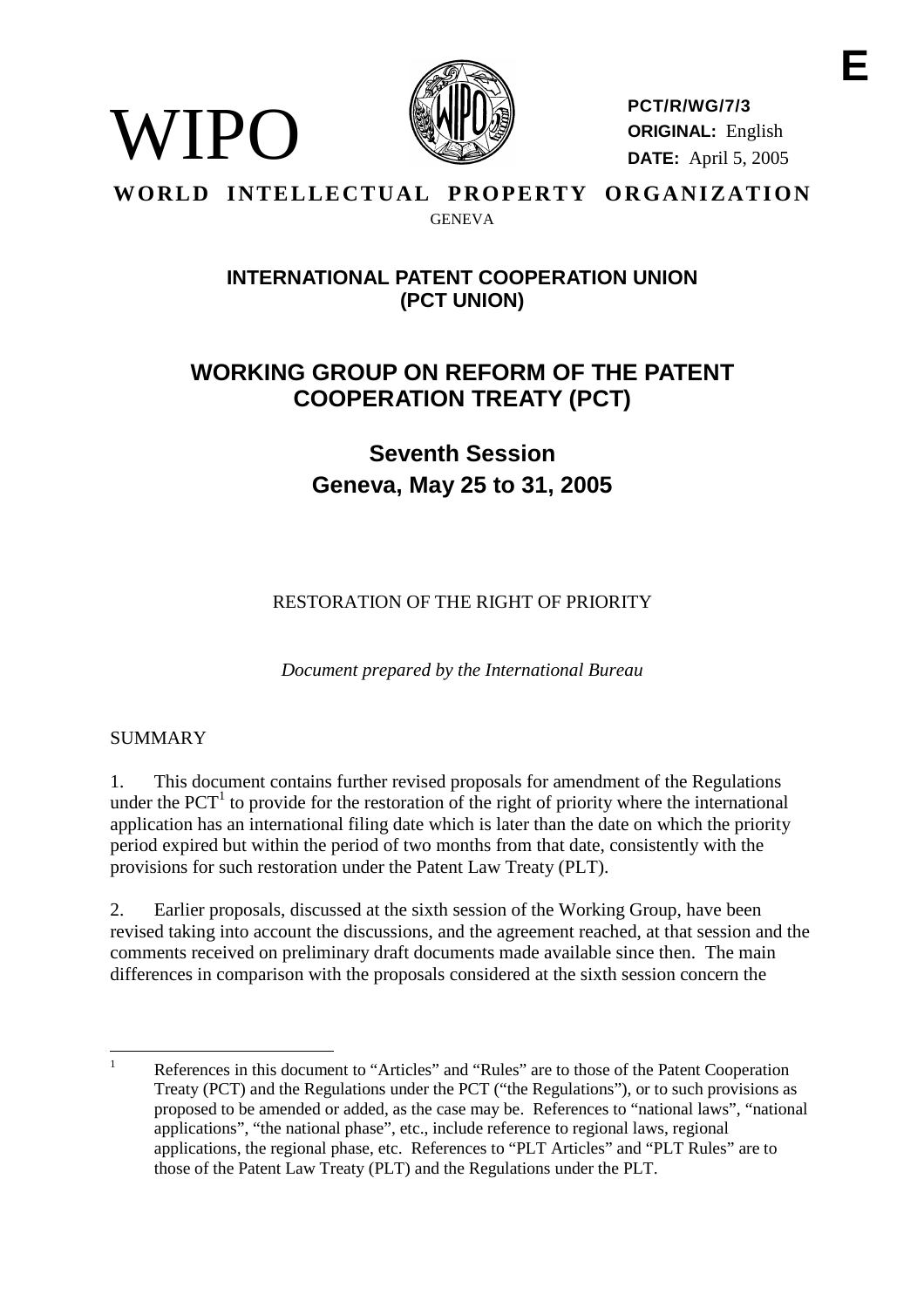$following:(i)$  the time limits for requesting restoration of the right of p riority; (ii) the circumstances in which a decision of a receiving Office can be reviewed by a national authority; and (iii) the addition of a definition of the term "priority period" and clarification that Rule 80.5 applies to this period *mutatis mutand is*.

### BACKGROUND

3. The Committee on Reform of the PCT ("the Committee"), at its first and second sessions, and the Working Group, at its first, second, third, fourth, fifth and sixth sessions, considered proposals for amendment of the Regulations under the PCT relating to the restoration of the right of priority. The reports of thesessions of the Committee and the summaries by the Chair of the sessions of the Working Group set out the status of the matters discussed by the Committ eeand the Working Group, respectively, noting the range of views expressed and areas where agreement had been reached, and identifying what future work needed to be undertaken (seed ocuments PCT/R/1/26, paragraphs 72 to 76; PCT/R/2/9, paragraphs 111 to 1 23 and 125; PCT/R/WG/1/9, paragraphs 22 and 23; PCT/R/WG/2/12, paragraphs 54 to 56; PCT/R/WG/3/5, paragraphs 13 to 27; PCT/R/WG/4/14, paragraphs 35  $\frac{1}{100}$  to 44; PCT/R/WG/5/13, paragraphs 28 to 62; PCT/R/WG/6/12, paragraphs  $\frac{7}{1042}$ .

4. The Working Group's discussions at its last (sixth) session (seed ocument PCT/R/WG/6/12, paragraphs 7to 42) are outlined in the following paragraphs:

"7. Discussions were based on document PCT/R/WG/6/1.

"8. Several delegations referred to the discu ssions in previous sessions of the Working Group and expressed their concern that, while they were infavor of the principle of allowing for restoration of priority rights in the case of applications under the PCT consistently with the provisions for such restoration under the Patent Law Treaty (PLT), the procedure would represent such a fundamental change to the system that it ought to be addressed in the Articles of the Treaty itself rather than in the Regulations. Some of those delegations indicated tha they would not wish to block a consensus should the Assembly decide to adopt amendments of the Regulations providing for restoration of the right of priority but that they would make use of the proposed transitional reservation provisions, at least until such time as the matter could be addressed directly under their national laws. Others felt that the possibility for transitional reservations would not be sufficient to address their concerns and stressed the need for amendment of the Treaty itself.

"9. One delegation expressed the view that Article 58(1) would not provide a sufficient basis for this matter to be dealt within the Regulations only. It stated that Article 58(1)(iii) provided a basis only for Rules concerning details useful in the implementation of the provisions of the Treaty but not for Rules concerning matters which were not dealt with by provisions of the Treat vin the first place. The delegation also expressed its concern that a restoration of the right of priority would, in effect, extend the term of a granted patent by up to two months and, in general, questioned whetheraligning the PCT requirements to those of the PLT should indeed be one of the objectives of PCT reform, noting that the PLT had not yet entered into force and, in light of differing views on the PLT, may not be ratified by many PCT Contracting States in the near future.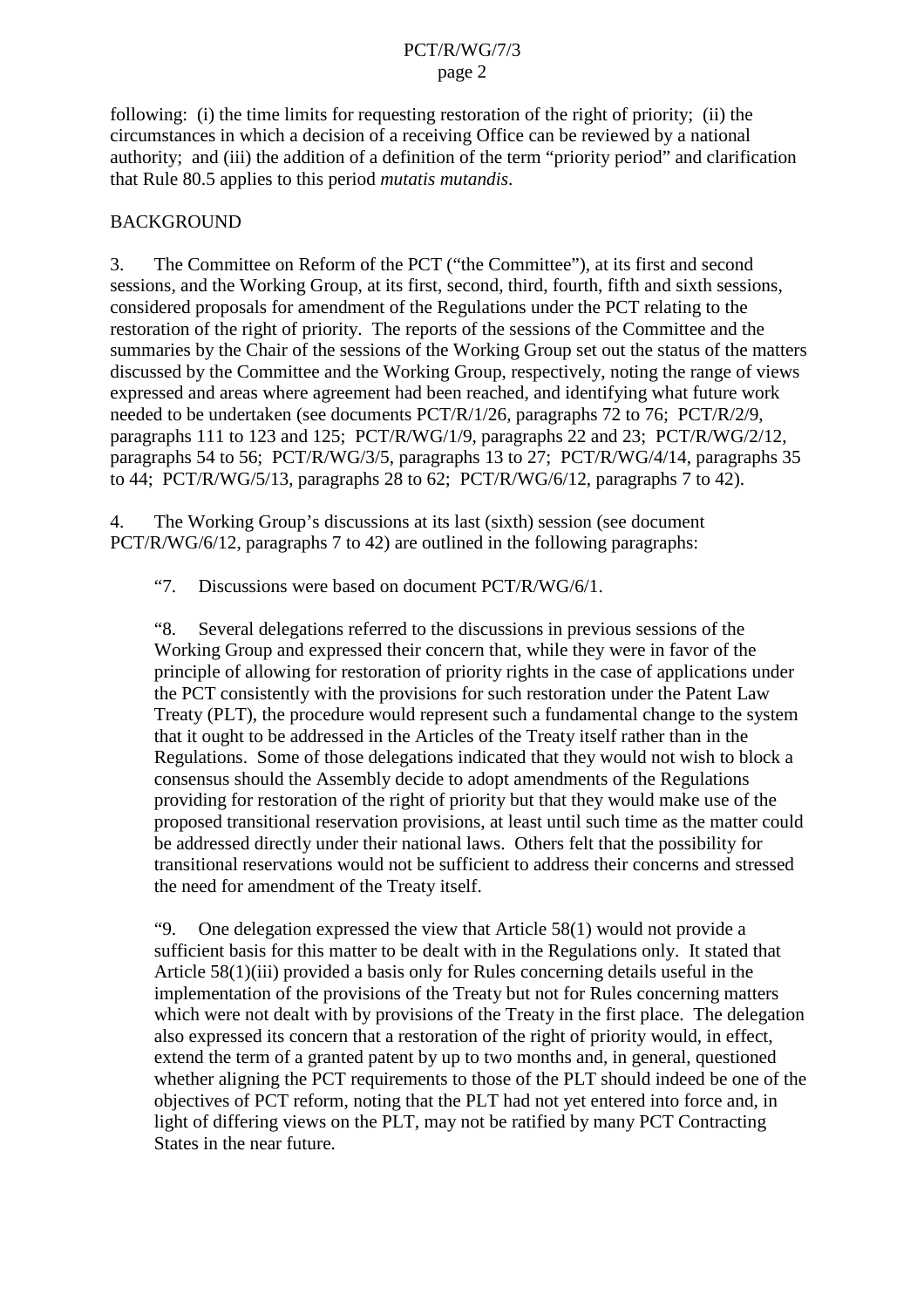"10. Other delegations were of the opinion that, while provisions concerning restoration of the right of priority would not be in conflict with the Paris Convention itself, inclusion of such provisions in the Regulations providing, in effect, for a 14-month priority period incertain cases would be inconsistent with Articles 8(2)(a)  $and 2(xi) of the PCT, which referred to the Paris Convention with  $reg-$  and  $z(i)$ .$ conditions for, and the effect of, any priority claim contained in an international application, and thus to the  $12$  -month priority period under Article  $4C(1)$  of the Paris Convention.

"11. Anumber of delegations and representatives of users wel comed the general approachtaken in the document, noting the importance of provisions for the restoration of the right of priority as a safeguard for applicants. The proposed provisions would not enable an automatic extension of the priority period to 14 months but would be applicable only in particular circumstances after a check by the Office concerned. Referring to the extensive discussions that took place in the context of the adoption of the PLT, those delegations and representatives of users express ed the view that provisions for the restoration of the right of priority were in compliance with the provisions of the Paris Convention, which only provided for a minimum standard with regard to the length of the priority period and thus left room for memb er States of the Paris Convention to grant longer periods of priority if they so wished. They were of the opinion that the Working Group should proceed with developing proposed amendments to the Regulations unless it was convinced that those amendments wo uld clearly be inconsistent with provisions of the Treaty, which they felt not to be the case.

"12. Noting the divergence of views as to whether the inclusion in the PCT of provisions relating to the restoration of the right of priority needed to be addre ssed in the Articles of the Treaty itself rather than in the Regulations, the Secretariat referred to earlier discussions in the Working Group concerning a possible revision of the Treaty and the apparent difficulties noted by the Working Group in that con text, namely, the difficulty of defining these ope of any revision and the need to avoid the existence of two parallel systems during a prolonged period where some Contracting States had ratified anew version of the Treaty and others had not. The Secreta riat pointed out that there were, however, precedents in WIPO for making changes to the effect of treaties in advance of their formal ratification, or which we renot in strict agreement with their literal wording, where there was a consensus to do so. For example, the WIPO Assemblies in 1989, 1991 and 1993 had considered radical changes to the system of contributions by Member States under the WIPO Convention and the six other treaties administered by WIPO that provided for contributions to be paid by Cont racting States. In consequence, in 1993, a unitary contributions y stem with revised contribution classes was introduced by consensus. The formal changes to the relevant treaties were only adopted in 2003, after it was agreed that the system had been show ntowork, and the system was continuing even though those changes had not yet entered into force. Similarly, in the International Union for the Protection of New Varieties of Plants (UPOV), after the conclusion of the 1991 Act, it was agreed that the 197 8 Act should remain open to accession by developing countries even beyond the dates of closing of the 1978 Act which had been set in the 1991 Act. The Secretariat suggested that Contracting States should consider the possibility of a revision of the PCTh aving a revision of the PCT h limited scope and whether a way could be found to voluntarily accelerate the effective entry into force of new provisions.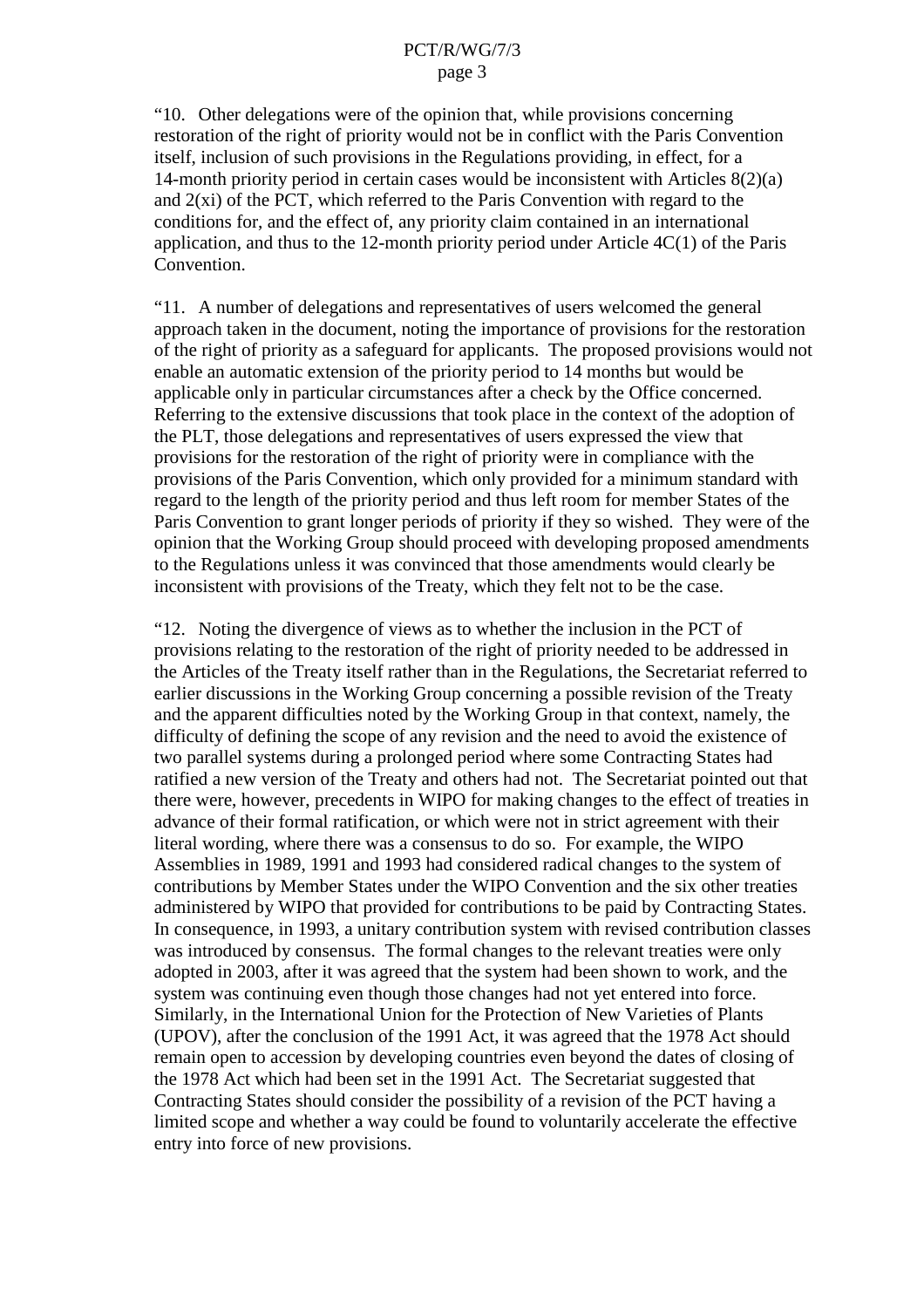"13. After some discussion, the Chair concluded that, while differing views had been expressed as to whether the inclusion i nthe PCT of provisions relating to the restoration of the right of priority ought to be addressed in the Articles of the Treaty itself rather than in the Regulations, a majority of delegations had expressed the view that, as had been decided by the Assemb ly, it would be desirable for the PCT to be aligned in that regard to the PLT. The question at hand was thus not whether such restorations hould be provided for in the context of the PCT but rather how best to address the concerns expressed by those deleg ations who saw a need for a mending the Treaty itself. On the one hand, the possibility for transitional reservations provided one possible way for Contracting States not to apply the provisions concerned until such time as the position might be solved und ertheir national laws. On the other hand, the suggestion by the Secretariat outlined in paragraph 12, above, merited further consideration.

"14. The Working Group agreed that, while the rewas no agreement as to whether the proposals could be implemented without amending the Articles of the Treaty itself, the approach taken in the proposals should be further developed, and the Working Group invited the Secretariat to prepare revised proposals for consideration at its next session, taking into account the matters noted above and the comments and suggestions as to particular provisions noted in the following paragraphs.

### *Rule 4.10(a)(i)*

"15. One delegation suggested, noting particularly the proposed deletion of the words ", being a date falling within the p eriod of 12 months preceding the international filing date", that the term "priority period", as used in proposed Rule 26*bis*.2(a)(i) and elsewhere, should be defined in the Regulations, either in Rule 26*bis*.2 or in Rule 2. Another delegation noted that the edefinition should take into account non -working days under Article 4C(3) of the Paris Convention. Another delegation considered that the definition should also make clear that the provisions of Rule 80.5 (concerning expiration of time limits on a non-working day or official holiday) should apply to the priority period.

### *Rule 26bis.2(a)*

"16. One delegation suggested that are ceiving Office which had made a transitional reservation under proposed Rule 26*bis*.3(h) should not be required to notify the applicant of the possibility of submitting the request for the restoration of the right of priority inaccordance with Rule 26bis. 3. and that the proposed amendments of the right of the restoration of the right of the righ 26*bis*.3, and that the proposed amendments of the Regulations should be further amended accordingly.

### *Rule 26bis.2(b)*

"17. In response to questions by one delegation and a representative of users, the Secretariatexplained that, as defined in proposed Rule 26 *bis.* 2(b), a priority claim which was "considered void" was, for the purposes of the Treaty, considered not to have been made *ab initio*. The definition had been introduced as a meredrafting change to simplify the wording of the proposed text and not to change the substance of the present provision. One delegation noted that consequential changes in terminology concerning priority claims "considered not to have been made" should be considered elsewhere, for example, in Rule 82*ter*.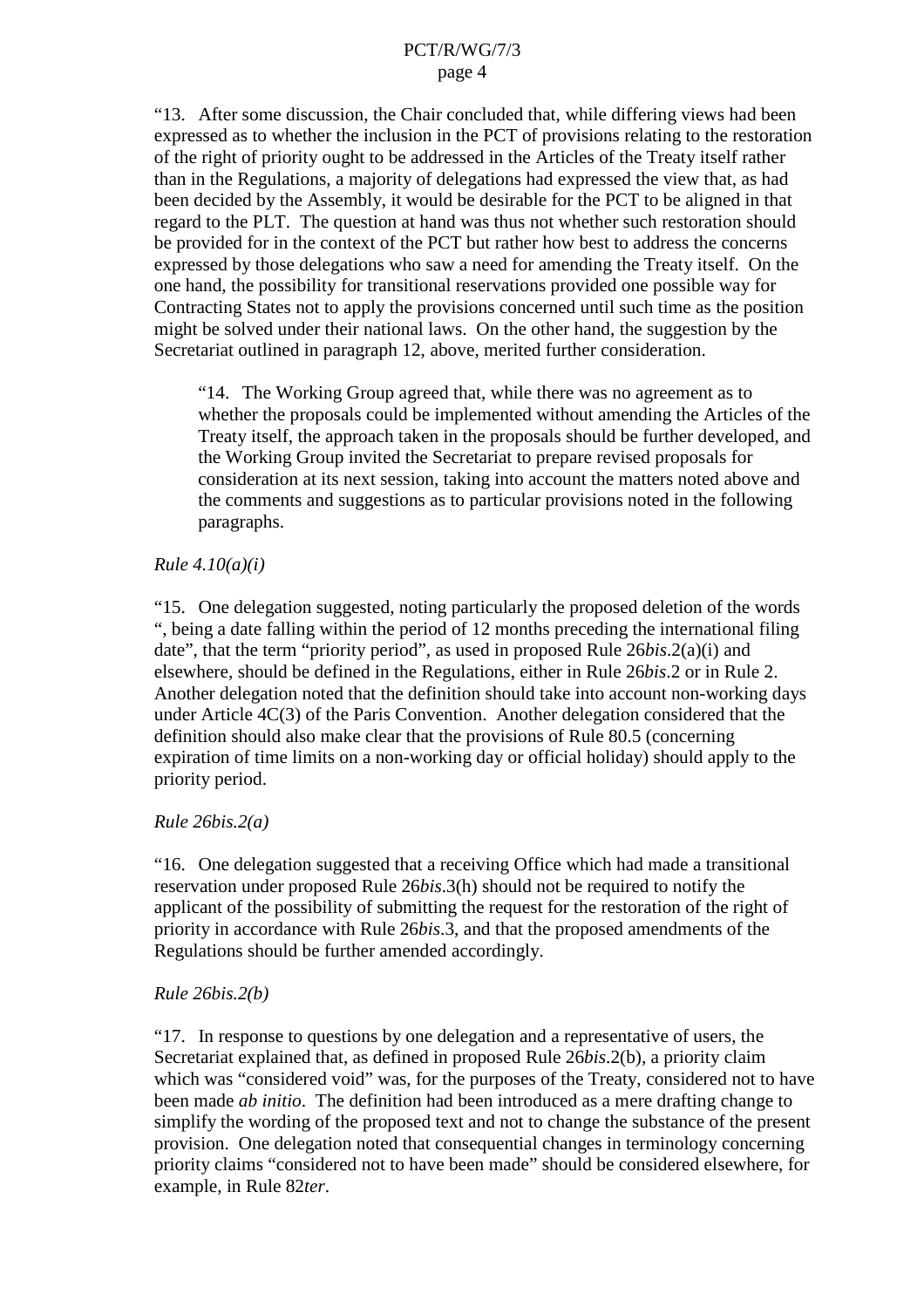"18. One delegation suggested that the Regulations should be further amended so as to provide that, as already provided under the Receiving Office Guidelines, a notice received after the expiration of the time limit under Rule 26*bis*.1(a) should be considered to have been received in time if it was received before the receiving Office had declared that the priority claim was considered not to have been made.

#### *Rule 26bis.2(c)*

"19. It was suggested and agreed that the words "the contents of "should be deleted in Rule 26*bis*.2(c)(ii).

### *Rule 26bis.2(d)*

"20. One delegation suggested that the Administrative Instructions should be modified to ensure that the information to be published under Rule 26*bis*.2(d) contains a clear indication as to whether a priority claim has been considered void under Rule 26*bis*.2(b) or whether a priority claim has not been considered void under Rule 26*bis*.2(c).

### *Rules 26bis.3(a) and (b)*

"21. One delegation pointed to the need for clarification of the relationship between Rules 26*bis*.3(b) and 26 *bis*.2, noting that the present draft would appear to permit an applicant to request the restoration of the right of priority much later than two months following the expiration of the priority period, for example, in the case where the applicant added a priority claim under Rule 26*bis*.1 and received a notification by the receiving Office under Rule 26*bis*. 3(b), which would appear to afford a further period of one month in the time limit for requesting restoration of that priority claim.

"22. One delegation suggested that it should be made clear that Rule 80.5 (concerning expiration of time limits on an one working day or official holiday ) applied to the time e -working day or official holiday) applied to the time e limitunderthis Rule.

### *Rule 26bis.3(c)*

"23. One delegations ought clarifications sto the evidence which could be required by areceiving Office, and in particular as to whether Offices could require particular forms of evidence (for examples worn stat ements) and whether the yould require further evidence if the evidence originally filed was considered to be insufficient to decide the matter. It was felt that the draft as proposed would permit such flexibility, without having to include express provis ions to that effect, thus allowing each receiving Office to establish its own requirements, as had been previously agreed by the Working Group (seeparagraph 49ofdocument PCT/R/WG/5/13). Such an understanding could, if desired, bereflected in the repor to fthe Assembly in the event that it adopted amendments of the Regulations along the lines of the proposals.

"24. Anumber of delegations were concerned that leaving the necessary evidence to be decided by the receiving Office meant that a decision by a notifice which had very flexible requirements could result in the restoration of a right of priority on the basis of evidence which might not have been acceptable to a designated Office in a different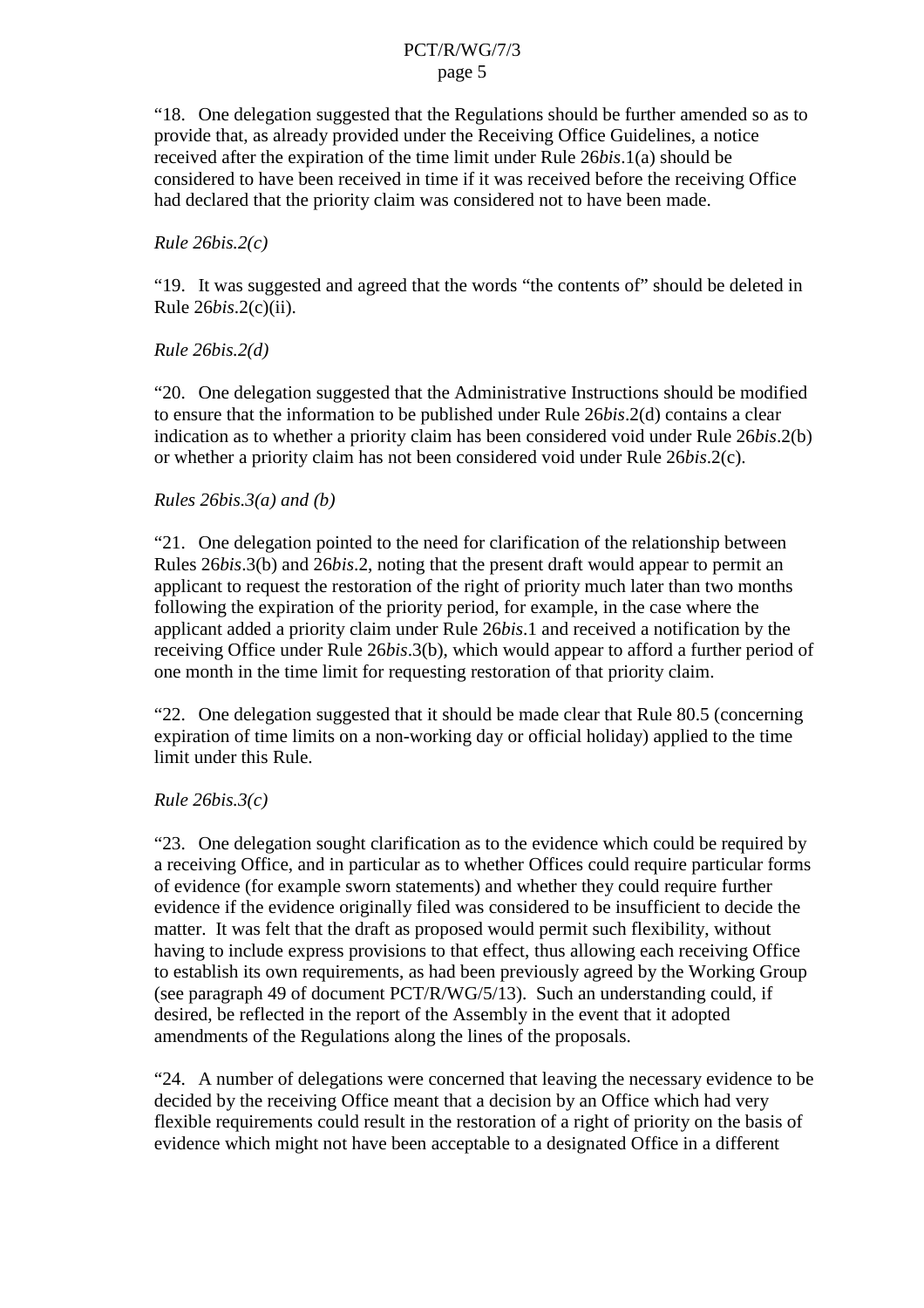Contracting State having regard to the latter's nation all aw, even if restoration of the right of priority were permitted under ostensibly the same criteria (due care or unintentionality).

"25. Other delegations and a representative of users, referring to one of the basic principles of international cooperat ion under the PCT, namely, trust in the work and decisions taken by other Offices during the international phase, considered that it was essential that the decisions of receiving Offices should be binding on designated Offices in the circumstances provided for in Rules  $49$ *ter*.1(a) and (b), except invery limited circumstances where there was a particular doubt that are quirement had been complied with. Consistency in the standards to be applied was desirable and might be pursued through the Administrative I nstructions, Receiving Office Guidelines and sharing of relevant decisions, with the result that consistency would be encouraged while enabling each receiving Office to deal with matters using procedures familiar to it.

"26. A representative of users was concerned that the term "reasonable in the circumstances" was not sufficiently certain as a time limit for filing a declaration or other supporting evidence. A minimum period of one month would be preferred. It was pointed out that Rule  $14(6)(b)(i)$  of the PLT, on which this Rule was based, didnot include a specific minimum time limit.

#### *Rule 26bis.3(e)*

"27. One delegation as ked whether the requirement that the applicant should have the opportunity to make observations would enable a formal hearing to be conducted and whether itshould be possible to appeal decisions to the national courts. Another delegation considered that since the receiving Office's negative decision can always be reviewed by the designated Office, there was noneed to provide for an appeal. The Secretariat pointed out that the PCT was in general silent on the sematters. The availability of hearings and appeals was neither required nor precluded by the Treaty; rather, the matter was left tonational law.

### *Rule 26bis.3(h)*

"28. Twod elegations and one representative of users questioned the need for a transitional reservation provision under Rule 26*bis*. 3(h), referring, in particular, to the wording of Article 10. However, other delegations pointed to the need for such a transitional r eservation provisions oas to afford time for the provisions of the applicable national law, such as those enabling the Office to require the payment of a fee for restoration of the right of priority, to be adapted to the new system.

"29. In response to a comment by one delegation that a three month period may be insufficient for Contracting States wishing to make use of transitional reservation provisions, the Secretariat noted that this was the period that had usually been provided for insuch transition al reservations when included in the Regulations in the past. Another delegation noted that such reservations would need to be made before entry into force of the provisions concerned.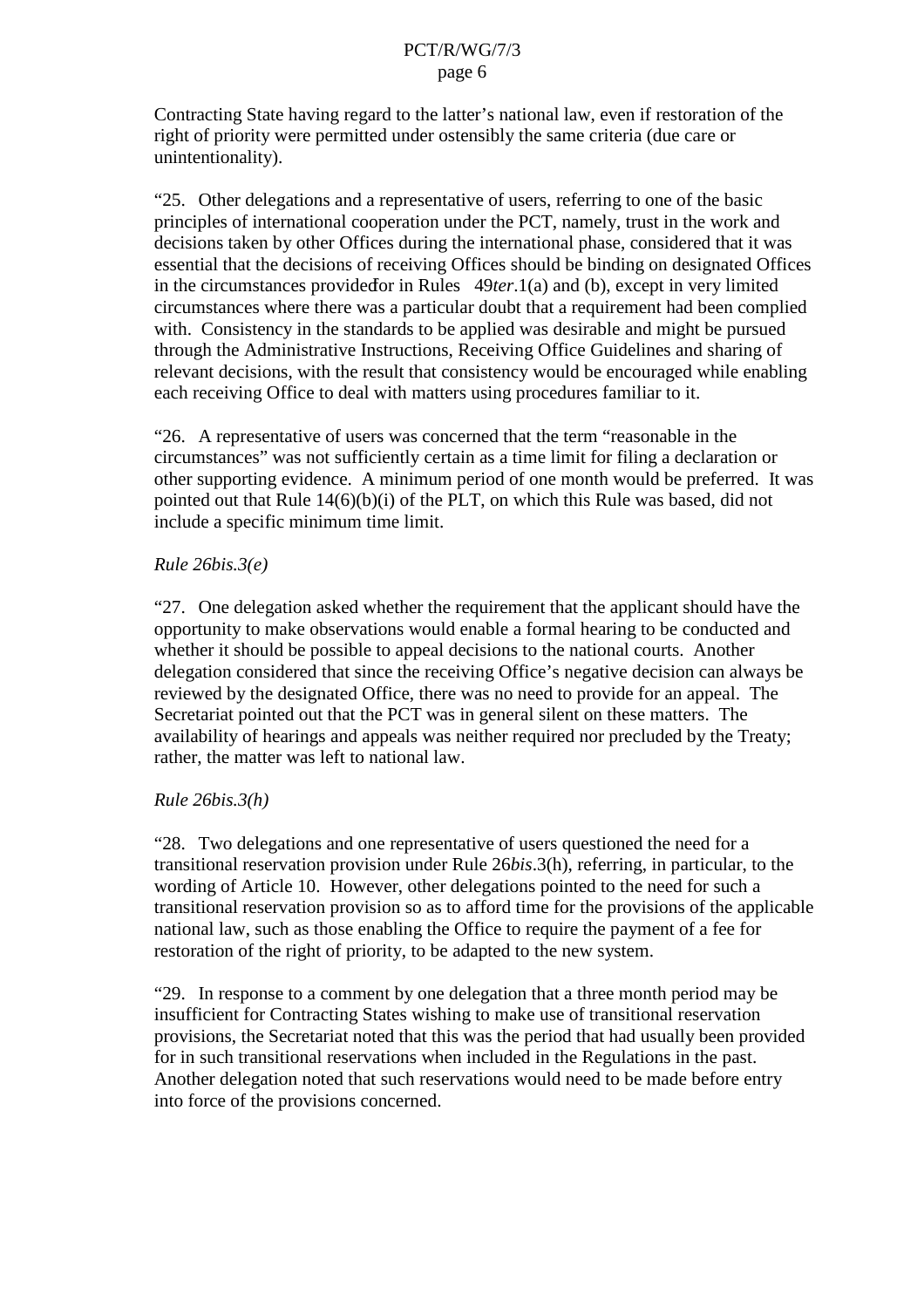#### *Rule 48.2(a)(ix)*

"30. In response to a query by one delegation, the International Bureau explained that, since the list of contents of the pamphlet under Rule 48.2 was comprehensive, information concerning a priority claim which had been considered void was included in Rule 48.2(a)(ix) even though such information was also referred to Rule 26 *bis*.2(d).

#### *Rule 48.2(b)(v)*

"31. The Chairnoted that Rule 48.2(b)(v) should refer to Rule 26*bis*.2(d) rather than Rule 26*bis*.2(c).

#### *Rule 49ter.1(a) and (b)*

"32. Following a query by one delegation as to whether it was possible for a na stional law to provide for the restoration of the right of priority based on a criterion more favorable than the "unintentionality" criterion, as referred to in the Commenton Rule 49*ter*.1(b), another delegation suggested that, in practice, an Office would necessarily also accept, under such national law, decisions by a receiving Office based on the criterion of "unintentionality" and that the Comment was thus unnecessary. Another delegation suggested that are ference to more favorable requirements should b e included in Rule 49*ter*.1(b) for consistency with Rule 49*ter*.2(e).

"33. One delegation suggested that, with a view to avoiding the need for transitional reservations under Rule 49*ter*.1(f) by States which did not wish to introduce provisions relating to the restoration of the right of priority into the irrational law, and to avoid an inequality between the provisions of Rule 49*ter*.1(a) and (b), Rule 49*ter*.1(a) should be restricted to any designated State whose applicable law provided for restoration of the right of priority based on the criterion of "due care"; alternatively, the words "whose applicable law provided for restoration of the right of priority based on that criterion" in Rule 49*ter*.1(b) should be deleted. That suggestion was opposed by one degration. The Secretariat noted that, for consistency with the PLT, the proposal had been based on the general rule that Offices should provide for restoration of a right of priority on either the "due care" or the "unintentionality" criterion, any except ion to that general rule being provided by way of transitional reservations.

### *Rule 49ter.1(c)*

"34. One delegation, supported by another, expressed the view that the reference in Rule 49*ter*.1(c) to the requirements applied under Rule 26*bis*.3 should be clar if ieds oas to refer expressly to those procedural and substantive requirements for the restoration of the right of priority under Rule 26*bis*.3, non-compliance with which would have the consequences provided for in Rule 49*ter*.1(c). The delegation suggeste d that the relevant requirements were those set out in Rule 26*bis*. 2(a)(i) and (ii) and the criterion applied by the receiving Office ("due care" or "unintentionality").

### *Rule 49ter.1(f)*

"35. Following a query by a delegation as to the nature of the effect sof a reservation made by a designated Office under Rule 49*ter*. 1(f), the Secretariate xplained that such a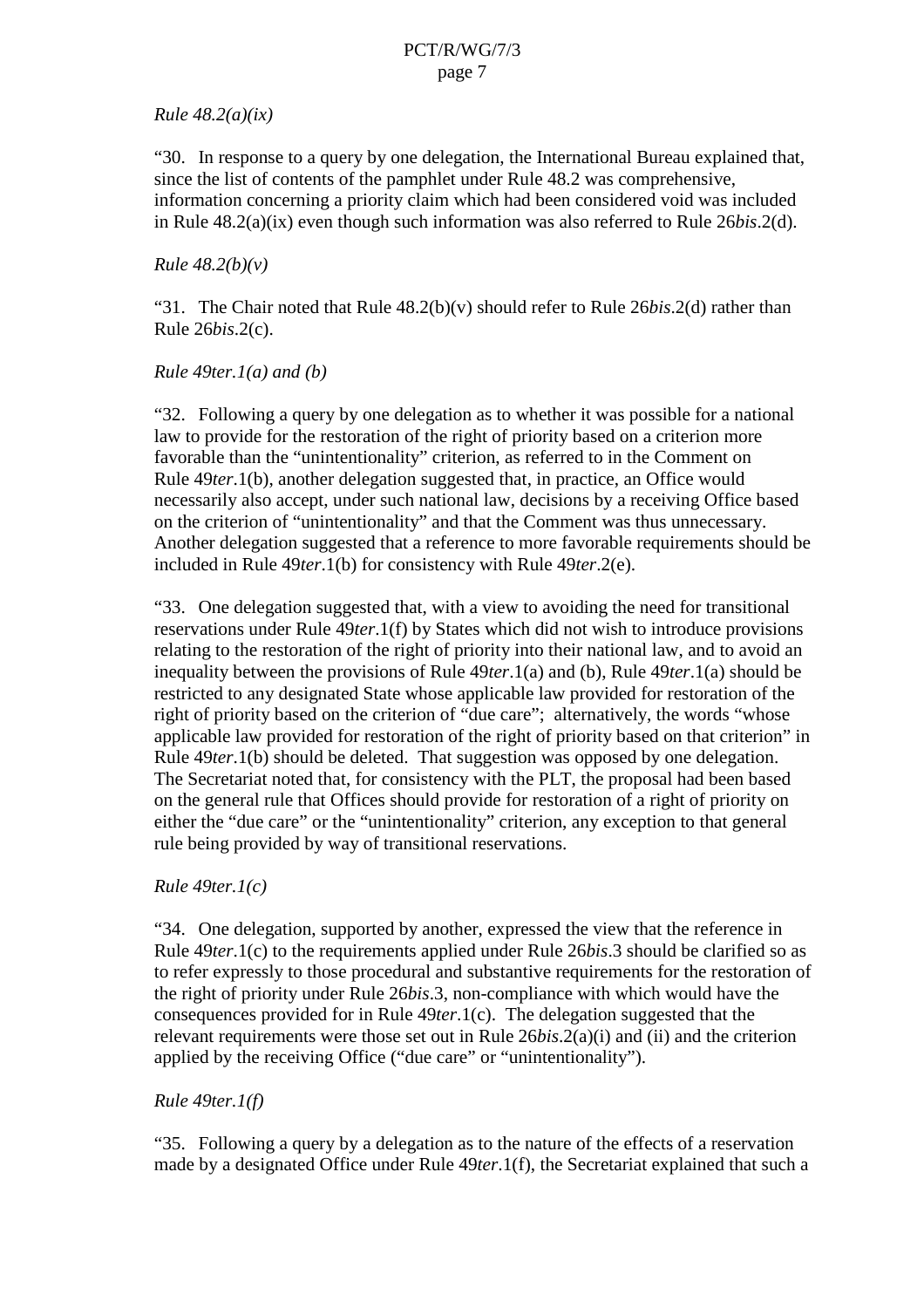reservation would have both procedural and substantive effects. For example, there would be consequences both in terms of calculating the time limi transitional phase entry before the designated Office concerned and in terms of the assessment of novelty and inventive step during the national search and examination. The Secretariat agreed that a Comment to that effects hould be added to better clar if y the effects of reservations underRule 49ter.1(f).

"36. Another delegation noted that the reference in Rule 49*ter*. 1(f) to "the national law applied by the designated Office" did not appear to apply to "a court or any other competent organ "as in Rule 49*ter*.1(c). The Secretariat noted that the same national law would presumably be applied by the designated Office and the courts in the designated State, and that it might therefore be preferable in Rule 49*ter*. 1(f) to refer to the national law applied by the "designated State." A representative of users noted that, in any event, the reference should be expressed so as to be clearly applicable in the case a designated Office which was a regional Office.

#### *Rule 49ter.2*

"37. The Secretariat noted that comme nts made in respect of certain provisions of Rules 26*bis*.3 and 49*ter*.1 might also be relevant to corresponding provisions of Rule 49*ter*.2.

"38. In response to a query by a delegation, the Secretariate xplained that the purpose of Rule 49*ter*.2 was to enable ean applicant to request restoration of the right of priority during the national phase in any of the following cases: where the applicant had not requested such restoration during the international phase; where the receiving Office had made a reservati on under Rule 26*bis*.3(h) and thus the possibility of requesting restoration was not available during the international phase; where the receiving Office did not provide for restoration on the relevant criterion; or where the receiving Office had refused arequest for restoration during the international phase.

"39. In response to a query by another delegation, the Secretariat confirmed that it was intended to provide for the addition of priority claims only during the international phase (under Rule 26*bis*) and not during the national phase (unless such additions were possible under the national law itself), and the wording of proposed Rule 49*ter*.2 should bereviewed so as to ensure that it did not imply that such additions were enabled under the latter Ru le.

### *Rule 49ter.2(g)*

"40. One delegation suggested that reservations under Rule 49*ter*.2(g) should apply to at least paragraph (f) in addition to paragraph (a).

"41. The Secretariatex plained that, although it was likely that a designated Office which mad eareservation under Rule 49*ter*.1(f) would in practice also make one under Rule 49*ter*.2(g), there we recircumstances in which a designated Office may need to make a reservation under only one of those Rules, for example, where its national law provided fo rrestoration of the right of priority by the Office during the national procedure but did not put in place procedures enabling such restoration by it as a PCT receiving Office.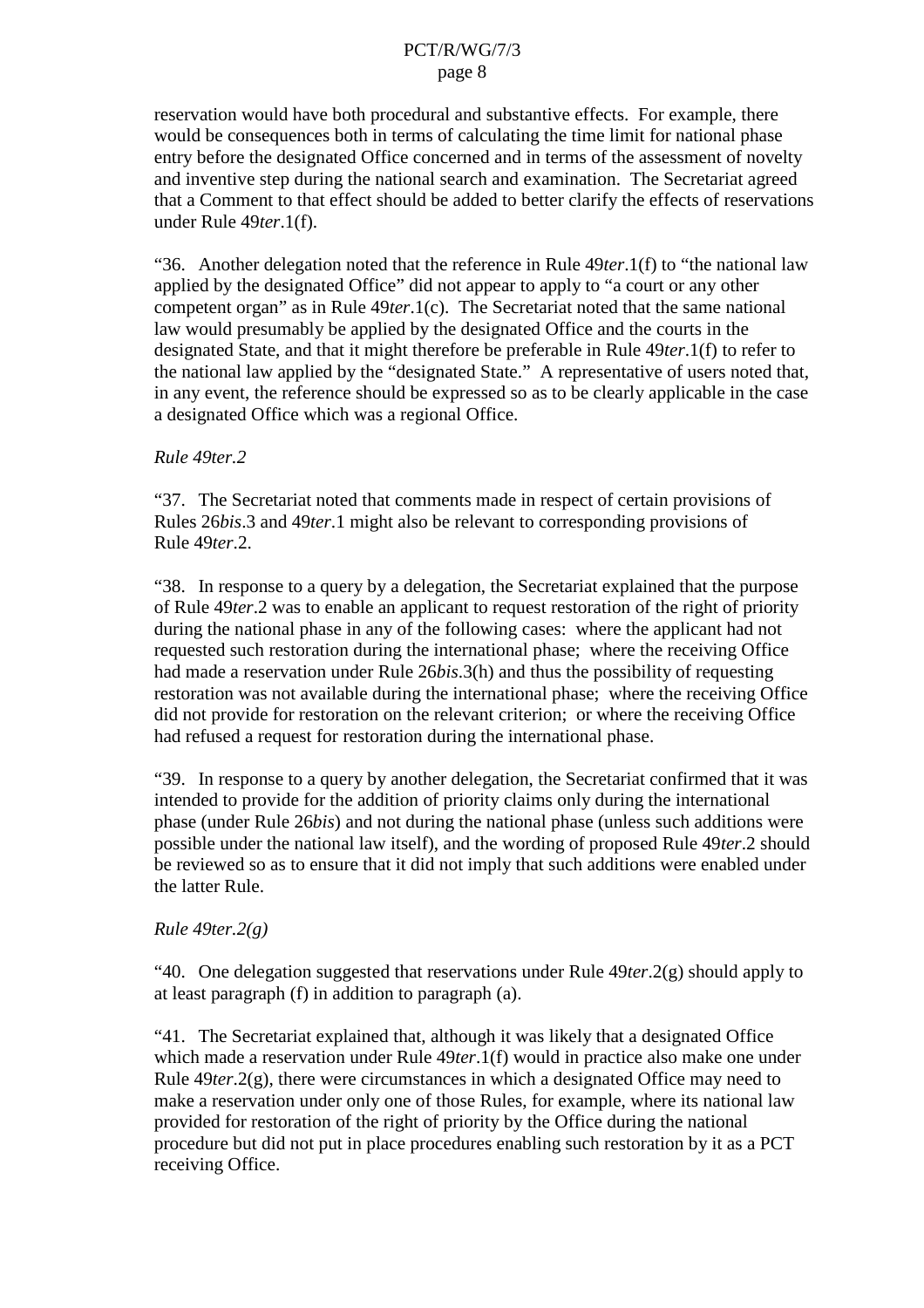"42. In response to a query by one delegation, the Secretariat agreed that p roposed Rule  $49$ *ter*.2(g) should be reviewed with a view to clarifying the basis of the calculation of the time limit referred to in that Rule, that is, whether the calculations hould be on the basis of the priority date before or after restoration of the right of priority."

5. While, at the sixth session of the Working Group, there was no agreement as to whether the proposals could be implemented without amending the Articles of the Treaty itself, the Working Group nevertheless agree dthat the approach taken in the proposals should be further developed and invited the Secretariat to prepare revised proposals for consideration at its next session (see the summary of the sixth session by the Chair, paragraph 14, reproduced in paragraph 4, above).

6. Revised proposals for amendment of the Regulations relating to the restoration of the right of priority, taking into account the suggestions made at the sixtheses ion (seed ocument PCT/R/WG/6/12, paragraphs 7to 42, reproduced in paragraph 4, above) and comments received on preliminary draft documents for the seventh session of the Working Group which had been made available for com ment on the WIPO website as PCT/R/WG/7 Paper No. 2 and Paper No. 2 Rev., have been prepared by the International Bureau accordingly. The further revised proposals are contained in Annex I to this document. Article 13 and Rule 14 of the PLT are reproduced , for ease of reference, in Annex II.

7. The main features of the revised proposals, which remain as outlined indocument PCT/R/WG/6/12 and represented in the flowchart appearing on page 10, below, are outline d in the following paragraphs.

### RESTORATION OF THE RIGHT OF PRIORITY

### *Automatic Retention of Priority Claim During International Phase*

8. It is proposed to provide for the automatic retention, during the international phase, of a priority claim where the international application has an international filing date which is later than the date on which the priority period expired but within the period of two months from that date. Such a priority claim would be retained irrespective o fwhether the applicant requests the receiving Office to restore the right of priority, and even where such a request is made but refused by the receiving Office. Such a priority claim would therefore be taken into account during the international phase f orther purposes of international search and international preliminary examination, and for the purpose of the computation of time limits, including that for entry into the national phase. In other words, because of the automatic retention of the priority claim, the filing date of the earlier application whose priority is  $claimed would be the "priority date" under Article 2(xi) for the purpose of computing time$ limits, irrespective of whether or not the receiving Office restored the right of priority (provided, of course, that the priority claim in question is the only priority claim contained in the international application or, where several priority claims are contained in the application, provided that the priority claim in question relates to the earlie stapplication whose priority is claimed). The effect of this would be that all limits under the Treaty and Regulations which are calculated on the basis of the priority date, including those for entry into the national phase under Articles  $22(1)$  and  $39(1)(b)$ , would expire up to 14 months earlier than if the priority claim was considered not to have been made ("void") (see the summary of the sixth session by the Chair, document PCT/R/WG/6/12, paragraph 42).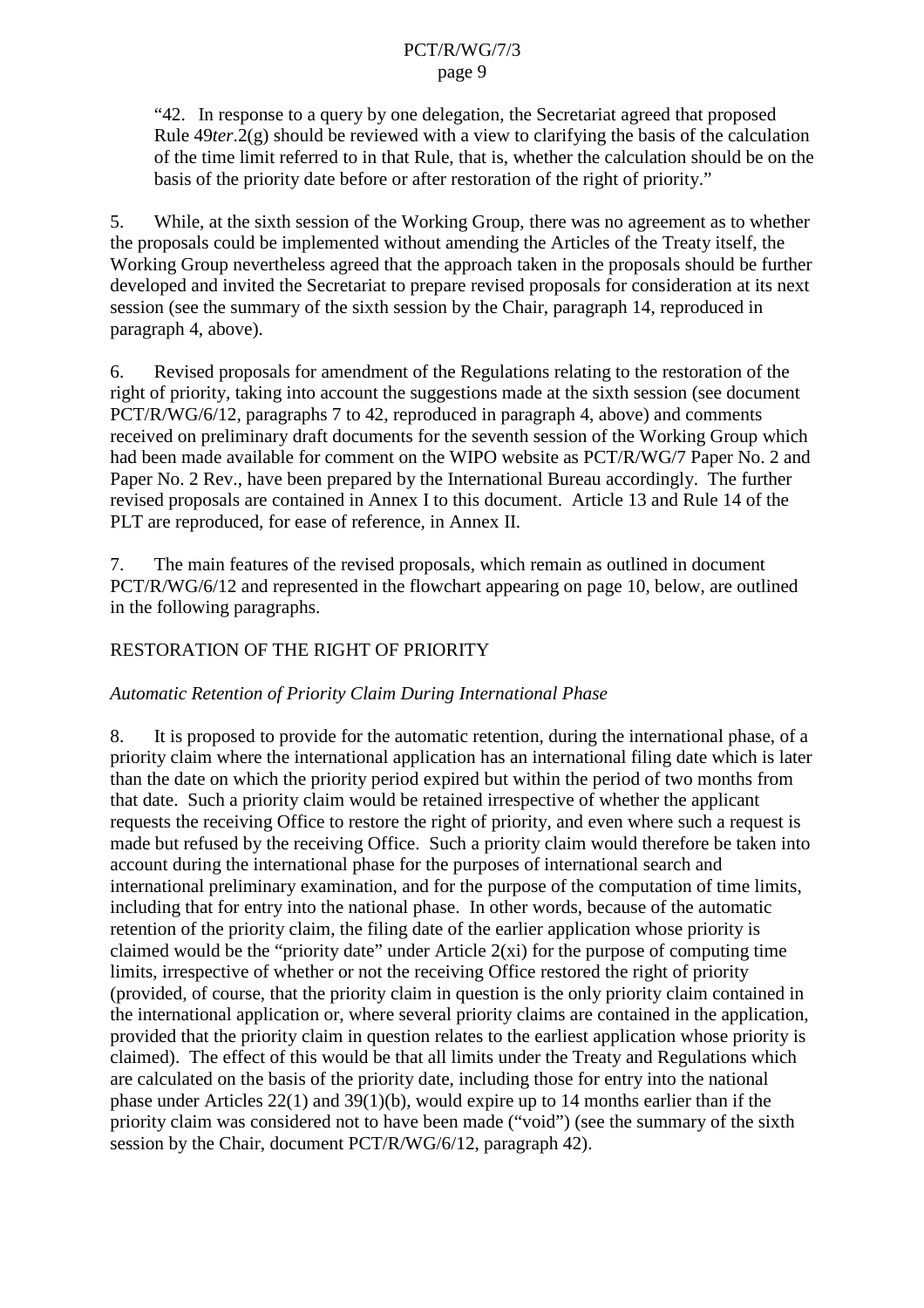RESTORATION OF RIGHT OF PRIORITY



\* Refusal by RO does not preclude a subsequent request to DO based on either criterion.

\*\* Restoration by RO is subject to review by DO where reasonable doubt that requirements we remet.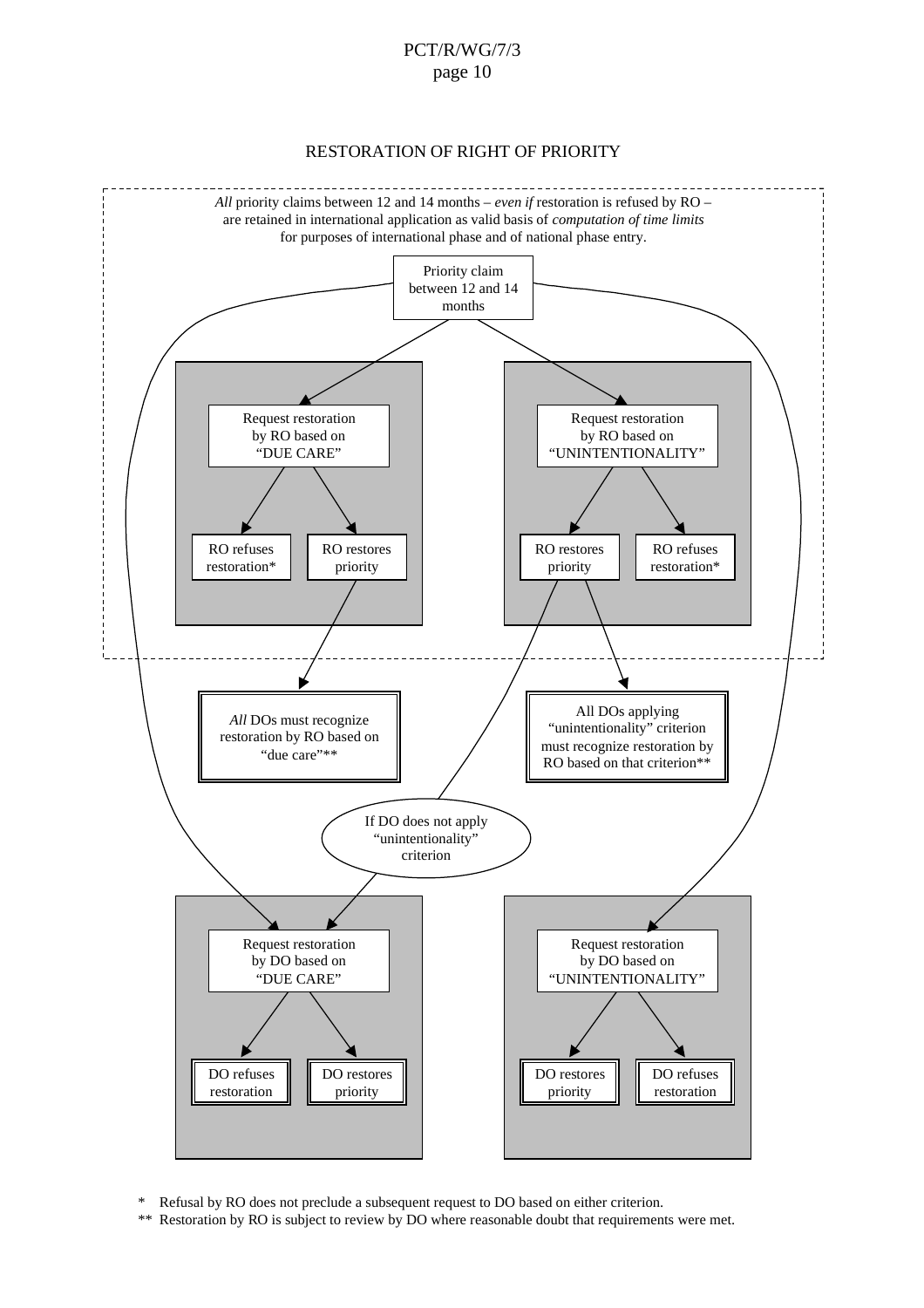### *Restoration of the Right of Priority by the R eceiving Office during the International Phase*

9. As a general rule, and consistent with the PLT, any receiving Office would have to provide for the restoration of the right of priority during the international phase, any exception to that general rule being provided only by way of a transitional reservation by a receiving Office. The receiving Office, when deciding on a request for restoration, would be free to apply either the more strict criterion of "due care" or the less stric t criterion of "unintentionality." A receiving Office could also, if it wished, apply both criteria and leave the choice to the applicant as to which criterion is sought to be applied in a specific case. Furthermore, receiving Offices would also be free to apply, upon request of the applicant, first the "due care" criterion and, if the receiving Office finds that that criterion was not complied with, the "unintentionality" criterion. It is suggested that those understandings be expressed by the Assembly in amending the Regulations.

10. It would be advantageous for the applicant to obtain a positive finding by the receiving Office on the stricter criterion of "due care" since such a finding would be effective in all designated State s, unlike a finding on the less strict "unintentionality" criterion (see paragraph 11, below).

### *Effect of Receiving Office Decision on Designated States*

11. A decision by the receiving Off ice to restore a right of priority based on the criterion of "due care" would, as a general rule, be effective in all designated States. A decision by the receiving Office to restore a right of priority based on the criterion of "unintentionality" would be effective only in those designated States whose applicable national law provided for restoration of the right of priority based on that criterion or on a criterion which, from the viewpoint of applicants, was more favorable than that criterion.

12. However, a decision of a receiving Office to restore a right of priority would not be effective inadesignated State in which the relevant provisions did not apply consequent to a notification that the provisions concerned were not comp atible with its national law. It would alsonot be effective in a designated State if the designated Office, a court or any other competent organ found that a substantive requirement for restoration of the right of priority by the receiving Office had not been complied with. However, a decision of the receiving Office to restore a right of priority would not be ineffective in a designated State merely because a procedural requirement for such restoration had not been complied with, for example, because a required fee had not been paid.

### *Prior Art for the Purposes of International Search, the Establishment of the Written Opinion by the International Searching Authority and International Preliminary Examination*

13. As explained in paragraph 8, above, under the proposals, the claimed priority date would be used throughout the international phase for the purpose of calculating time limits (for example, those for international publication and na tional phase entry), even if restoration of the right of priority was not requested by the applicant during the international phase or if restoration was requested but refused by the receiving Office, provided that the international application was filed w ithin two months from the date on which the priority period expired.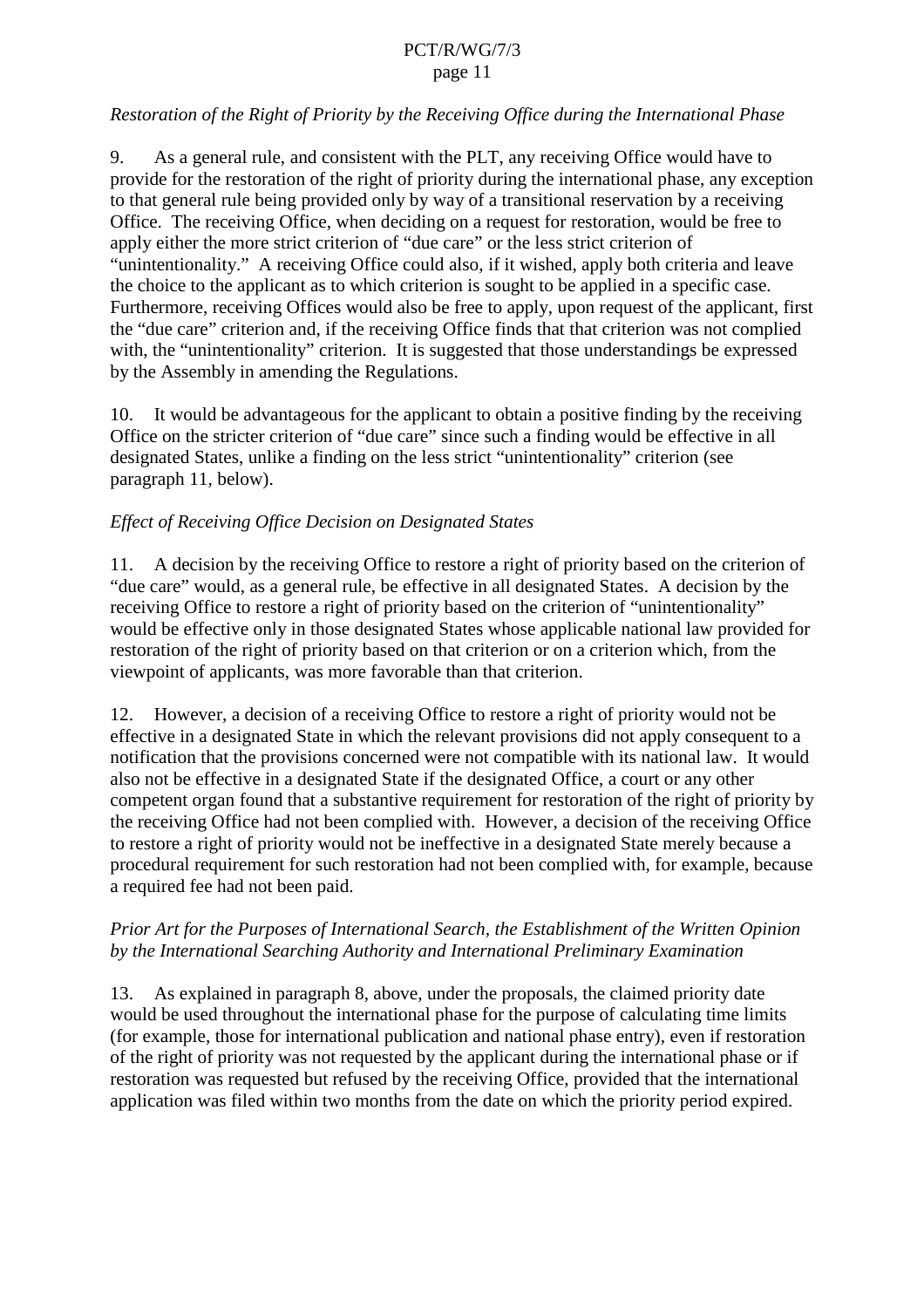14. At its fifth session, the Working Group noted that such retention of a priority claim did not affect the question of relevant prior art for the purposes of the international search under Rule 33, since the relevant date for the purposes of the international search was in any case the international filing date. In particular, it considered that no change to Rule  $33.1(c)$  was needed since that Rule does not dea lwith the issue of written disclosures published earlier than the international filing date but later than the claimed priority date. Rather, that issue was covered by Section 507(d) of the Administrative Instructions ("Manner of Indicating Certain Speci al Categories of Documents Cited in the International Search Report"). With regard to international applications claiming the priority of an earlier application filed not within 12 months but within 14 months prior to the international filing date, consid eration will be needed as to whether Section 507 should be modified so as to provide for a special code (say, letter "R" for "Restoration" (of the right of priority)) to identify, in the international search report (in addition to the letter "P" used in accordance with Section 507(d)), any document whose publication date occurred earlier than the international filing date of the international application but later than the priority date claimed in that application where that claimed priority date falls with in the 2- month period between 12 months and 14 months prior to the international filing date.

15. At its fifth session, the Working Group also agreed to refer the question of relevant prior art for the purposes of the written opinio n of the International Searching Authority (Rule 43*bis.1*) and the international preliminary examination (Rule 64) to the Meeting of International Authorities under the PCT (MIA) for consideration via its electronic forum, with aview to the development of a proposal for submission to the next session of the Working Group(seethe summary of the fifth session by the Chair, document PCT/R/WG/5/13, paragraph 35). Following consultation with the International Authorities via the MIA electronic forum, it is provided to amend Rule 64.1(b) so as to clarify the "relevant date" for  $the purpose of Rule 64.1(a) where the international application claims the priority of an$ earlier application but has an international filing date which is later than the date on which the he priority period expired but within the period of two months from that date. By virtue of Rule 43*bis*.1(b), this date would also be the "relevant date" for the purposes of establishing the written opinion by the International Searching Authority.

### *Restoration of the Right of Priority by Designated Office during the National Phase*

16. As a general rule, and consistent with the PLT, any designated Office would have to provide for the restoration of the right of priority in the nation alphase, any exception to that general rule being provided only by way of a notification of incompatibility by a designated Office. As under the PLT and the provisions applicable to the receiving Office mentioned above, the national law applicable by the designated Office would have to provide for the restoration of the right of priority either on the basis of the more strict criterion of "due care" ortheless strict criterion of "unintentionality." A designated Office could, if it wished, apply bother iteria and leave the choice to the applicant as to which criterion is sought to be applied in a specific case. Furthermore, a designated Office would also be free to apply, upon request of the applicant, first the "due care" criterion and, if the receivin gOffice finds that that criterion was not complied with, the "unintentionality" criterion. It is suggested that those understandings be expressed by the Assembly in amending the Regulations.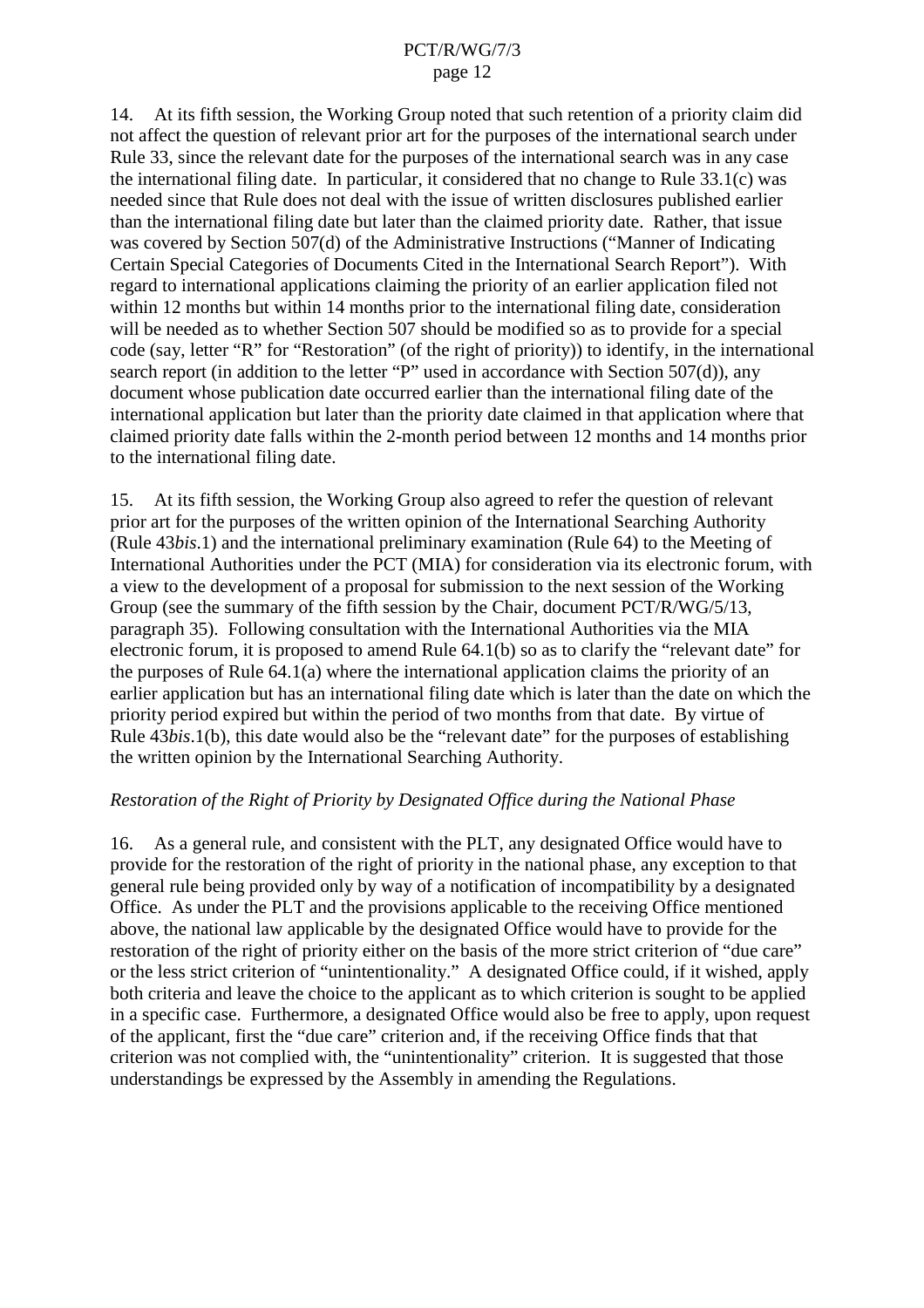17. In practice, of course, restoratio nof the right of priority by a designated Office during the national phase would only be necessary where the receiving Office had not already restored the right of priority with effect for the designated Office concerned.

> 18. The Working Group is invited to *consider the proposals contained in Annex I to this document.*

> > [Annex Ifollows]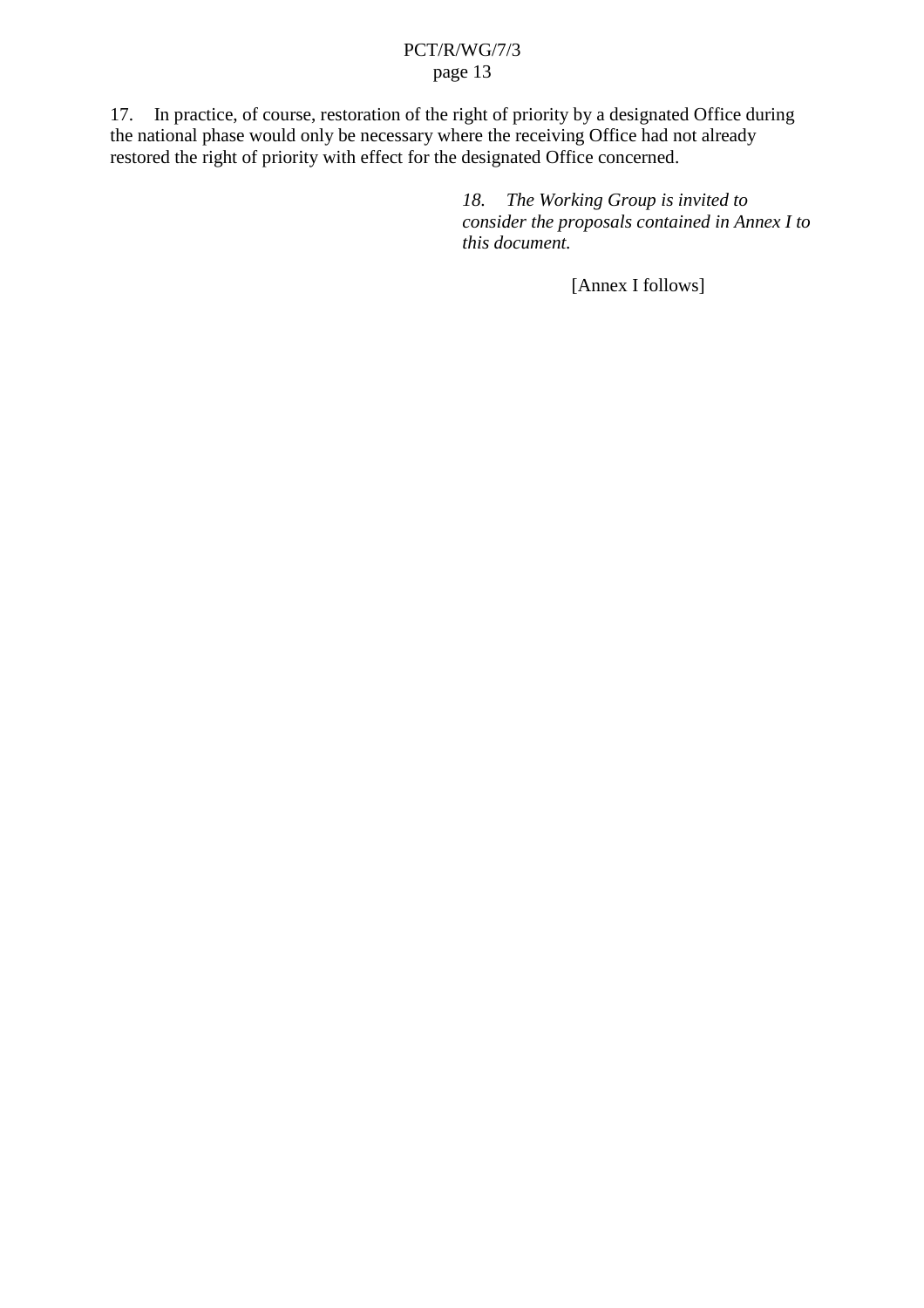### PCT/R/WG/7/3

#### **ANNEXI**

# PROPOSED AMENDMENTS OF THE PCT REGULATIONS: <sup>2</sup>

### RESTORATION OF THE RIGHT OF PRIORITY

### TABLEOF CONTENTS

| Rule2InterpretationofCertainWords                                              |                           |
|--------------------------------------------------------------------------------|---------------------------|
| $2.1$ to $2.3$                                                                 |                           |
|                                                                                |                           |
|                                                                                |                           |
|                                                                                |                           |
|                                                                                |                           |
|                                                                                |                           |
|                                                                                |                           |
|                                                                                |                           |
|                                                                                |                           |
|                                                                                |                           |
|                                                                                |                           |
| Rule48InternationalPublication                                                 |                           |
| 48.1                                                                           |                           |
|                                                                                |                           |
|                                                                                |                           |
|                                                                                |                           |
| Rule49 ter_EffectofRestorationofRightofPrioritybyReceivingOffice;Restorationof |                           |
| <b>RightofPrioritybyDesignatedOffice</b>                                       |                           |
| 49ter.1 EffectofRestorationofRightofPrior itybyReceivingOffice  19             |                           |
|                                                                                |                           |
|                                                                                |                           |
|                                                                                |                           |
| Rule76TranslationofPriorityDocument;ApplicationofCertainRulestoProcedures      |                           |
|                                                                                |                           |
|                                                                                |                           |
|                                                                                |                           |
| 76.5 ApplicationofCertainRulestoProceduresBeforeElectedOffices manufacture.29  |                           |
| Rule82 ter RectificationofErrorsMadebytheReceivingOfficeorbytheInternational   |                           |
|                                                                                | 30                        |
| 82ter.1 ErrorsConcerningtheInternationalFilingDateandthePriorityClaim          | $\ldots \ldots \ldots 30$ |

<sup>&</sup>lt;sup>2</sup> Proposed additions and deletions are indicated, respectively, by underlining and striking through the text concerned. Certain provisions that are not proposed to be amended may be included for the state or ease of reference.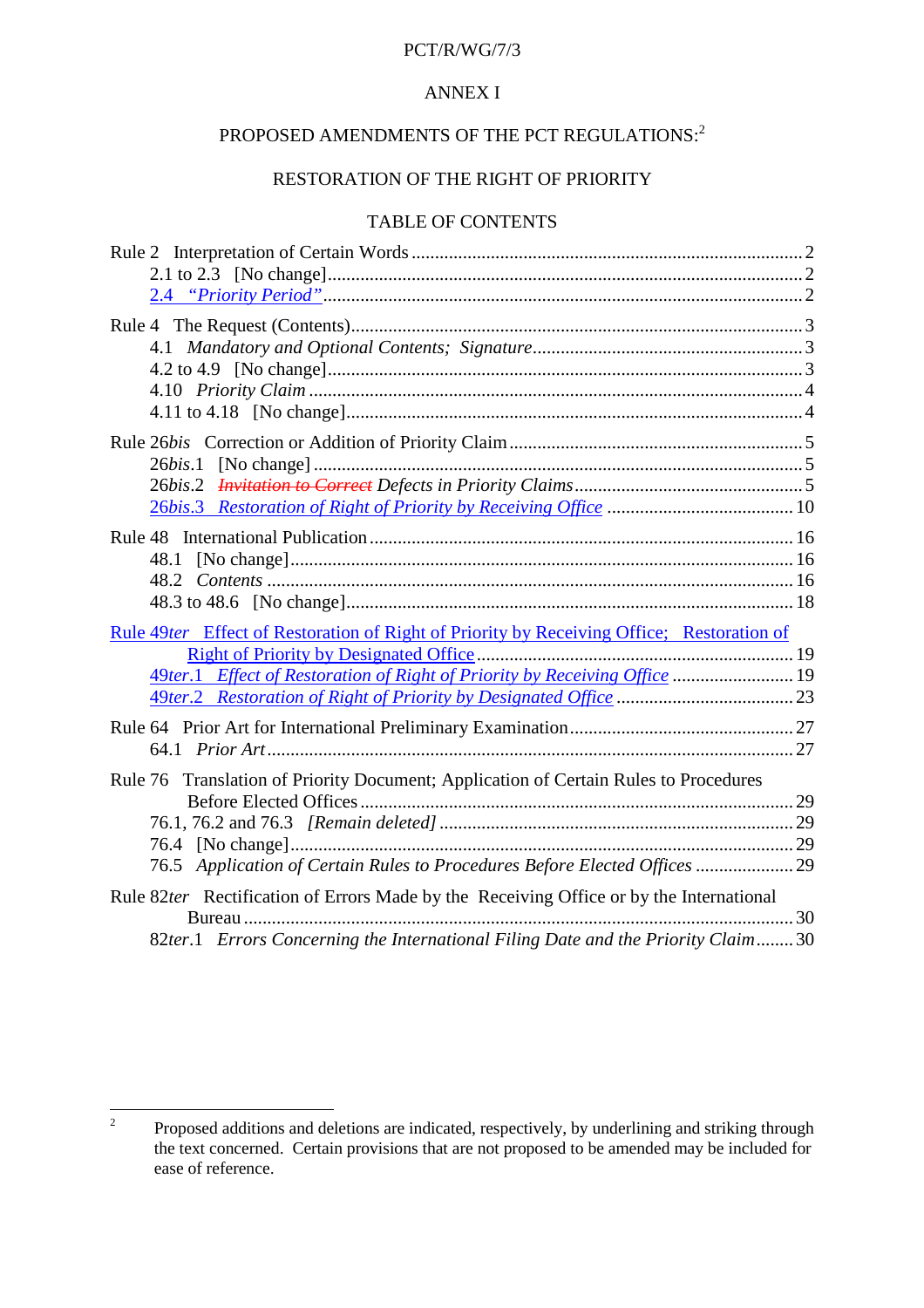### **Rule 2**

### **Interpretation of Certain Words**

 $2.1$  to  $2.3$  [No change]

2.4 *"Priority Period"*

(a) Whenever the term "priority period" is used in relation to a priority claim, it shall be

construed as meaning the period of 12 months from the filing date of the earlier application

whose priority is soclaimed. The day of filing of the earlier application shall n other included

in that period.

(b) Rule 80.5 shall apply *mutatis mutandis* to the priority period.

[COMMENT: Assuggested at the sixth session of the Working Group, it is proposed to  $definetherm "priority period" in the Regularions (see Article 4C(2) of the Paris)$ Convention) and to clarify that Rule 80.5 applies *mutatis mutandis* to the priority period (see the summary of the sixth session by the Chair, document  $PCT/R/WG/6/12$ , paragraph 15). Note that the proposed definition would apply to all priorit velaims contained in an international application, that is, international applications claiming the priority of one or more earlier applications filed either in or for any country party to the Paris Convention or in or for any Member of the World Trade Or ganization that is not party to the Paris Convention (seepresent Rule  $4.10(a)(ii)$ ).]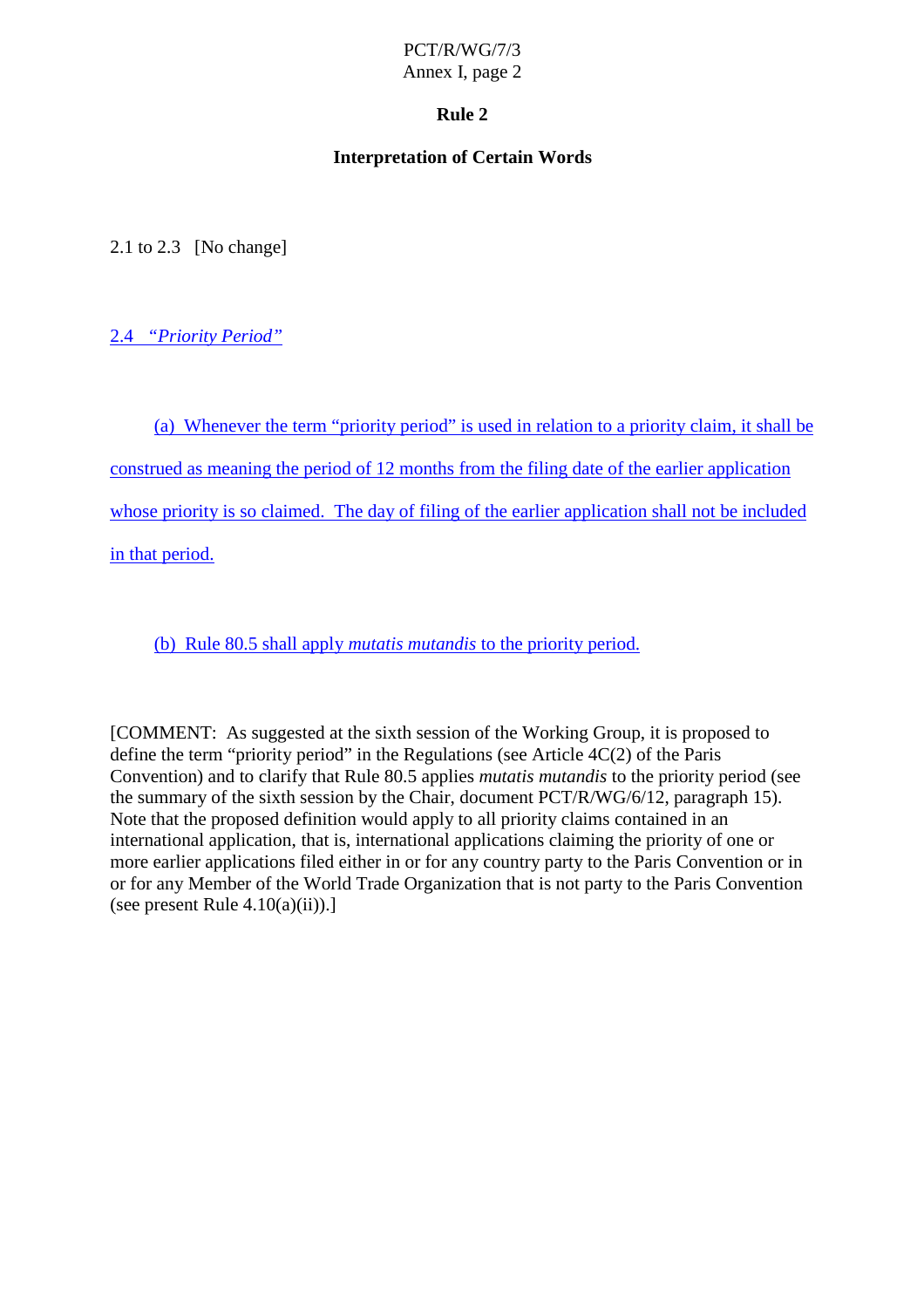### Rule4

### **The Request (Contents)**

4.1 *Mandatory and Optional Contents; Signature*

 $(a)$  and  $(b)$  [No change]

(c) The request may contain:

(i) and (ii) [No Change]

(iii) declarations as provided in Rule 4.17  $\frac{1}{4}$ 

(iv) arequestforrestoration of the right of priority .

(d) [Nochange]

 $4.2 \text{ to } 4.9$  [Nochange]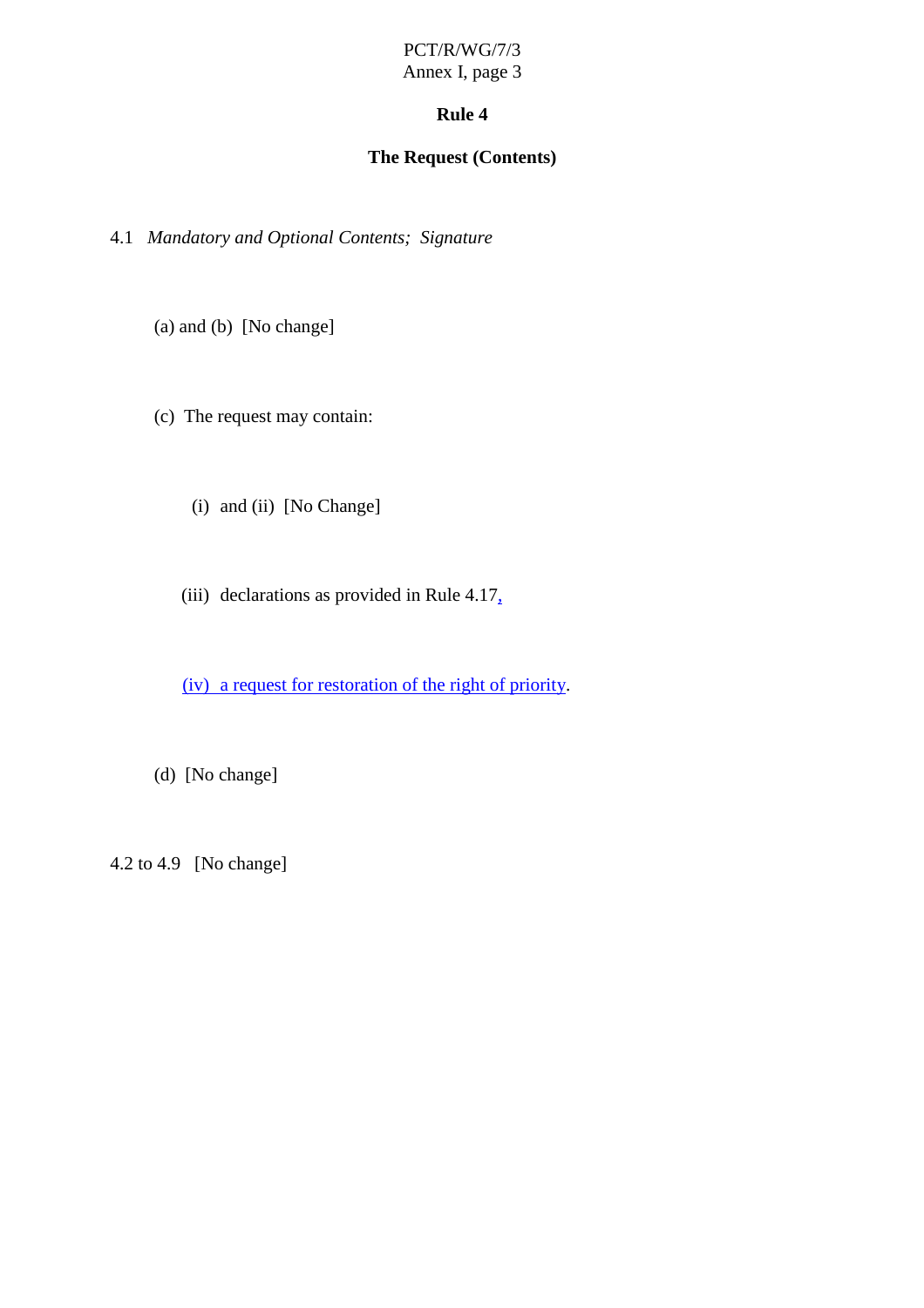4.10 *Priority Claim*

(a) Any declaration referred to in Article  $8(1)$  ("priority claim") may claim the priorit y of one or more earlier applications filed either in or for any country party to the Paris Convention for the Protection of Industrial Property or in or for any Member of the World Trade Organization that is not party to that Convention. Any priority cla im shall, subject to Rule 26*bis*.1, be made in the request; its hall consist of a statement to the effect that the priority of an earlier application is claimed and shall indicate:

(i) the date on which the earlier application was filed , being a date fall ing within

 $the period of 12 months preceding the international filing date$ ;

[COMMENT: It is proposed to amend item (i) of paragraph (a) so as only to require the applicant to indicate the filing date of the earlier application. The question of whether the e international application has been filed within the Paris Convention priority period (only then the priority claim would be valid) would be dealt with in Rule 26*bis*. 2(a) as proposed to be amended (see below). See also the definition of the term "priorit yperiod" in proposed new Rule 2.4, above.]

(ii)  $to (v)$  [No change]

 $(b)$  to  $(d)$  [No change]

4.11 to 4.18 [No change]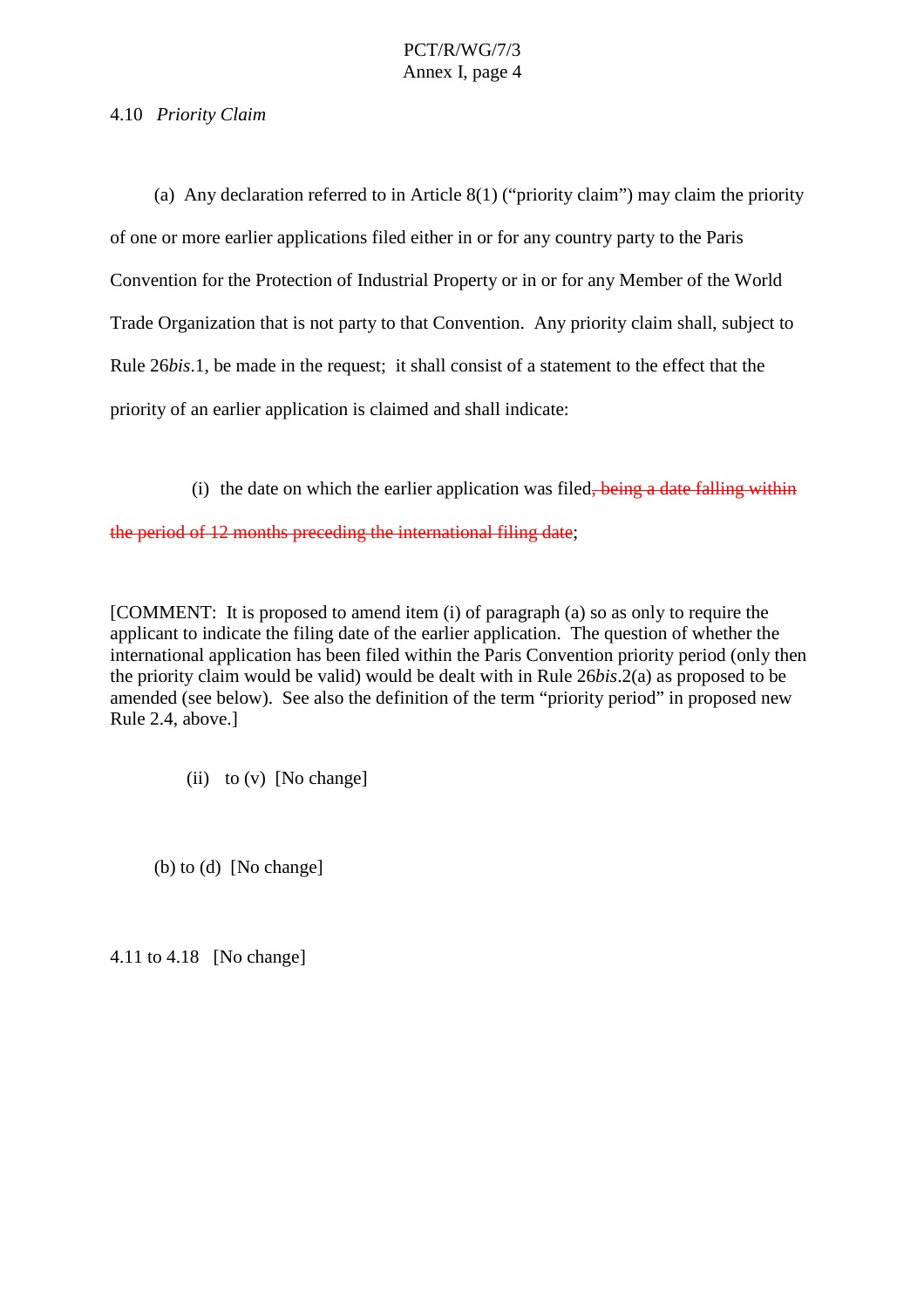# PCT/R/WG/7/3

### Annex I, page 5

### **Rule 26** *bis*

### **Correction or Addition of Priority Claim**

26*bis*.1 [Nochange]

26*bis*.2 *Invitation to Correct Defects in Priority Claim s*

(a) Where the receiving Office or, if the receiving Office fails to do so, the International

Bureau, finds in relation to a priority claim:

(i) that the international application has an international filing date which is later than the date on which the priority period expired and that are quest for restoration of the right of priority under Rule 26*bis*. 3 has not been submitted; or

[COMMENT: It is proposed to amend Rule 4.10(a)(i) (see above) and Rule 26*bis*.2(a) so as to expressly provide that the app licant should be invited to correct the priority claim where the international application has an international filing date which is later than the date on which the priority period expired and a request for restoration has not (yet) been submitted by the applicant. There appears to be noneed for an invitation to correct a priority claim where a request for restoration of that right of priority has been filed by the applicant, showing that the applicant, while being aware of the fact that the filing date of the earlier application as indicated in the request does not fall within the 12 months preceding the international filing date, has no intention to correct that priority date but rather wishes to have the right of priority restored under Rule 26 *bis*.3, below.]

```
(ii) that the apriority claim does not comply with the requirements of Rule 4.10;,
```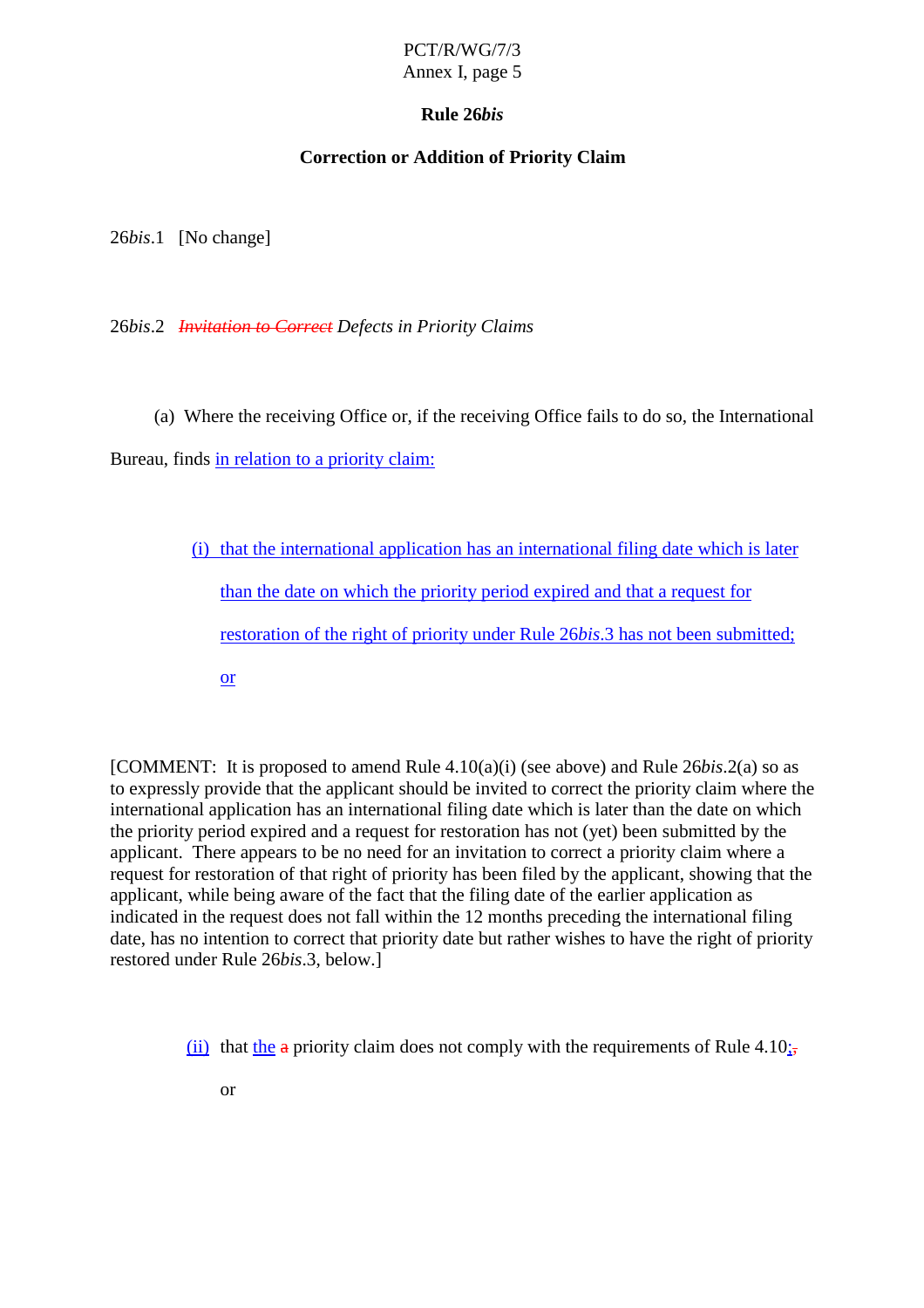*[Rule 26bis.2(a), continued]*

 $(iii)$  that any indication in the apriority claim is inconsistent with not the same as

the corresponding indication appearing in the priority document  $\mathcal{F}_{\mathbf{t}}$ 

[COMMENT: As agreed by the Working Group at its sixth session, item (iii) has been furtheramended by deleting the reference to "the contents of "the corresponding indication  $(see the summary of the six the session by the Chair, document on the CTT/R/WG/6/12,$ paragraph 19).]

| thereceivingOfficeortheInternationalBureau,asthecasemaybe,shallinvitetheapplicant                  |
|----------------------------------------------------------------------------------------------------|
| Inthecasereferredtoinitem(i), where the international filing<br>tocorrectthepriorityclaim.         |
| from the date on which the priority period expired, the receiving<br>dateiswithintwomonths         |
| OfficeortheInternationalBureau,asthecasemaybe,shallalsonotifytheapplicantofthe                     |
| possibilityofsubmittingarequestfortherestorationoftherightofpriorityinaccordance                   |
| withRule 26bis.3, unless the receiving Office has notified the International Bureau under          |
| Rule 26 <i>bis.3(i)</i> of the incompatibility of Rule<br>26bis.3(a)to(h)withthenationallawapplied |
| bythatOffice.                                                                                      |

[COMMENT: Anotification of the possibility of submi tting a request for the restoration of the right of priority would, of course, only be sent to the applicant where such request had not already been made ("in the case referred to initem (i)" of paragraph (a)). Where a receiving Office has made a reserva tion under proposed Rule 26*bis*.3(i), the receiving Office or the International Bureau, as the case may be, would not be required to notify the applicant of the possibility of submitting the request for the restoration of the right of priority.]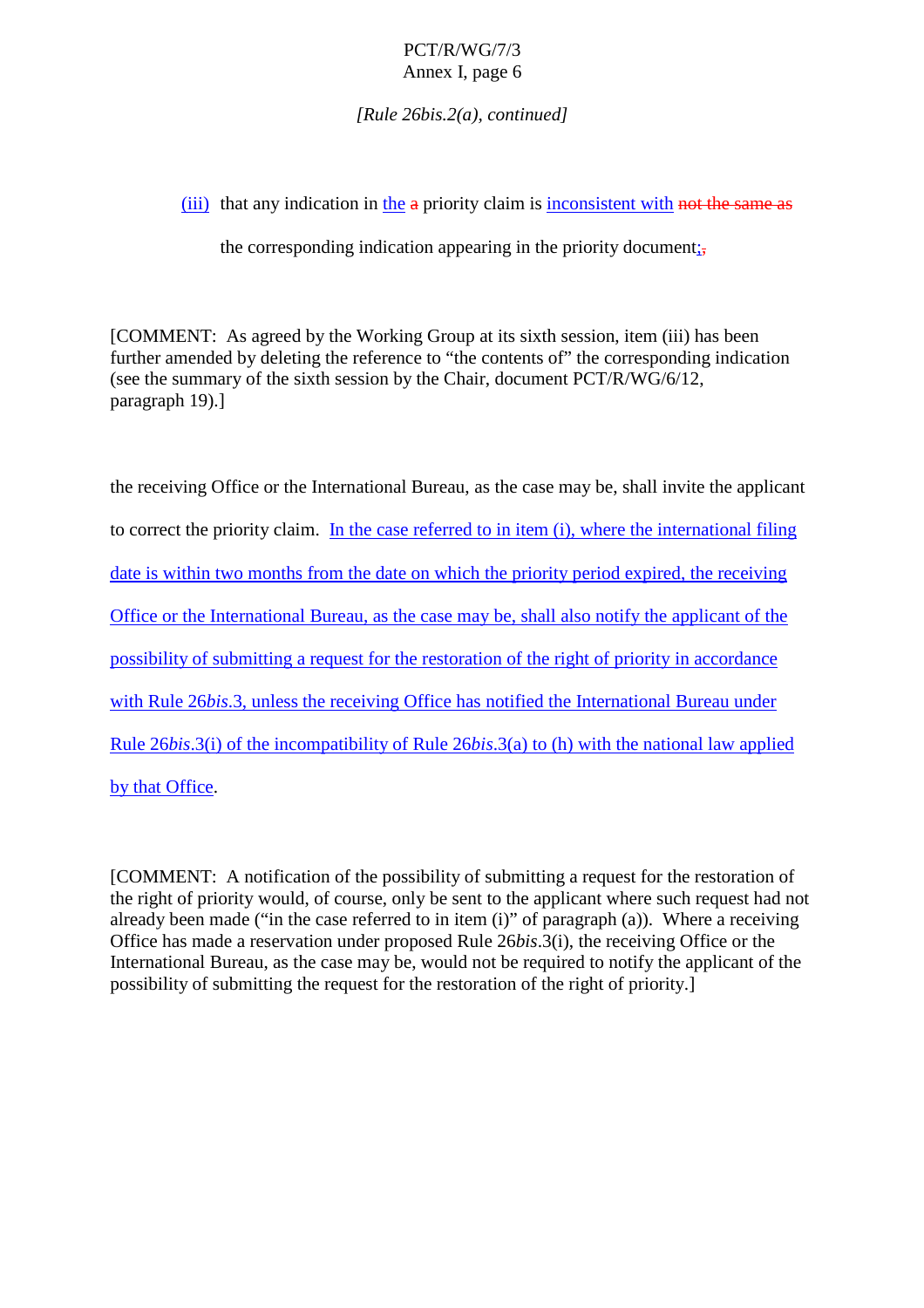*[Rule 26bis .2, continued]*

| (b) If <del>, inresponsetoaninvitationunderparagraph(a), the</del> applicantdoesnot, before               |
|-----------------------------------------------------------------------------------------------------------|
| the expiration of the time limit under Rule<br>26 <i>bis.</i> 1(a), submitanotic ecorrecting the priority |
| claimsoastocomplywiththerequirementsofRule 4.10, that priority claims hall,<br>subjectto                  |
| paragraph (c), forthepurposes of the procedure under the Treaty, beconsidered not to have                 |
| beenmade ("consideredvoid") and thereceiving Office orthe International Bureau, as the                    |
| andshallinformtheapplicantaccordingly<br>casemaybe,shallsodeclare<br>.Anynotice                           |
| correctingthepriorityclaimwhichisreceivedbeforethereceivingOfficeortheInternational                       |
| Bureau, as the case may be, so declares and not later than one month after the expiration of              |
| thattime limitshallbeconsideredtohavebeenreceivedbeforetheexpirationofthattime                            |
| limit., provided thata-                                                                                   |

[COMMENT: The proposed deletion of the reference to "an invitation under paragraph (a)" isto provide for the situation in which no invitation has been sent under paragraph (a) because no address for service has been provided. The proposed deletion of the reference to Rule 4.10 is consequential on the amendment of that Rule proposed above. It is also proposed to define  $the phrase "considered not to have been made" so a sto avoid, in paragraph (c) (see below) the$ use of a double negative ("shall *not* be considered *not* to have been made"). See also paragraphs 17 and 18 of the summary of the sixth session by the Chair, document PCT/R/WG/6/12). Furthermore, as had been suggested at the sixtheses ion of the Working Group (see the summary of the sixth session by the Chair, document PCT/R/WG/6/12, paragraph 18), it is proposed to further amend Rule 26*bis*. 2(a) so as to provide that a notice received after the expiration of the time limit under Rule 26*bis*. 1(a) should be considered to have been received in time if it was received before the receiving Office or the International Bureau had declared that the priority claim was considered not to have been made. However, noting that a decision as to the validity of a priority claim must be obtained prior to international publication, it is proposed that any such notice must be received not later than one month from the expiration of the applicable time limit under Rule 26*bis*. 1(a).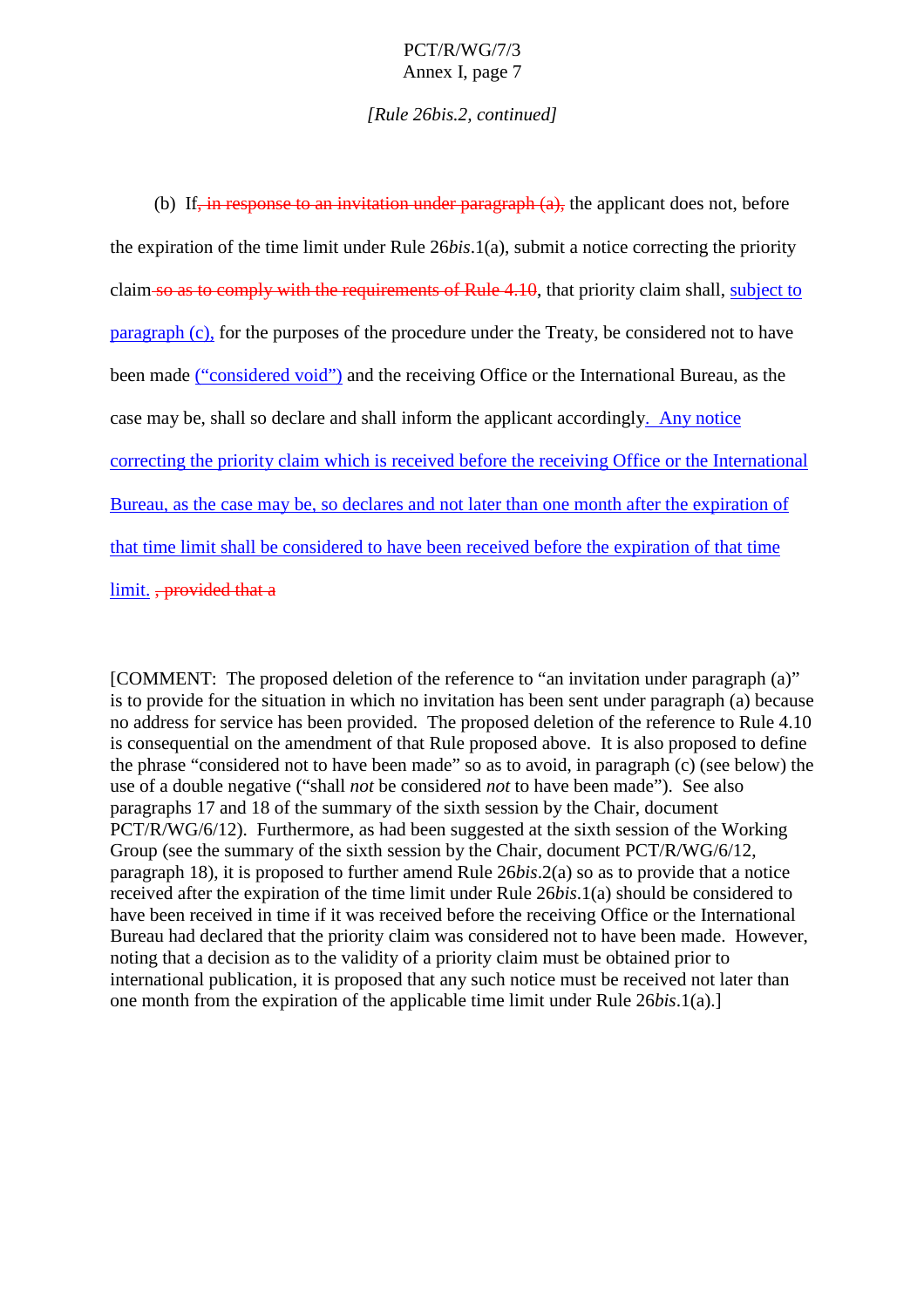*[Rule 26bis.2, continued]*

(c) A priority claim shall not be considered void not to have been made only because :

[COMMENT:SeetheCommentonparagraph(b)asproposedtobeamended, above.]

 $(i)$  the indication of the number of the ear lierapplication referred to in

Rule  $4.10(a)(ii)$  is missing ; or because

(ii) an indication in the priority claim is inconsistent with not the same as the

corresponding indication appearing in the priority document ; or

[COMMENT: As agreed by the Working Group at its sixth session, item (ii) has been further amended by deleting the reference to "the contents of "the corresponding indication (see the summary of the sixth session by the Chair, document PCT/R/WG/6/12, paragraph 19).]

(iii) the international application has an international filing date which is later than

the date on which the priority period expired, provided that the international filing date is

within the period of two months from that date  $\qquad$ .

[COMMENT: Pursuant to item (iii), a priority cl aim contained in an international application whose international filing date is later than the date on which the priority period expired but within the period of two months from that date would automatically be retained, even if restoration of the right of priority was not requested by the applicant during the international phase orifrestoration was requested but refused by the receiving Office. Such a priority claim would therefore be used throughout the international phase for the purpose of calculating time limits (for example, those for international publication and national phase entry) as well as for the determination of prior art in the context of establishing the written opinion by the International Searching Authority and the international preliminary examination report by the International Preliminary Examining Authority under Chapter II  $(see Rule 64.1(b) as proposed to be amended, below).$ ]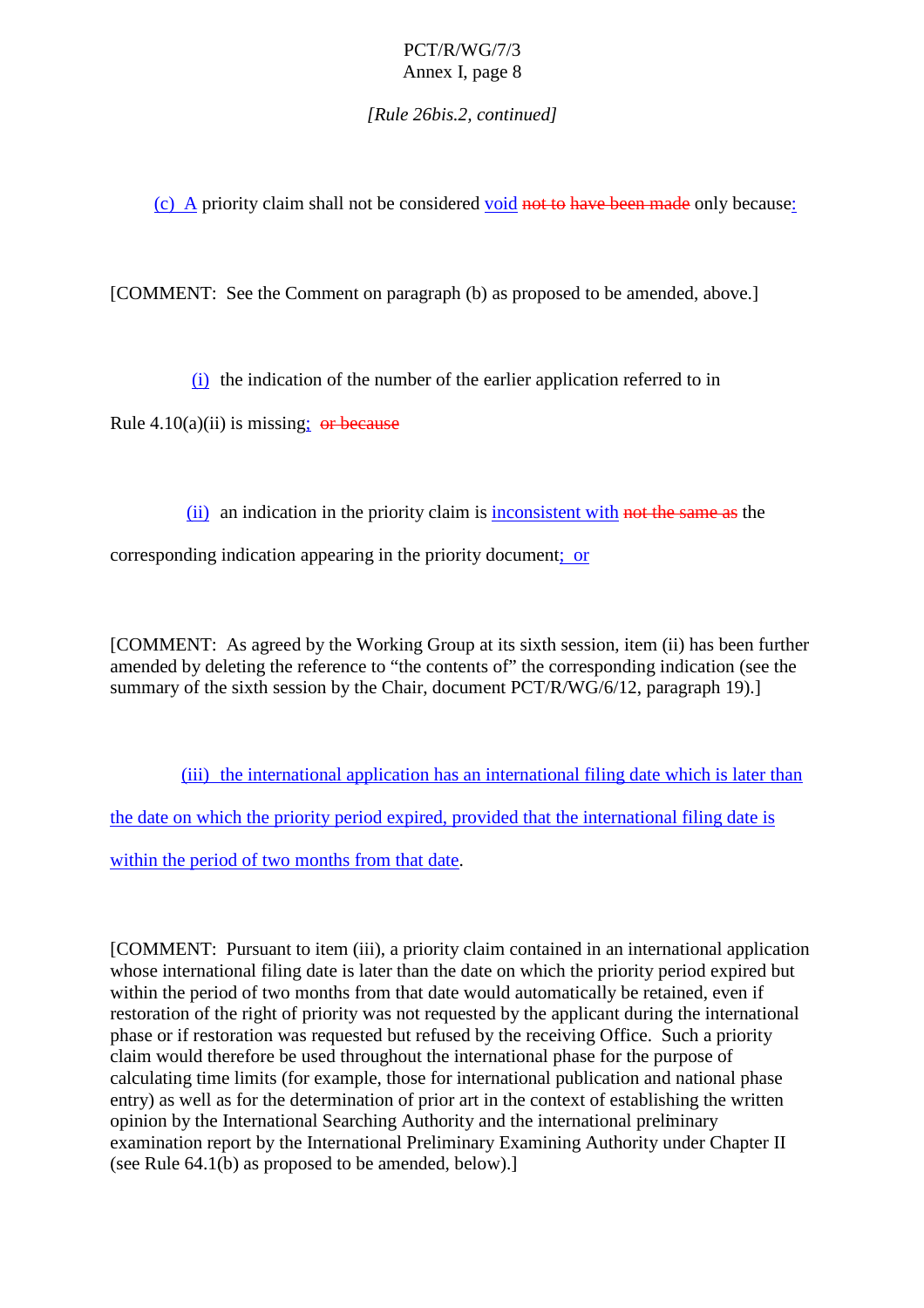#### *[Rule 26bis.2, continued]*

(d)  $\left(\text{e}\right)$  Where the receiving Office or the International Bureau has made a decl aration under paragraph (b) or where the priority claim has not been considered void only because paragraph (c) applies , the International Bureau shall , upon request made by the applicant and received by the International Bureau prior to the completion of the technical preparations for the technical pr international publication, and subject to the payment of a special fee whose amount shall be fixed in the Administrative Instructions, publish, together with the international application, information concerning the priority claim as prescribed by the Administrative Instructions which was considered not to have been made  $\longrightarrow$ , as well as any information submitted by the applicant concerning such priority claim which is received by the International Bureau prior to the completion of the technical preparations for international publication . Such information A copy of that request shall be included in the communication under Article 20 where a copy of the pamphlet is not used for that communication or where the international applicati on is not published by virtue of Article  $64(3)$ .

[COMMENT: See the summary of the fifth session by the Chair, document PCT/R/WG/5/13, paragraph 44. Under paragraph (d) as proposed to be amended, information concerning a priority claim which, in accordance with paragraph (b), is considered void would be published in all cases and not only upon request made by the applicant. Furthermore, information concerning a priority claim would also be published in all cases where the priority claim, in accordance with paragraph (c), was retained. The Administrative Instructions would have to be modified accordingly, taking into account a suggestion made at the sixth session of the Working Group that the information published under this paragraph should contain a clear indication as to whether a priority claim has been considered void under paragraph (b) or  $whether a priority claim has been retained under paragraph (c) (see the summary of the sixth)$ session by the Chair, document PCT/R/WG/6/12, paragraph 20). See also R ule 48.2 as proposed to beamended, below.]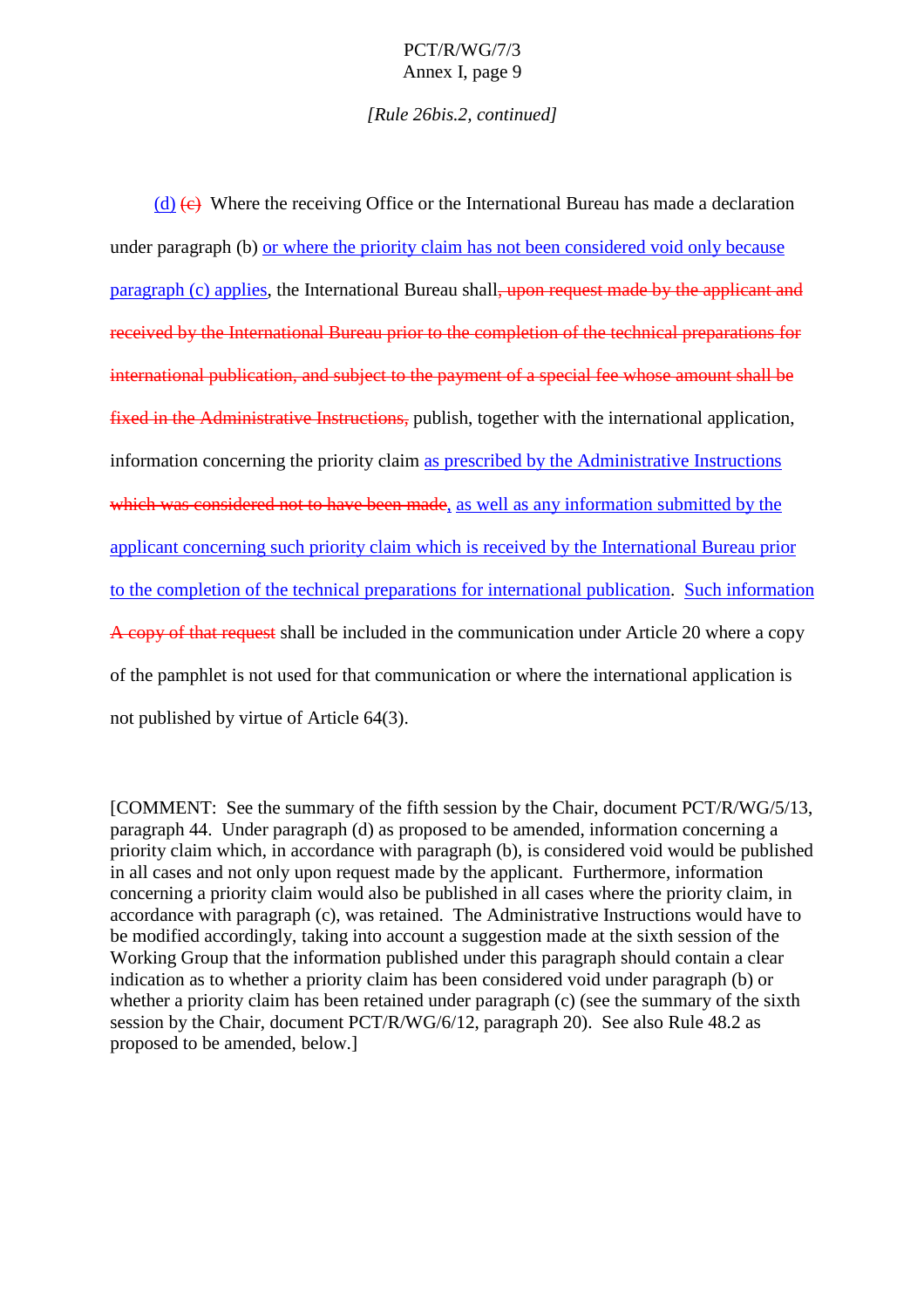26*bis*.3 *Restoration of Right of Priority by Receiving Office*

(a) Where the international application has an international filing date which is later than the date on which the priority period expired but with in the period of two months from that date, the receiving Officeshall, on the request of the applicant in accordance with paragraph(b), restore the right of priority if the Office finds that a criterion applied by it ("criterionforrestoration") issati sfied, namely, that the failure to file the international application within the priority period:

(i) occurred in spite of due care required by the circumstances having been taken;

or

(ii) was unintentional.

Each receiving Offices hall apply at least on extend the of those criteria and may apply both of them.

[COMMENT:SeePLTArticle13(2)and PLT Rule 14(4). See paragraph 9 in the main body of this document. Since it would not appear feasible to define or explaint heterms "due care" and "unintentional" in the Regulations, it is proposed that, following adoption of the proposed amendments by the Assembly, the International Bureaus hould consider defining or explaining those terms in the Receiving Office Guidelines, the aking into accountany standards that are currently applied under the national laws applicable in Contracting States.]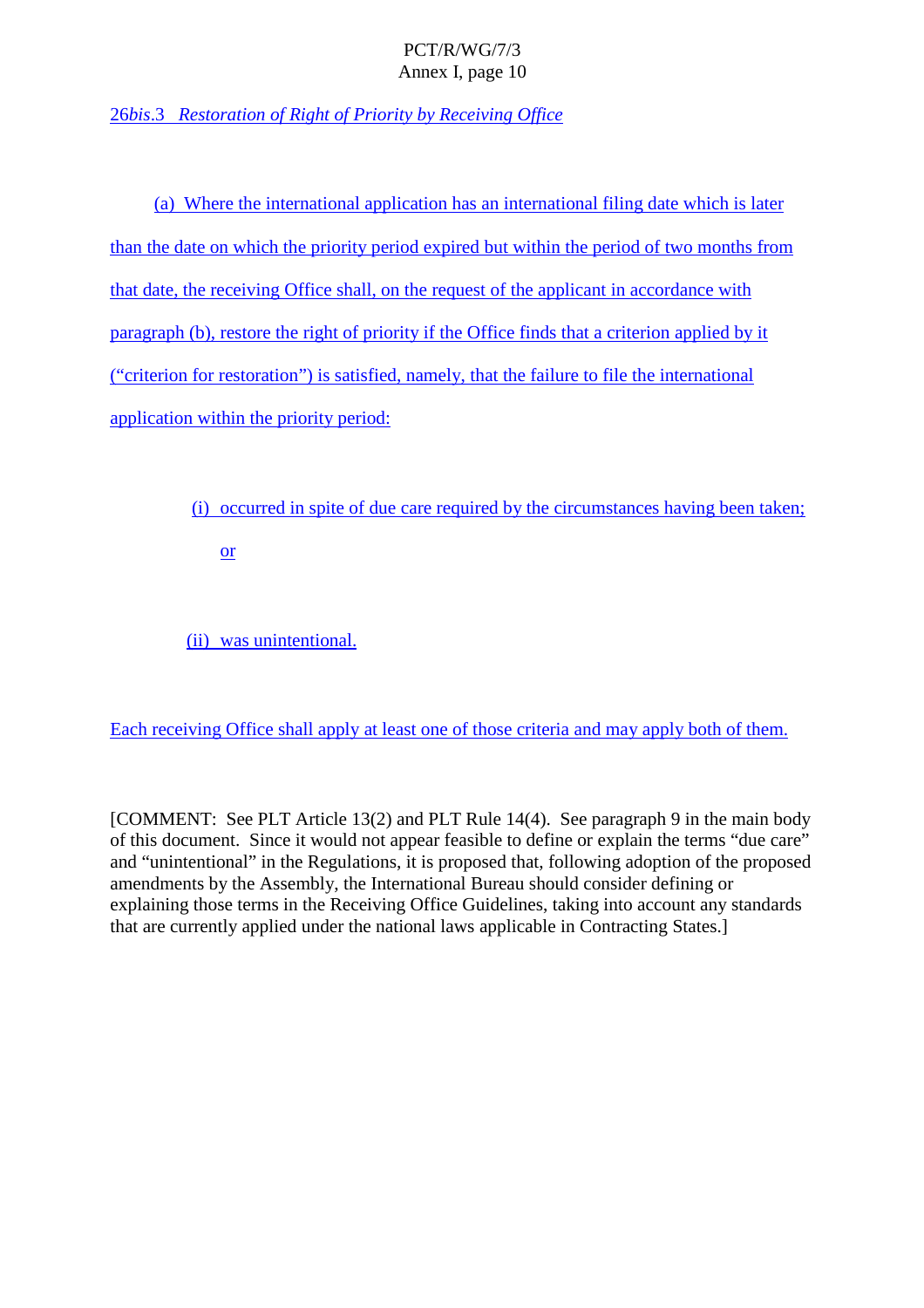*[Rule 26bis.3, continued]*

(b) A request under paragraph  $(a)$  shall:

(i) be filed with the receiving Office with in the time limit applic able under  $paragraph(c);$ 

(ii) state the reasons for the failure to file the international application within the priority period and preferably be accompanied by any declaration or other evidence required  $under paragraph(d);$ 

[COMMENT:SeePLTArticle1 3(2)(i)and(iii).See also proposed new paragraph (d), below.]

(iii) where a priority claim in respect of the earlier application is not contained in the international application, be accompanied by a notice under Rule 26*bis*. 1(a) adding the priority cla im; and

[COMMENT:SeePLTArticle13(2)(i)and PLT Rule 14(5)(ii).]

(iv) be accompanied by any fee for requesting restoration required under

paragraph (e).

[COMMENT:SeePLTArticle13(4).]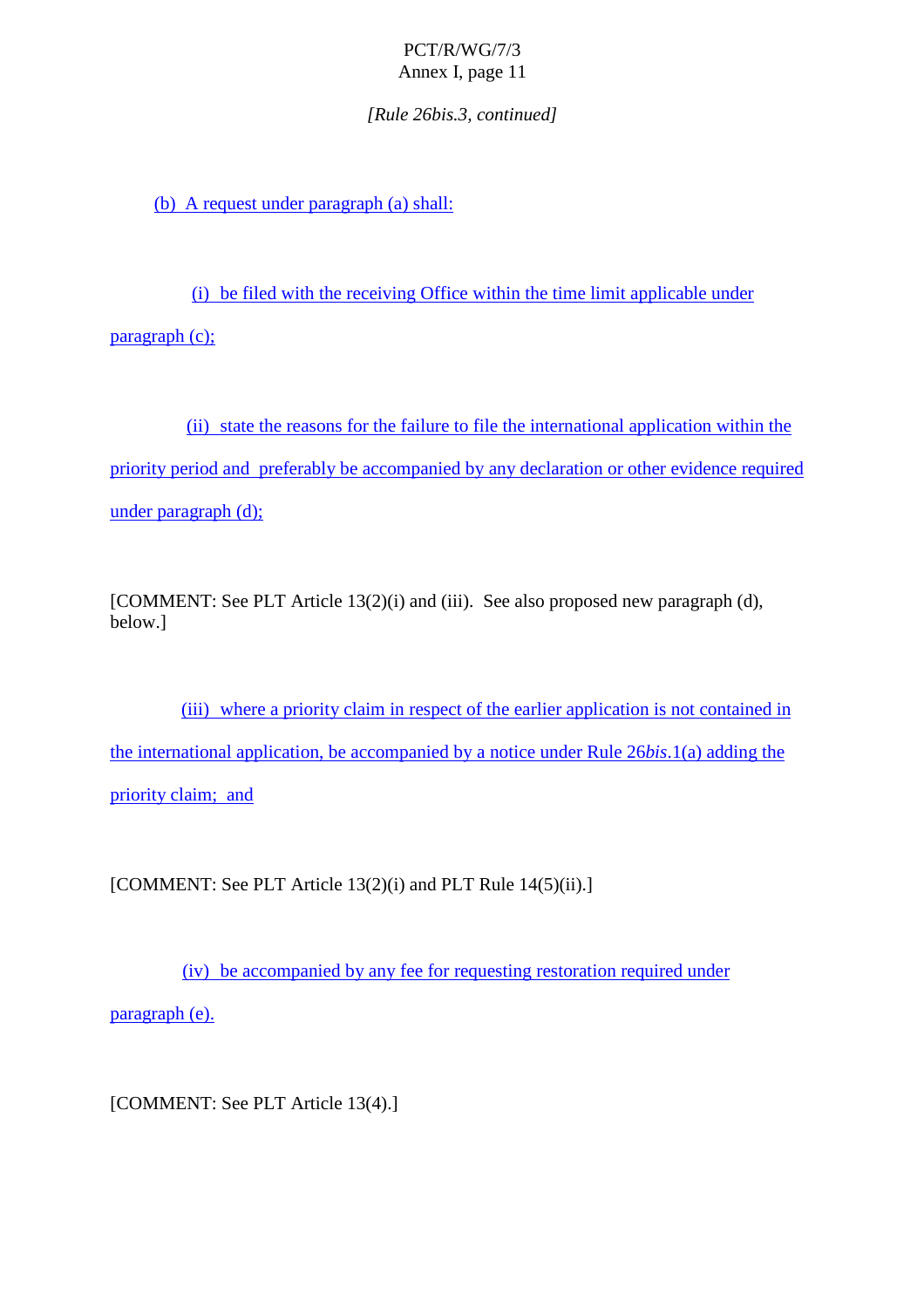#### *[Rule 26bis.3, continued]*

 $(c)$  The time limit referred to inparameter ragraph  $(b)(i)$  shall be two months from the date on

which the priority period expired, provided that, where the applicant makes are quest for early

publication under Article  $21(2)(b)$ , any request under paragraph (a) or any notice referred to in

 $paragraph(b)(iii) submitted, or any feerferred to in paragraph(b)(iv) paid, after the$ 

technical preparations for international publication have been completed shall be considered

as not having been submitted or paid in time.

[COMMENT:SeePLTArticle13(2)(ii)an dPLTRule14(4)(b). Upon further consideration, itis no longer proposed, as in previous drafts, that the time limit for furnishing a request for the restoration of the right of priority should be two months from the date on which the priority period exp ired or one month from the date of the notification under the last sentence of Rule 26*bis*.2(a), whichever expires later. As was noted at the sixth session of the Working Group(see summary of the sixth session by the Chair, document PCT/R/WG/6/12, paragraph 21), such a time limit would have allowed an applicant to request restoration of the right of priority much later than two months following the expiration of the priority period (example: the applicant, say, four months after the international filing d ate (the minimum time limit within which a priority may be added under Rule 26*bis*.1), adds a priority claim under Rule 26*bis*.1 with regard to an earlier application filed 14 months prior to the international filing date; the applicant is the notified und err Rule 26*bis*. 2(a) of the possibility of submitting a request for the restoration of the right of priority in accordance with Rule 26*bis*.3, triggering a time limit of one month from the date of that notification for requesting restoration of the right of priority). Rather, it is proposed to fix that time limit, as under PLT Rule 14(4)(b), at simply "two months from the date on which the priority period expired" and to even shorten that time limit where the applicant requests early publication under Article  $21(1)(b)$  (also as under PLT Rule 14(4)(b)). Note that Rules 80.5 and 82 would apply to that time limit (see summary of the sixth session by the Chair, document PCT/R/WG/6/12, paragraph 22). The Administrative Instructions would have to be modified so as to require the International Bureau to notify the receiving Office of any request by the applicant for early publication and the (envisaged) date of completion of technical preparations for early international publication.]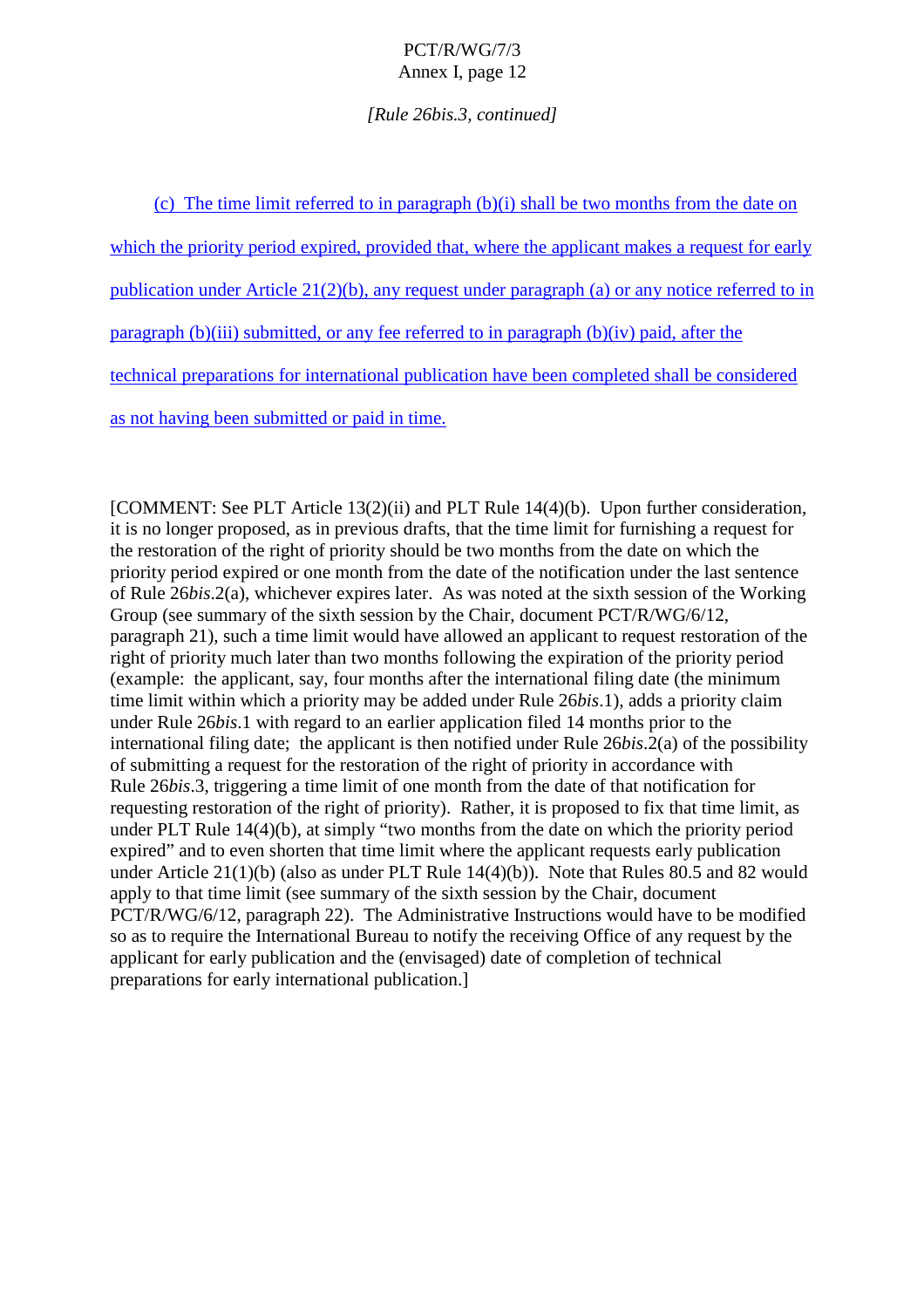### *[Rule 26bis.3, continued]*

(d) The receiving Office may require that a declaration or other evidence in support of the statement of reasons referred to in paragraph (b)(ii) be filed with it within a time limit which shall be reasonable under the circumstances. The applicant may furnis hto the International Bureau a copy of any such declaration or other evidence filed with the receiving Office, in which case the International Bureau shall include such copy in its files.

[COMMENT:SeePLTArticle13(5). Note that the Working Group agre edatisfifth session that the question of what information or evidence each receiving Office was entitled to require in support of a request for restoration of the right of priority should be left to national law and practice (see the summary of the fif thsession by the Chair, document PCT/R/WG/5/13, paragraph 49). This agreement was affirmed by the Working Group at its sixth session. It was also noted that an understanding to that effect could, if desired, be reflected in a report of the Assembly in a dopting the proposed amendment (see summary of the sixth session by the Chair, document PCT/R/WG/6/12, paragraph 23). In order to promoteconsistency of standards as regards declarations and evidence which would be<br>acceptable under this paragraph, it is proposed that, following the adoption of the pro roposed that, following the adoption of the proposed amendments by the Assembly, the International Bureaus hould consider defining or explaining the term "a declaration or other evidence in support of the statement of reasons" in the Administrative Instruc tions and/or Receiving Office Guidelines and promoting the sharing of relevant decisions, taking into account any standards that are currently applied under the national laws applicable in Contracting States (see summary of the sixth session by the Chair,  $document PCT/R/WG/6/12, paragraphs 24 and 25).$ ]

 $(e)$  The submission of a request under paragraph  $(a)$  may be subjected by the receiving

Office to the payment to it, for its own benefit, of a fee for requesting restoration. The

amount of that fee, if any, shall be fixed by the receiving Office.

[COMMENT:SeePLTArticle13(4). As noted by the Working Group at its fifth session, underRule 26*bis.3(c)*, an Office which provided for restoration on both the criterion of "unintentionality" and the criterion of "due care" would be free to charge different fees in respect of the two cases (see the summary of the fifth session by the Chair, document PCT/R/WG/5/13, paragraph 48).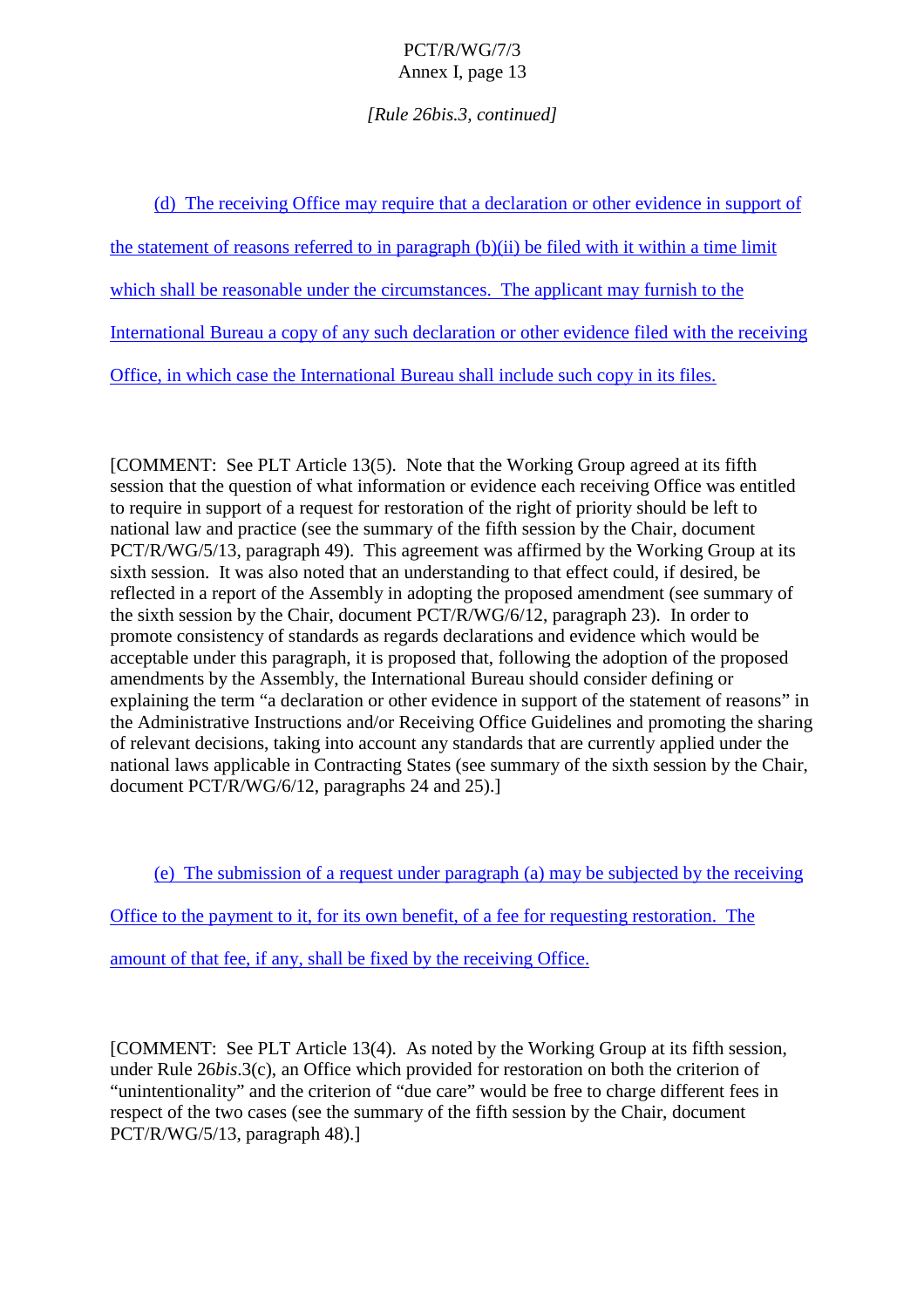*[Rule 26bis.3, continued]*

(f) The receiving Office shall not refuse, totall voring art, a request under paragraph (a) without giving the applicant the opportunity to make observations on the intended refusal within a time limit which shall be reasonable under the circumstances. Such notice of intended refusal by the receiving Office may be sent to the applicant together with any invitation to file a declaration or other evidence under paragraph (d).

[COMMENT:SeePLTArticle13(6). Note that, since the PCT is generally silent on such matters, the availability of hearings and appeals in respect of decisions by the receiving Office under paragraph (f) is neither required or precluded by the Treaty but is left to national law and practice (see the summary of the sixth session by the Chair, document PCT/R/WG/6/12, paragraph 27).]

 $(g)$  The receiving Offices hall promptly:

 $(i)$  notify the International Bureau of the receipt of a request under paragraph  $(i)$ ;

(ii) make a decision upon the request;

(iii) notify the applicant and the International Bureau of its decision and the

criterion forre storation upon which the decision was based.

(h) Each receiving Office shall inform the International Bureau of which of the criteria for restoration it applies. The International Bureau shall promptly publish such information in

the Gazette.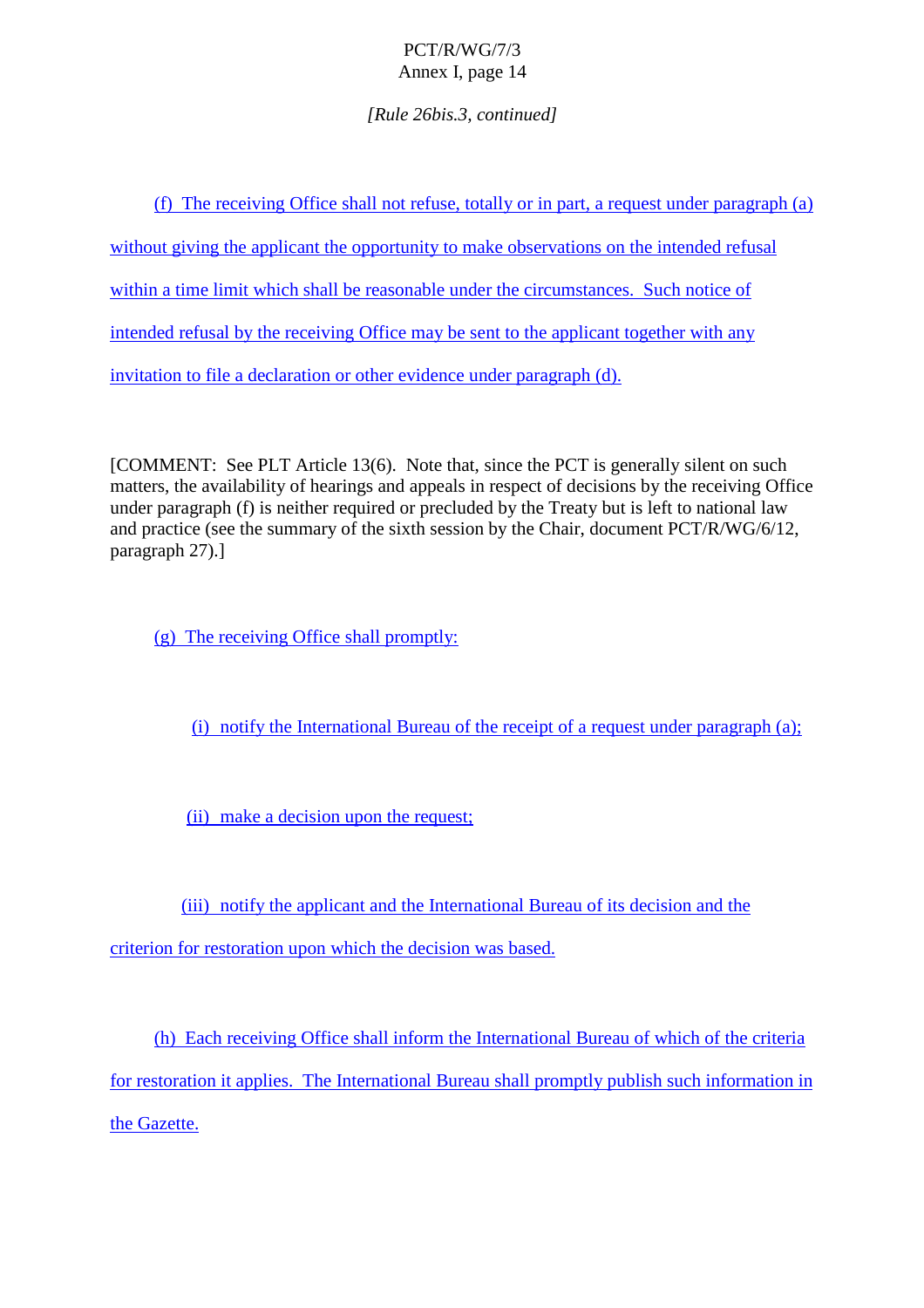### *[Rule 26bis.3, continued]*

(i) If, on *date of adoption of the sempodifications by the PCTAs semply* al. paragraphs (a) to (h) are not compatible with the national law applied by the receiving Office, those paragraphs and the last sentence of Rule 26*bis*. 2(a) shall not apply to that receiving Office for as long as paragraphs (a) to (h) continue not to be compatible with that law, provided that the said Office informs the International Bureau accordingly by [*three months from the date of adoption of the semodifications by* the PCTAs sembly ]. The information received shall be promptly published by the International Bureau in the Gazette.

[COMMENT:Atthesixthsession of the Working Group, an umber of delegations confirmed that the need for a reservation provision applicab leto receiving Offices as proposed in paragraph (i) so as to afford time for the provisions of the applicable national law, such as thoseenabling the Office to require the payment of a fee for restoration of the right of priority, to be adapted to the ne w system (see summary of the sixth session by the Chair, document PCT/R/WG/6/12, paragraph 28). Note, however, that a Contracting State could only take advantage of such provision if its national law contained provisions addressed to its national Office i nits capacity as a PCT receiving Office (and not only in its capacity as a national Office, or a designated or elected Office) which we renot compatible with the proposed amendments of the PCT Regulations. For a reservation for national Offices in their capacities as a designated or elected Office, see Rule  $49$ *ter*.1(f) and 49 *ter*.2(g).]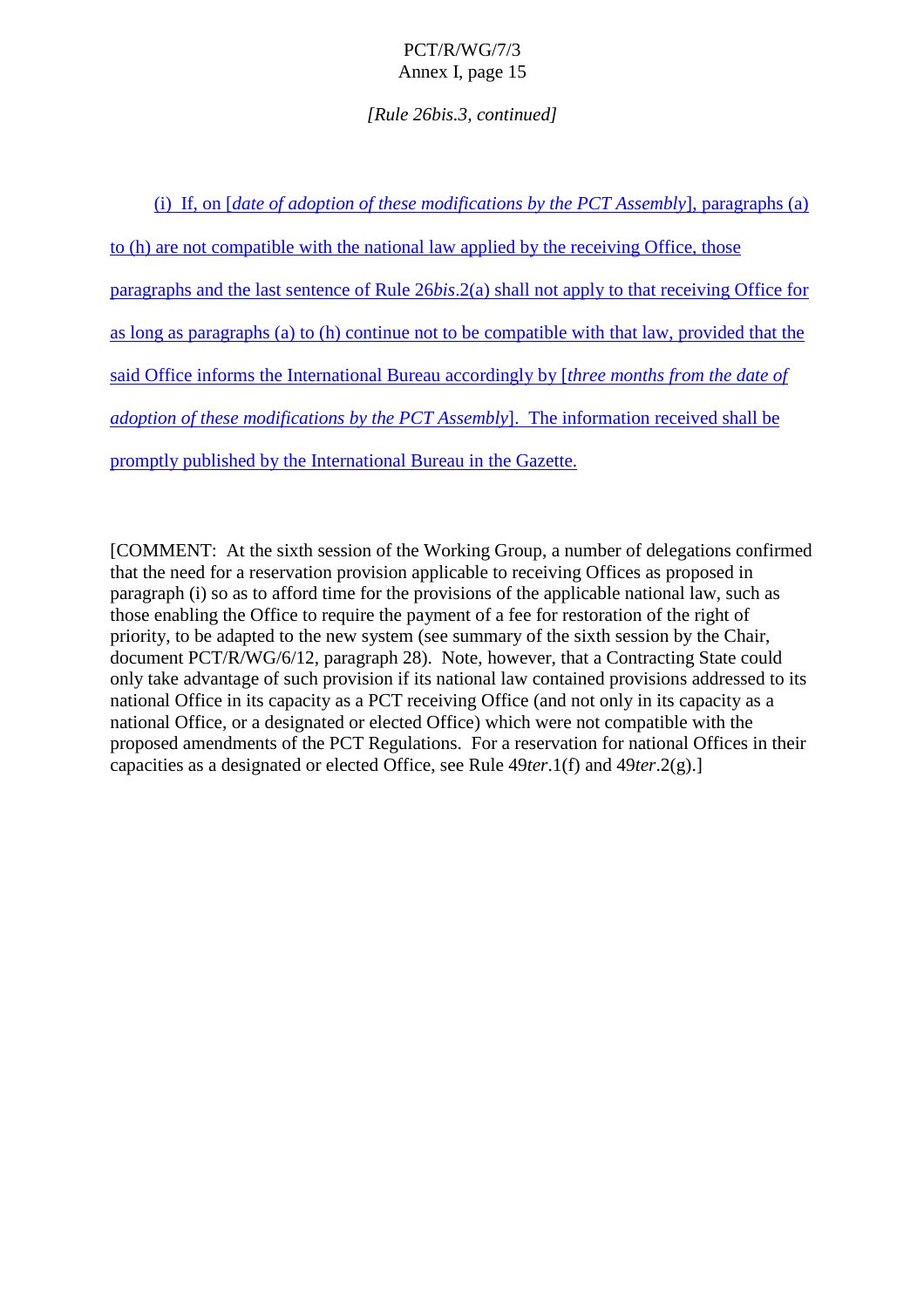### **Rule 48**

### **International Publication**

48.1 [Nochange]

48.2 *Contents*

(a) The pamphlet shall contain:

(i) to (viii) [No change]

 $(ix)$  any information concerning aprior ity claim referred to in Rule  $26bis.2(d)$ considered not to have been made under Rule 26 bis. 2(b), the publication of which is requested under Rule 26*bis*.2(c),

(x) any declaration referred to in Rule 4.17(v), and any correction thereof under Rule 26*ter*.1, w hich was received by the International Bureau before the expiration of the time limit under Rule 26 *ter*.1,

(xi) any information concerning a request under Rule 26*bis*.3 for restoration of the right of priority and the decision of the receiving Office upon s uch request, including information as to which of the criteria for restoration the decision was based upon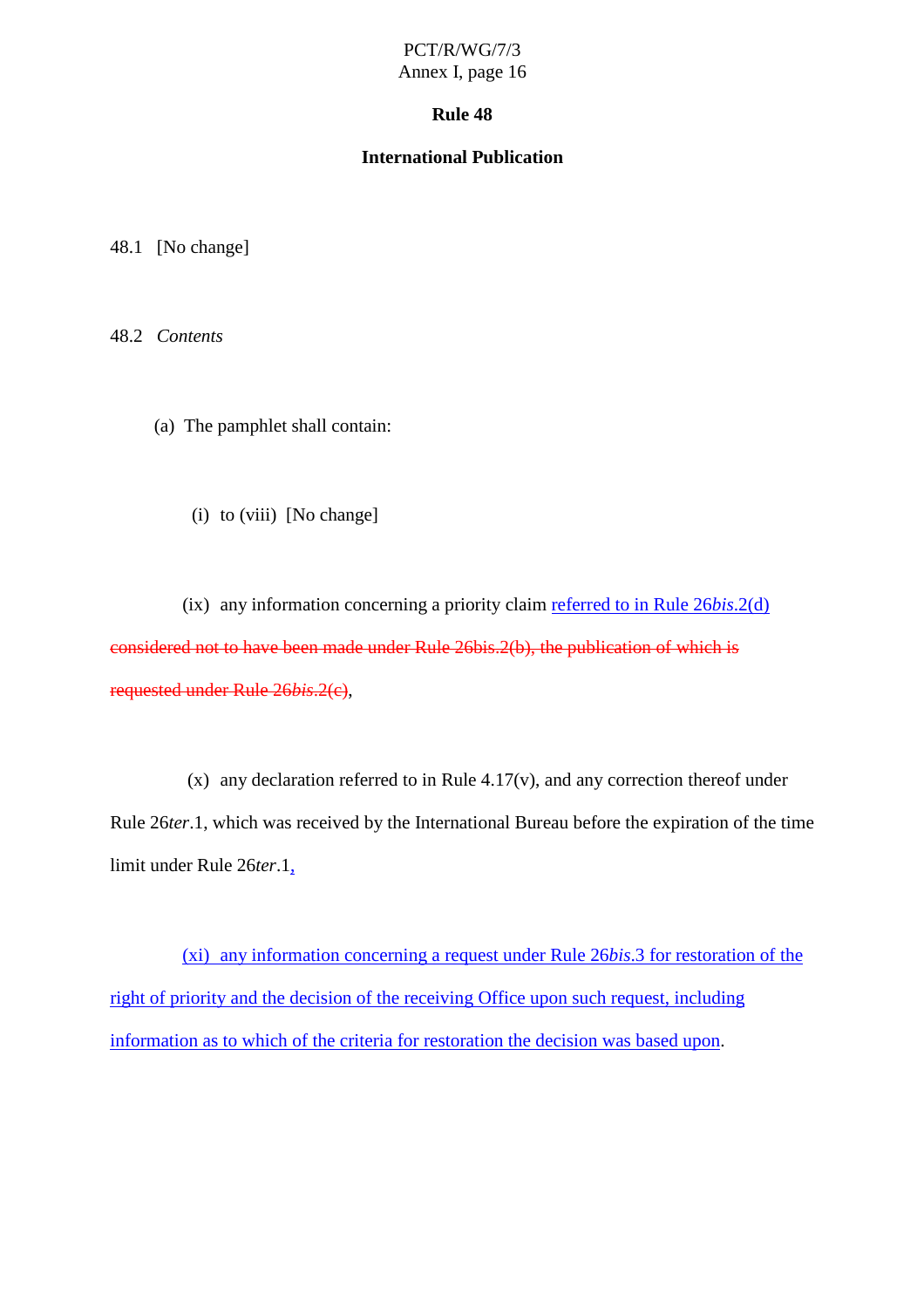*[Rule 48.2, continued]*

[COMMENT:Since the list of contents of the pamphlet under Rule 48.2 is comprehensive, information concerning a priority cla im which had been considered void under Rule 26*bis*.2(b), or which had not been considered void because Rule 26*bis*.2(c) applied, is included in item (ix) even though such information was also referred to in Rule 26 *bis.*2(d) (see summary of the sixth session by the Chair, document PCT/R/WG/6/12, paragraph 30).

(b) Subject to paragraph  $(c)$ , the front page shall include:

(i) to (iii) [No change]

(iv) where applicable, an indication that the request contains a  $a$  any declaration referred to in Rule 4.17 which w as received by the International Bureau before the expiration of the time limit under Rule 26 *ter*.1,

 $(v)$  where applicable, an indication that the pamphlet contains information under Rule 26*bis*.2(d),

(vi) where applicable, an indication that the pamphlet c ontains information concerning a request under Rule 26*bis*.3 for restoration of the right of priority and the decision of the receiving Office upon such request,

(vii) where applicable, an indication that the applicant has, under Rule 26*bis*.3(d), furnished copies of any declaration or other evidence to the International Bureau .

 $(c)$  to  $(i)$  [No change]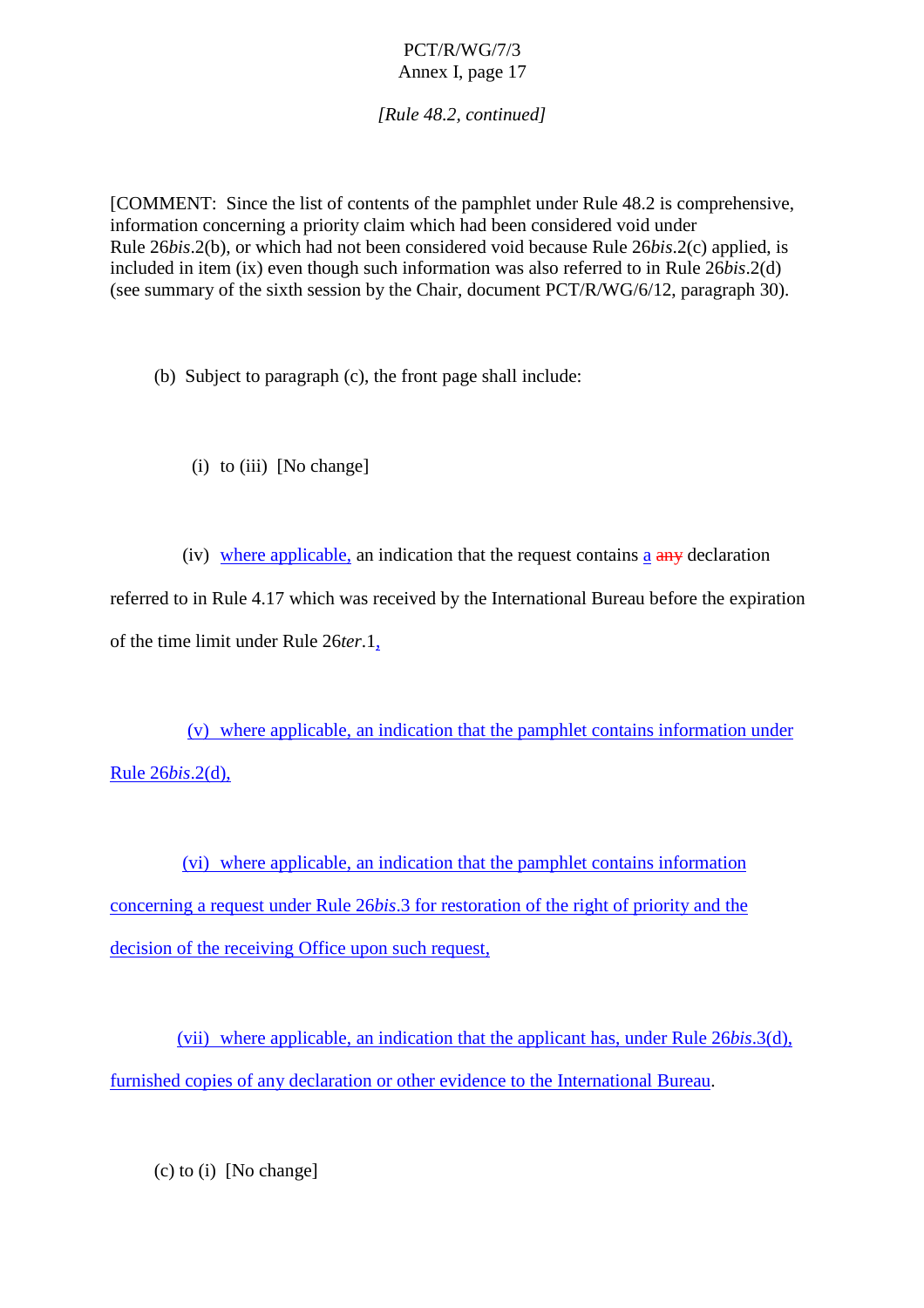*[Rule 48.2, continued]*

(i) If, at the time of completion of the technical preparations for international publication, are quest under Rule 26*bis*.3 for restoration of the right of priority is still pending, the pamphletshall contain, in place of the decision by the receiving Office upon that request, anindication to the effect that such decision was not available and that the decision, when it becomes avail able, will be separately published.

48.3to 48.6 [No change]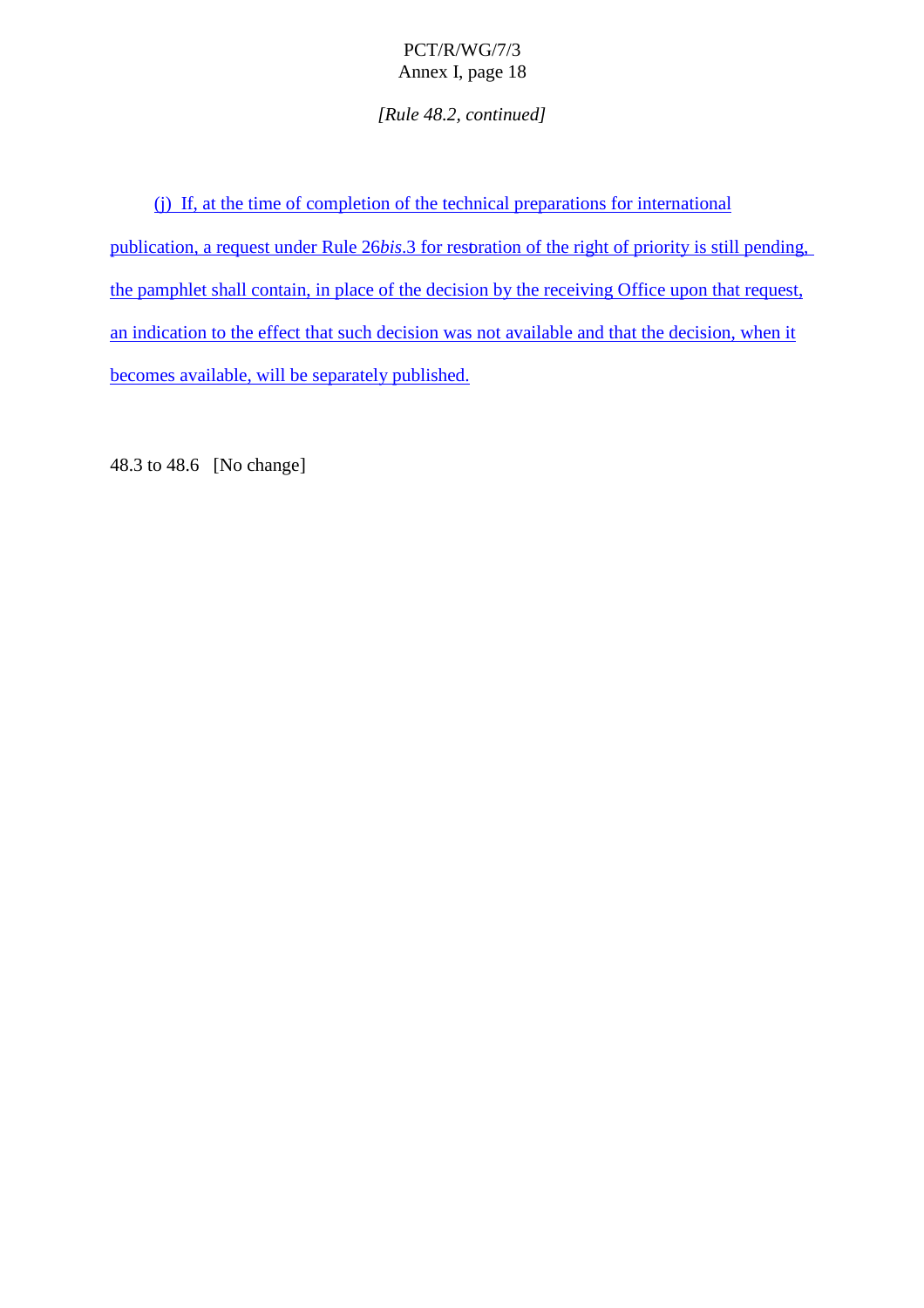# **Rule 49** *ter*

# **EffectofRestoration of Right of Priority by Receiving Office;**

# **Restoration of Right of Priority by Designated Office**

49*ter*.1 *Effect of Restoration of Right of Priority by Rece iving Office*

(a) Where the receiving Office has restored a right of priority under Rule 26*bis*.3 based on a finding by it that the failure to file the international application within the priority period occurred in spite of due care required by the circu mstances having been taken, that restoration  $shall, subject to paragraph (c), be effective in each designated State.$ 

[COMMENT: See paragraph 11 of the Introduction to this document. Note that, for consistency w ith the PLT, the proposal is based on the general rule that Offices should provide for restoration of a right of priority on either the "due care" or the "unintentionality" criterion, any exception to that general rule being provided by way of reservations (see the summary of the sixth session by the Chair, document PCT/R/WG/6/12, paragraph 33). As regards a reservation provision, see paragraph (f) and Rule  $49$ *ter*. 2(g), below.

(b) Where the receiving Office has restored a right of priority under Rule 26*bis*.3 based on a finding by it that the failure to file the international application within the priority period was unintentional, that restorationshall, subject to paragraph (c), be effective in any designated State whose applicable national law provides for restoration of the right of priority based on that criterion or on a criterion which, from the viewpoint of applicants, is more favorable than that criterion.

[COMMENT: See paragraph 11 of the Introduction to this document. The reference to a criterion which is more favorable than the "unintentionality" criterion has been included to clarify that restoration by the receiving Office would also be effective in any designated State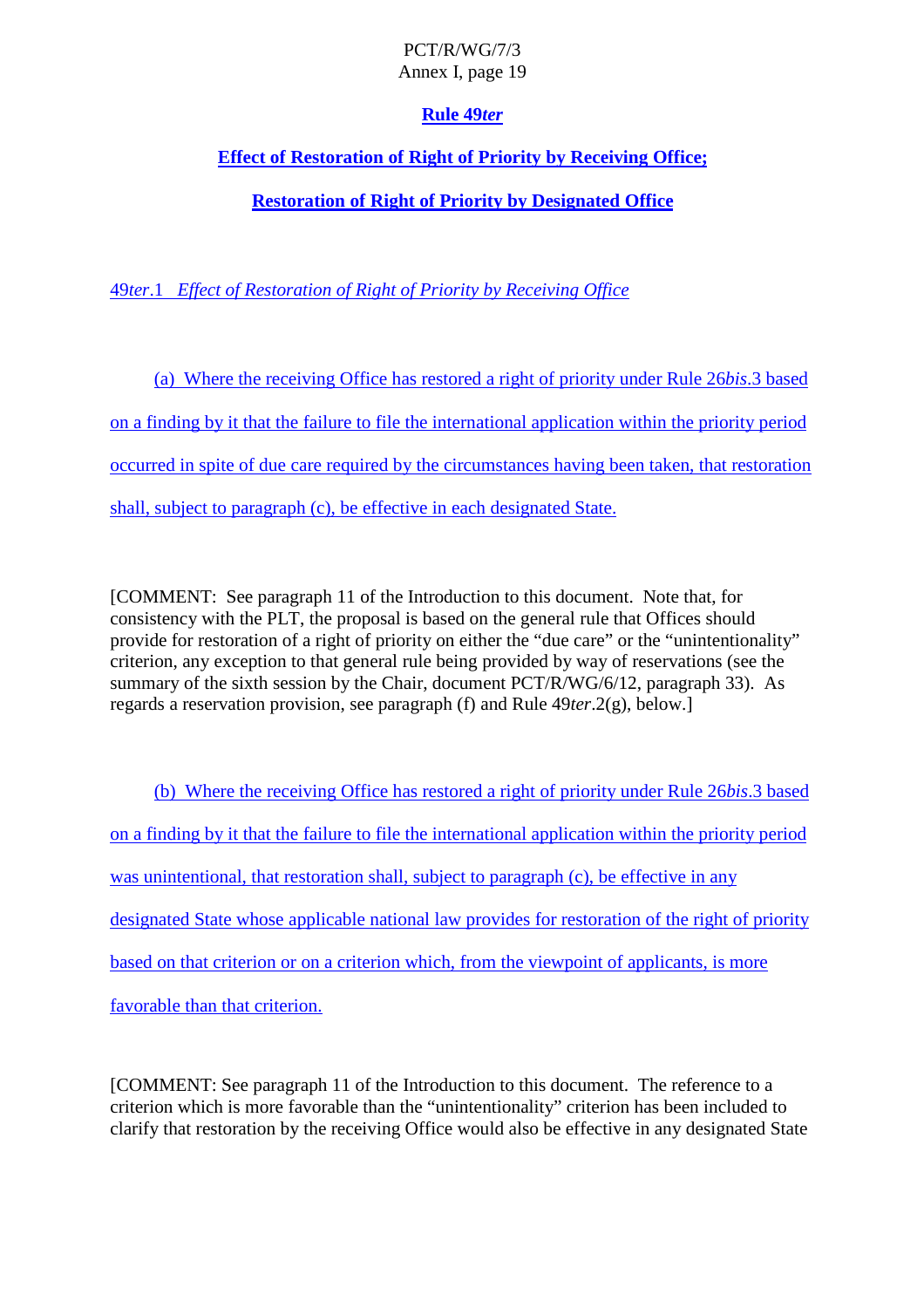*[Rule 49ter.1(b), continued]*

whose applicable national law provided for the restoration of the right of priority based on a criterion more favorable than the "unintentionality" criterion (see the summary of the sixth session by the Chair, document PCT/R/WG/6/12, paragraph 32). As re gards a transitional reservation provision, see paragraph (f) and Rule  $49$ ter.  $2(g)$ , below.

| (c) AdecisionbythereceivingOfficetorestorearightofpriorityunderRule<br>26bis.3                 |  |  |
|------------------------------------------------------------------------------------------------|--|--|
| shallnotbeeffectiveinadesignatedStatewherethedesignatedOffice,<br>acourtoranyother             |  |  |
| competentorganoforactingforthatdesignatedStatefindsthatarequirementofanyof                     |  |  |
| Rule $26bis.3(a)$ or $(b)(i)$ or $(iii)$ wasnotcompliedwith, takingintoaccountthereasonsstated |  |  |
| intherequestsubmittedtothereceivingOffice<br>underRule $26bis.3(a)$ andanydeclarationor        |  |  |
| otherevidencefiledwiththereceivingOfficeunderRule<br>$26bis.3(b)(ii)$ .                        |  |  |

[COMMENT:Seethe summary of the sixth session by the Chair, document PCT/R/WG/6/12, paragraph 34. It is proposed that a competent aut hority in the designated State should be permitted to consider a decision by a receiving Office to restore a right of priority to be not effective in that designated State only if it finds that there was non-compliance with a requirement of any of Rule  $26$ bis.  $3(a)$  or  $(b)(i)$  or  $(iii)$ . Accordingly, a competent authority could not consider a decision by the receiving Office to restore a right of priority to be note ffective in that designated State on a finding that, for example, a fee required under Rule 26*bis*.3(e) was not paid. Note that a finding of non-compliance could not be made merely because the information or evidence required by the receiving Office was not the same kind of information or evidence as that required by the designated Office under its national law; instead, such finding could only be made on the basis of the information or evidence as furnished to the receiving Office (see the summary of the fifth session by the  $Chair, document PCT/R/WG/5/13, paragraph 54). The proposed working "the de signed"$ Office, a court or any other competent organ of oracting for that designated State" is modeled on Article 27(4).]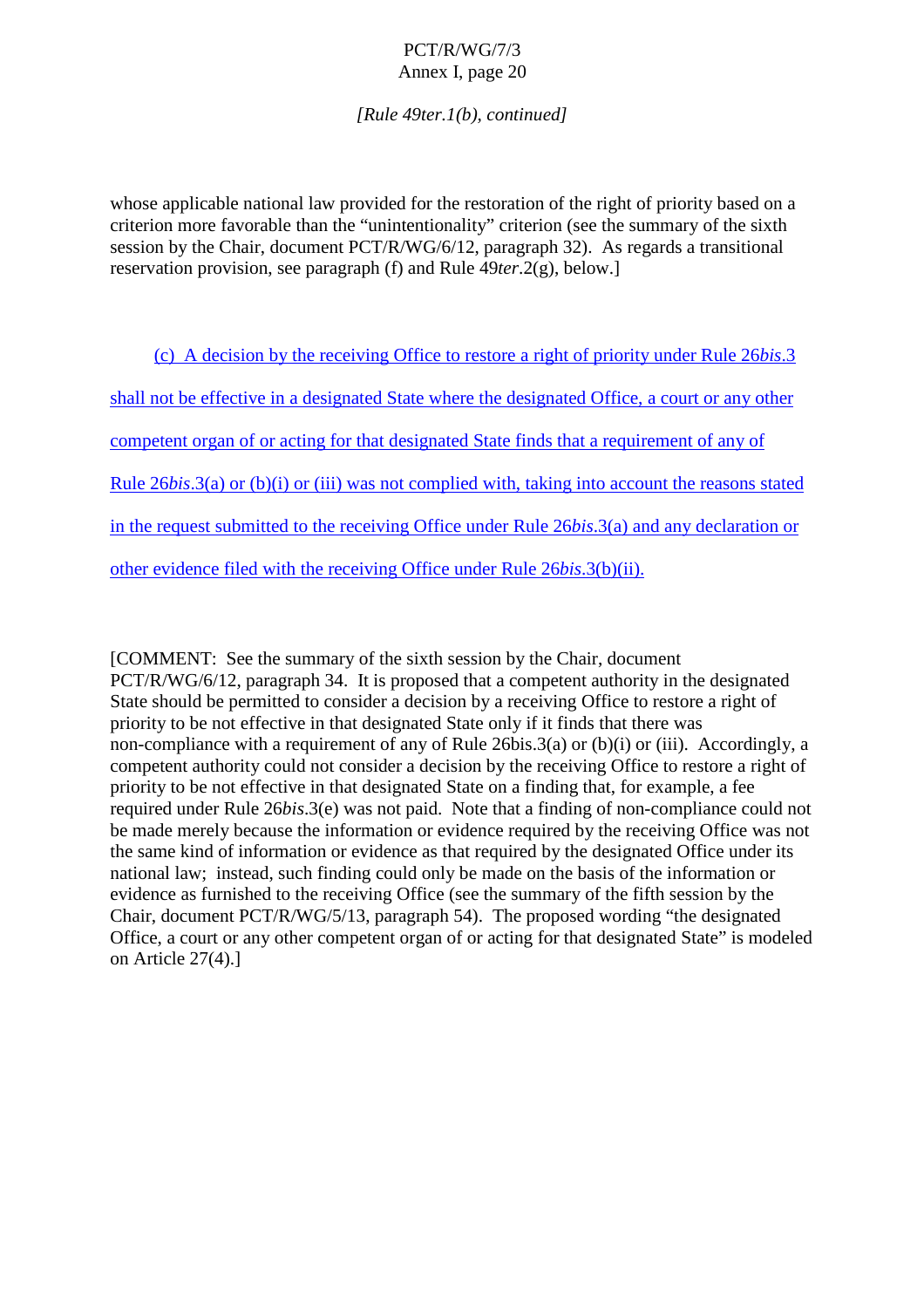*[Rule 49ter.1, continued]*

(d) A designated Office shall not review the decision of the receiving Office unless it  $may reasonably d - \text{subt} that are quirement referred to in paragraph (c) was complicated with, in$ which case the designated Office shall notify the applicant accordingly, indicating the reasons for those doubts and giving the applicant an opportunity to make observations within a law reasonable time limit.

[COMMENT:Note that the requirement for reasonable doubt applies only to designated Offices in order not to fetter the courts or any other competent organs of oracting for the designated States in the exercise of their discretion under national law.

(e) Nodesignated Stateshall be bound by a decision of the receiving Office refusing a request under Rule 26*bis*.3 for restoration of the right of priority.

[COMMENT: See the summary of the fifth session by the Chair, document PCT/ R/WG/5/13, paragraph 54.]

(f) Where the receiving Office has refused a request for the restoration of the right of priority, any designated Office may consider that request to be a request for restoration submitted to that designated Office under Rule 49*ter*.2(a) within the time limit under that Rule.

[COMMENT: Seethe summary of the fifth session by the Chair, document PCT/R/WG/5/13, paragraph 56. Note, however, that, in order for the request to be considered by the designated Office, it must comply wit heertain requirements (such as the furnishing of reasons, which the request filed during the international phase may not have complied with) and a fee may have to be paid to the designated Office (see Rule  $49$ ter.2(a)(ii), below).]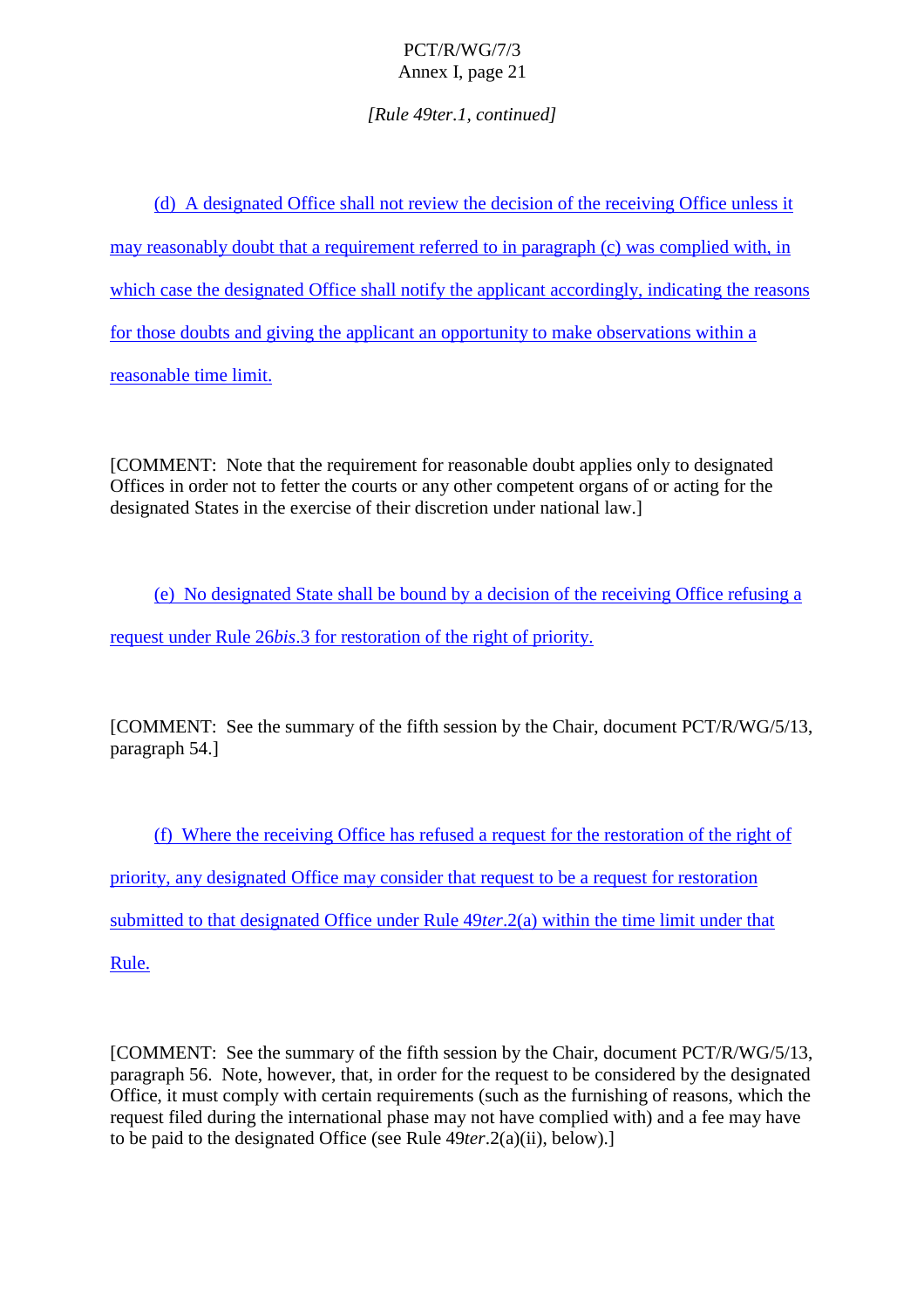*[Rule 49ter.1, continued ]*

(g) If, on [ *date of adoption of the sempodifications by the PCTAssembly* ], paragraphs (a) to (d) are not compatible with the national law applied by the designated Office, those paragraphs shall not apply in respect of that Office for as long as they community of the numerot to be compatible with that law, provided that the said Office informs the International Bureau accordingly by [ *three months from the date of adoption of these modifications by the PCT Assembly*]. The information received shall be promptly publis hed by the International Bureau

in the Gazette.

[COMMENT: A designated Office whose applicable national law did not provide for the restoration of the right of priority at all ordid provide for the restoration of the right of priority based on a more strain general ingent criterion than the "due care" criterion would have to make use of the reservation provision under paragraph (g) and also of the reservation provision under Rule 49*ter*. 2(g). Inview of the definition of the term "national law" in Article 2(x) ("references to "national law" shall be construed as references to the national law of a Contracting State ..."), and for consistency with the wording of other reservation provisions throughout the Regulations (all of which refer to the "national law applied by the edesignated Office"), it is not proposed, as had been suggested at the sixth session (see summary of the sixth session by the Chair indocument PCT/R/WG/6/12, paragraph 36), to refer to the "national law of a designated State" instead of the "national law applied by the designated Office." Note that Article  $2(x)$  also clarifies that, where a regional application or regional patentis involved, the reference to "national law" is construed as a reference to the treaty providing for the filing of regional app lications or the granting of regional patents. Note further that are servation under this paragraph would have both procedural and substantive effects; for example, there would be consequences both in terms of calculating the time limit for national phas eentry before the designated Office concerned and in terms of the assessment of novelty and inventive step during the national search and examination (see summary of the sixth session by the Chaird ocument PCT/R/WG/6/12, paragraph 35).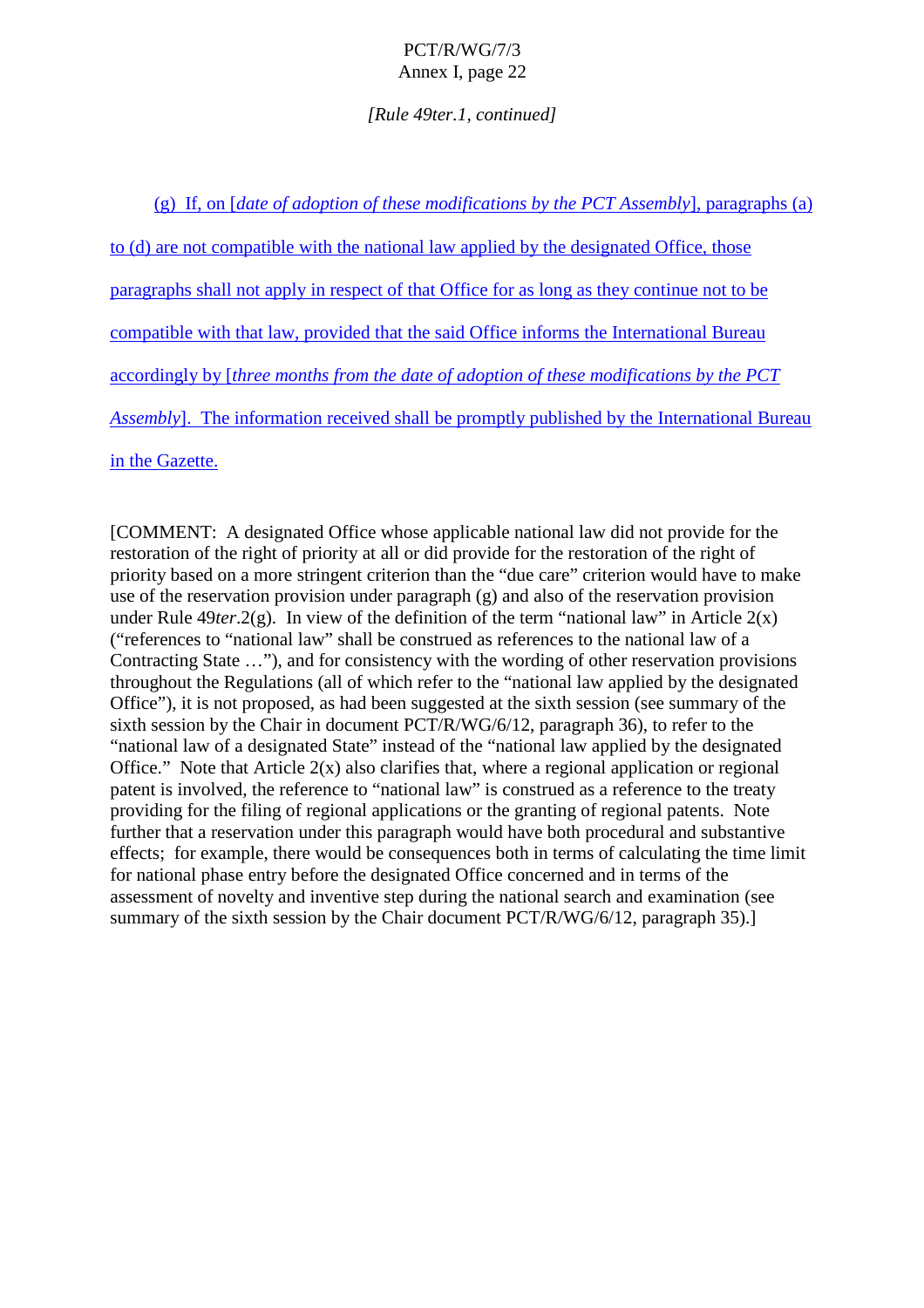49*ter*.2 *Restoration of Right of Priority by Designated Office*

(a) Where the international application has an international filing date which is later than the date on which the priority period expired but within the period of two months from that date, the designated O ffice shall, on the request of the applicant in accordance with paragraph(b), restore the right of priority if the Office finds that a criterion applied by it ("criterion for restoration") is satisfied, namely, that the failure to file the international application within the priority period:

> (i) occurred in spite of due care required by the circumstances having been taken; or

(ii) was unintentional.

Eachdesignated Officeshall apply at least one of those criteria and may apply both of them.

[COMMENT:Seeparagraph 16inthemainbody of this document.]

(b) A request under paragraph  $(a)$  shall:

(i) be filed with the designated Office within a time limit of one month from the  $applicable time limit under Art   icle 22;$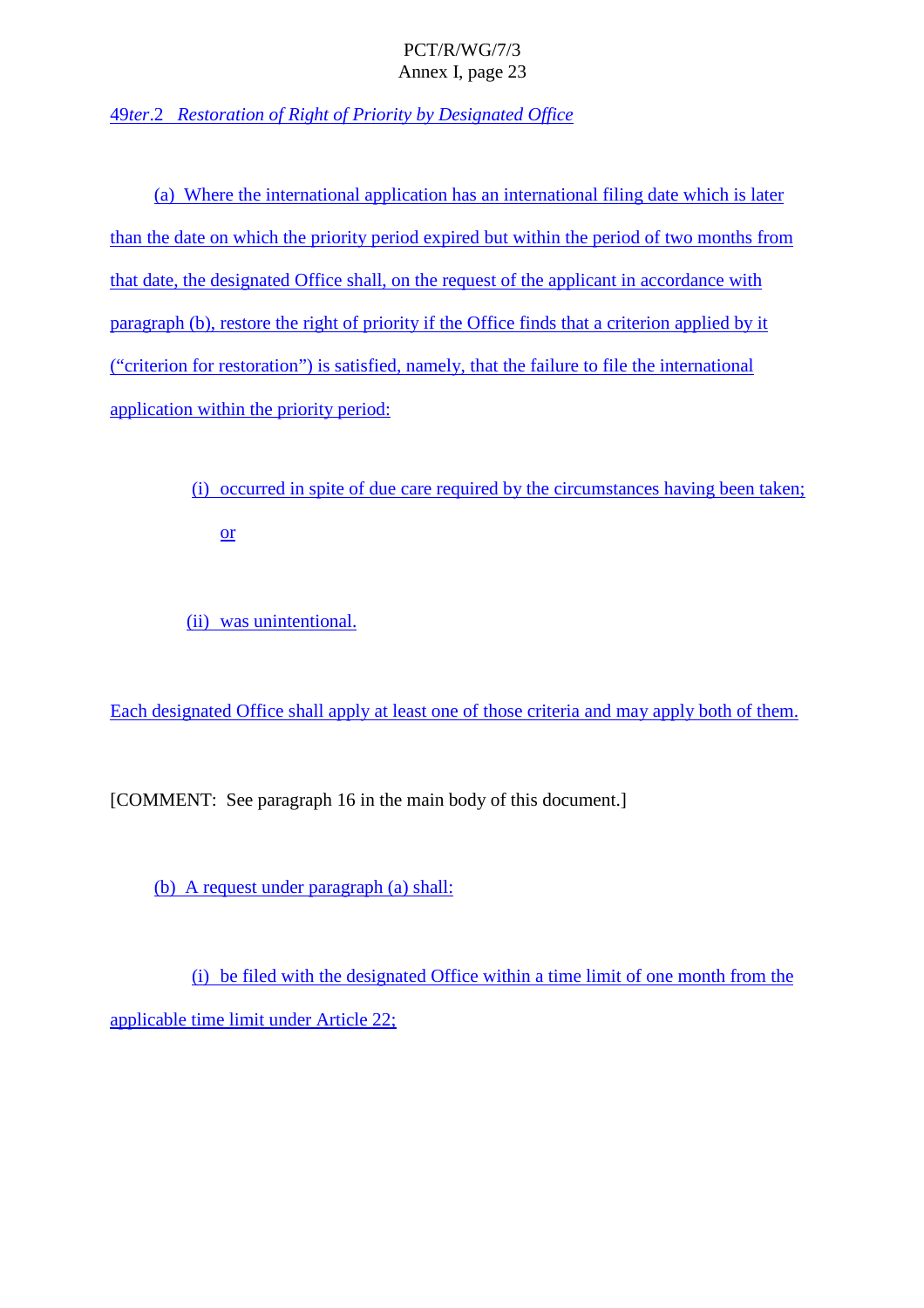*[Rule 49ter.2(b), continued]*

(ii) state the reasons for the failure to file the international application within the

priority period and preferably be accompanied by any declaration or other evidence required

 $under paragraph(c);$  and

(iii) be a ccompanied by any fee for requesting restoration required under

paragraph (d).

[COMMENT: As had been suggested in the sixth session of the Working Group (see the summary of the sixth session by the Chair, document PCT/R/WG/6/12, paragraph 39), proposedne wRule 49*ter*.2has been reviewed with a view to whether its wording implies that it would be possible, based on that Rule, to add a priority claim in the national phase where that priority claim was not contained in the international applications filed a nd has not been added during the international phase under Rule 26*bis*. Upon review, however, that does not appeartobethecase. As at present, it is a question of the national law applicable by the designated Office whether it is possible, in such a ca se, to add a priority claim and to request the designated Office to restore the right of priority with regard to that priority claim. As regards the computation of the time limit for entry into the national phase under Article 22(1), see paragraph 8 of the Introduction.

(c) The designated Office may require that a declaration or other evidence in support of the statement of reasons referred to in paragraph (b)(ii) be filed with it within a time limit which sha ll be reasonable under the circumstances.

 $(d)$  The submission of a request under paragraph  $(a)$  may be subjected by the

designated Office to the payment to it, for its own benefit, of a fee for requesting restoration.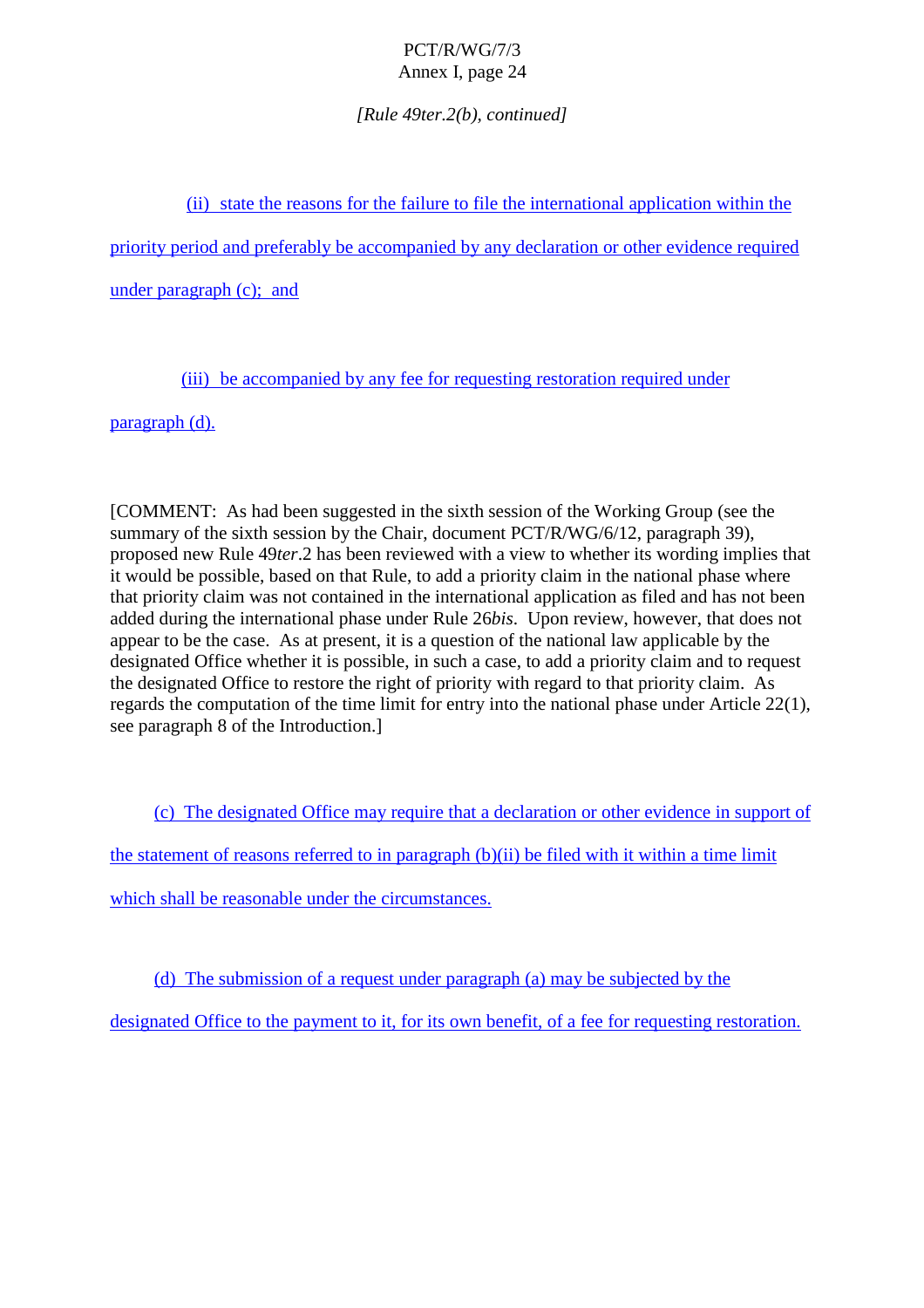*[Rule 49ter.2, continued]*

(e) The de signated Office shall not refuse, totally or in part, a request under paragraph (a) without giving the applicant the opportunity to make observations on the intended refusal within a time limit which shall be reasonable under the circumstances. Such notice of intended refusal may be sent by the designated Office to the applicant together with  $anyinvitation to file a declaration or other evidence under paragraph(d).$ 

(f) Where the national law applicable by the designated Office provides, in respect of the restoration of the right of priority, for requirements which, from the viewpoint of applicants, are more favorable than the requirements provided for under paragraphs (a) and (b), the designated Office may, when determining the right of priority, apply the requirements under the applicable national law instead of the requirements under those paragraphs.

 $(g)$  Each designated Offices hall inform the International Bureau of which of the criteria for restoration it applies and, where applicable, of the requestion irements of the national law applicable in accordance with paragraph (f). The International Bureau shall promptly publish such information in the Gazette.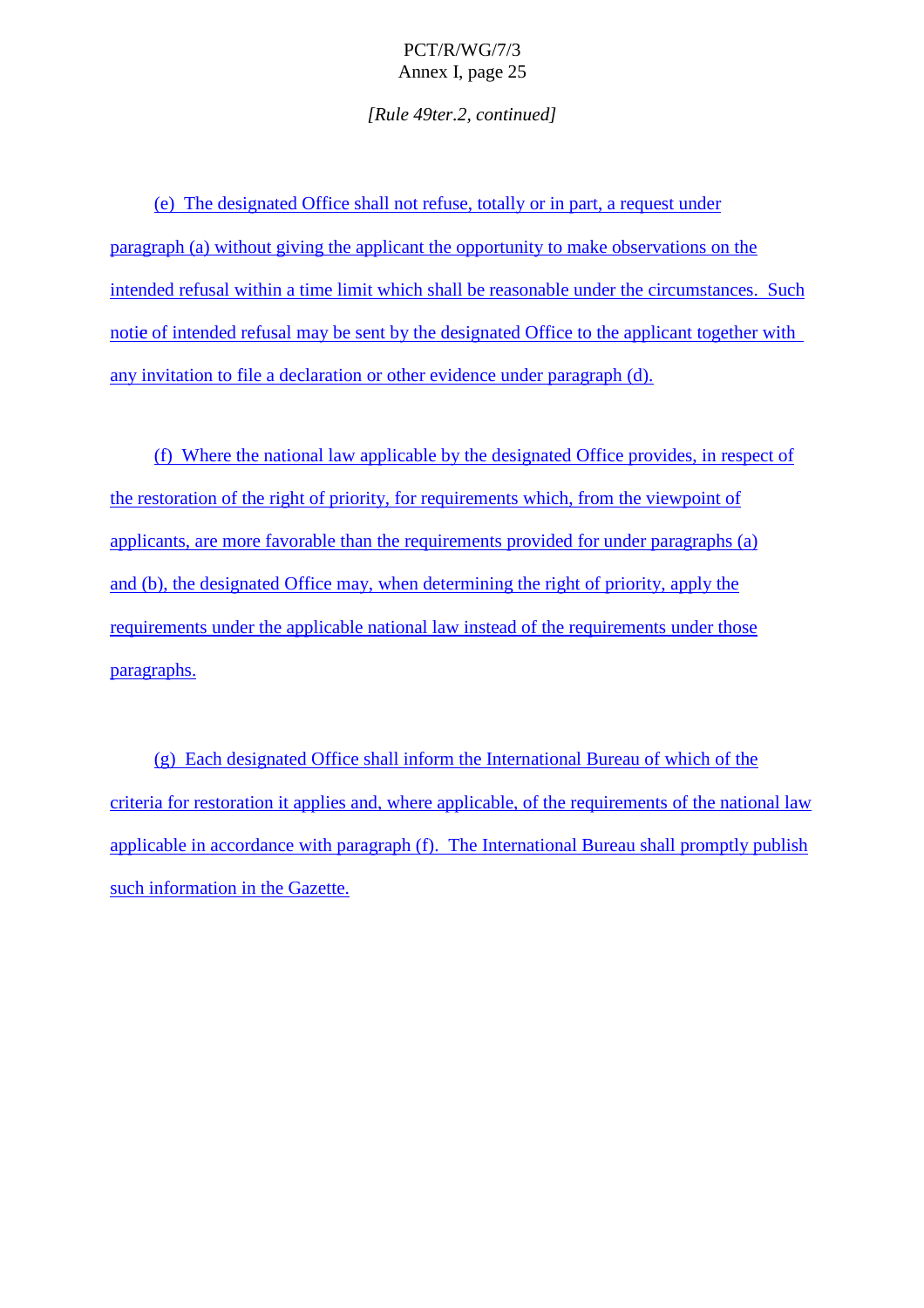### *[Rule 49ter.2, continued]*

(h) If, on [ *date of adoption of the semodifications by the PCTAssembly* ], paragraphs (a)  $to (g)$  are not compatible with the national law applied by the designated Office, those paragraphs shall not apply to that designated Office for as long as they continue not to be compatible with that law, provided that the said Office inf orms the International Bureau accordingly by [*threemonths from the date of adoption of the semodifications by the PCT Assembly*]. The information received shall be promptly published by the International Bureau in the Gazette.

[COMMENT:Seethe summary o fthe sixth session by the Chair, document PCT/R/WG/6/12, paragraphs 40 and 41. Any designated Office whose national law provided for a criterion more stringent than the "due care" criterion or did not provide for restoration of the right of priority at a ll could make use of the reservation provision underproposed new paragraph (h). Designated Offices whose applicable national law provided for the restoration of the right of priority based on requirements similar but not identical to the requirements under Rule 49*ter*.2(a) and (b) would not need to make use of the reservation provision, provided the requirements under the applicable national law were, from the viewpoint of applicants, at least as favorable as the requirement sunder Rule  $49$ ter. 2(a) and (b) It is suggested that this understanding be expressed by the Assembly in amending the Regulations.]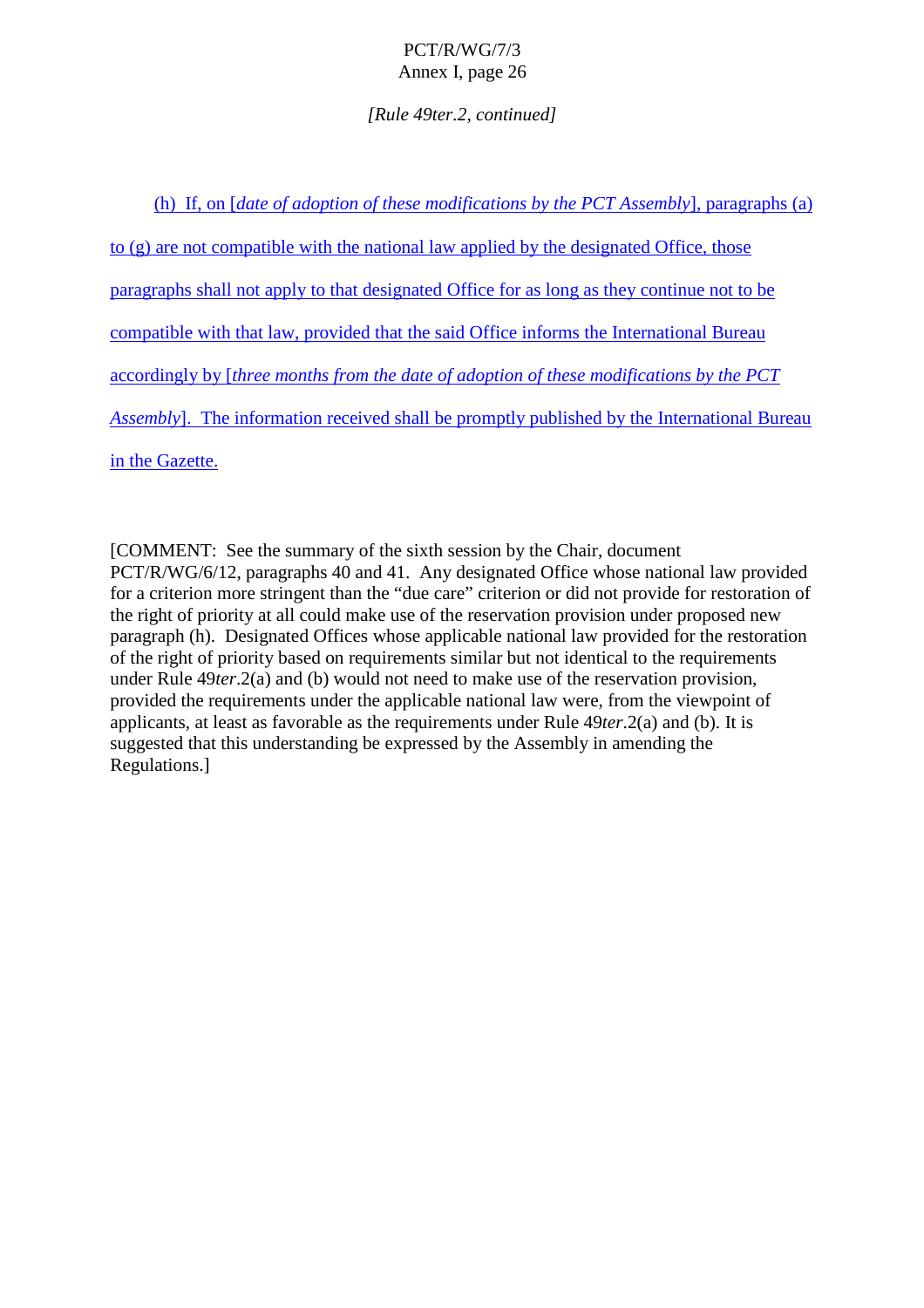### **Rule 64**

### **Prior Art for International Preliminary Examination**

64.1 *Prior Art*

(a) [Nochange]

(b) For the purposes of paragraph  $(a)$ , the relevant date will be:

(i) subject to item  $s(ii)$  and  $(iii)$ , the international filingulate of the international application under international preliminary examination;

(ii) where the international application under international preliminary examination validly claims the priority of an earlier application and has an international filing date which is within the priority period , the filing date of such earlier application , unless the International Preliminary Examining Authority considers that the priority claim is not valid;

(iii) where the international application under international preliminary examination claims the priority of an earlier application and has an international filing date which is later than the date on which the priority period expired but within the period of two months from that date, the filing date of such earlier application, unless the International Preliminary Examining Authority considers that the priority claim is not valid for reasons other than the fact that the international application has an international filing date which is later than the date on which the priority period expired .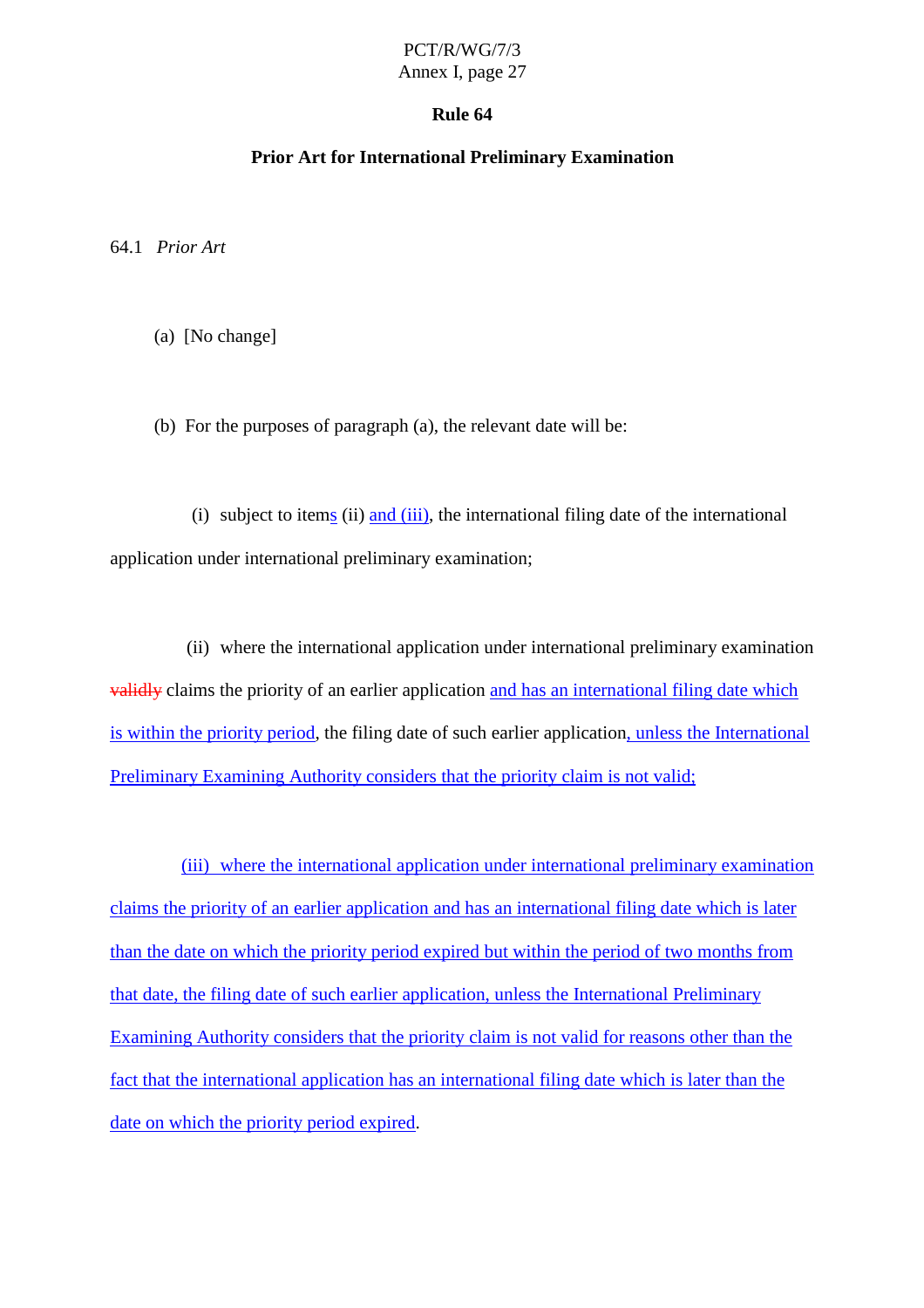# *[Rule 64.1(b), continued]*

[COMMENT:Seeparagraph 15 of the Introduction to this document.]

64.2 and 64.3 [No change]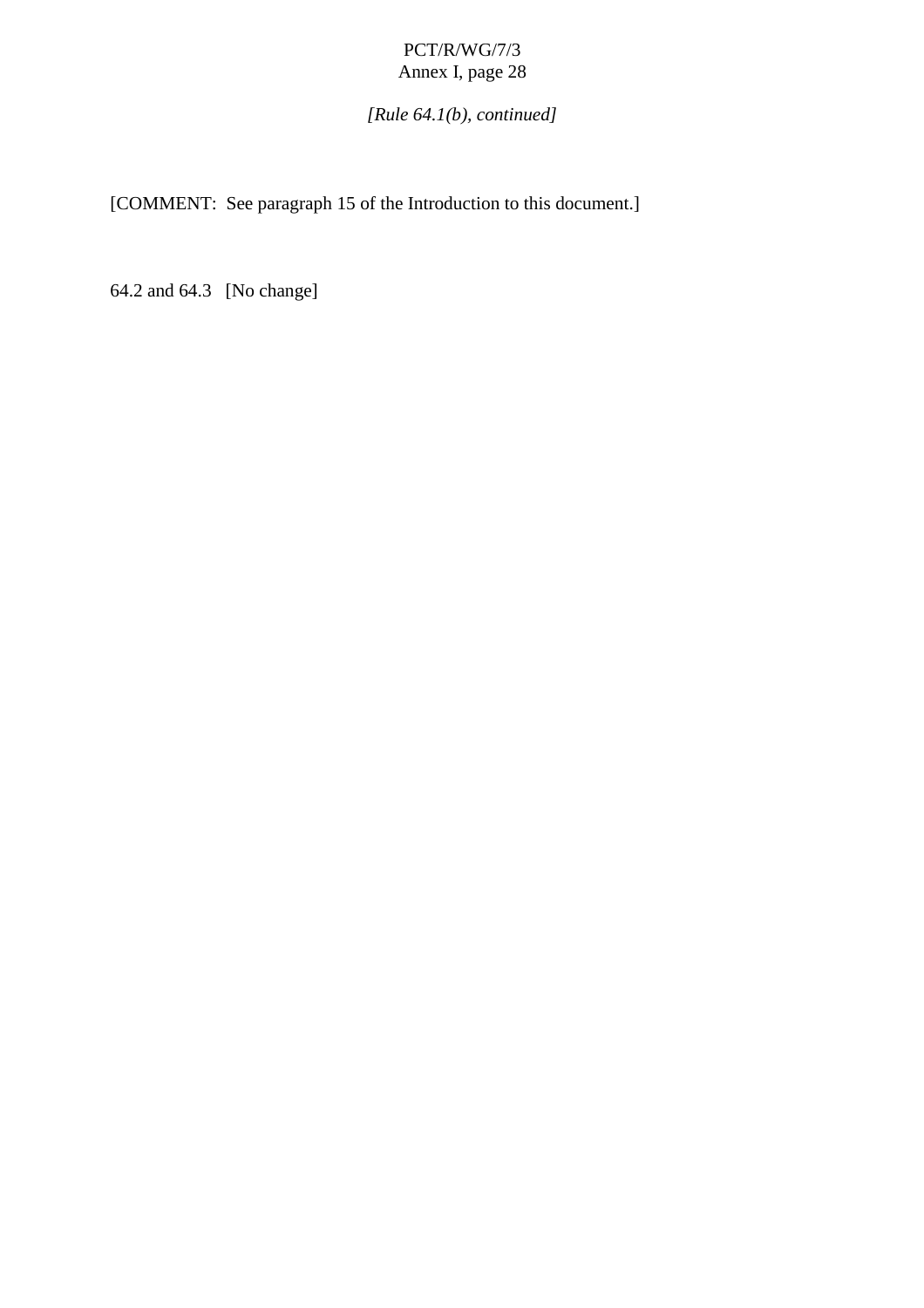### **Rule 76**

### **Translation of Priority Document;**

# **Application of Certain Rules to Procedures Before Elected Offices <sup>3</sup>**

76.1, 76.2 and 76.3 *[Remain deleted]*

76.4 [Nochange]

76.5 *Application of Certain Rules to Procedures Before Elected Offices*

Rules 22.1(g), 47.1, 49, 49 *bis*, 49 *ter* and 51 *bisshall apply*, provided that:

[COMMENT:The proposed amendment of Rule 76.5 is consequential on the proposed addition of new Rule 49 *ter*.]

(i)  $to (v)$  [No change]

<sup>&</sup>lt;sup>3</sup> The present text of Rule 76 is as adopted by the Assembly on October 5, 2004, with effect from April 1, 2005.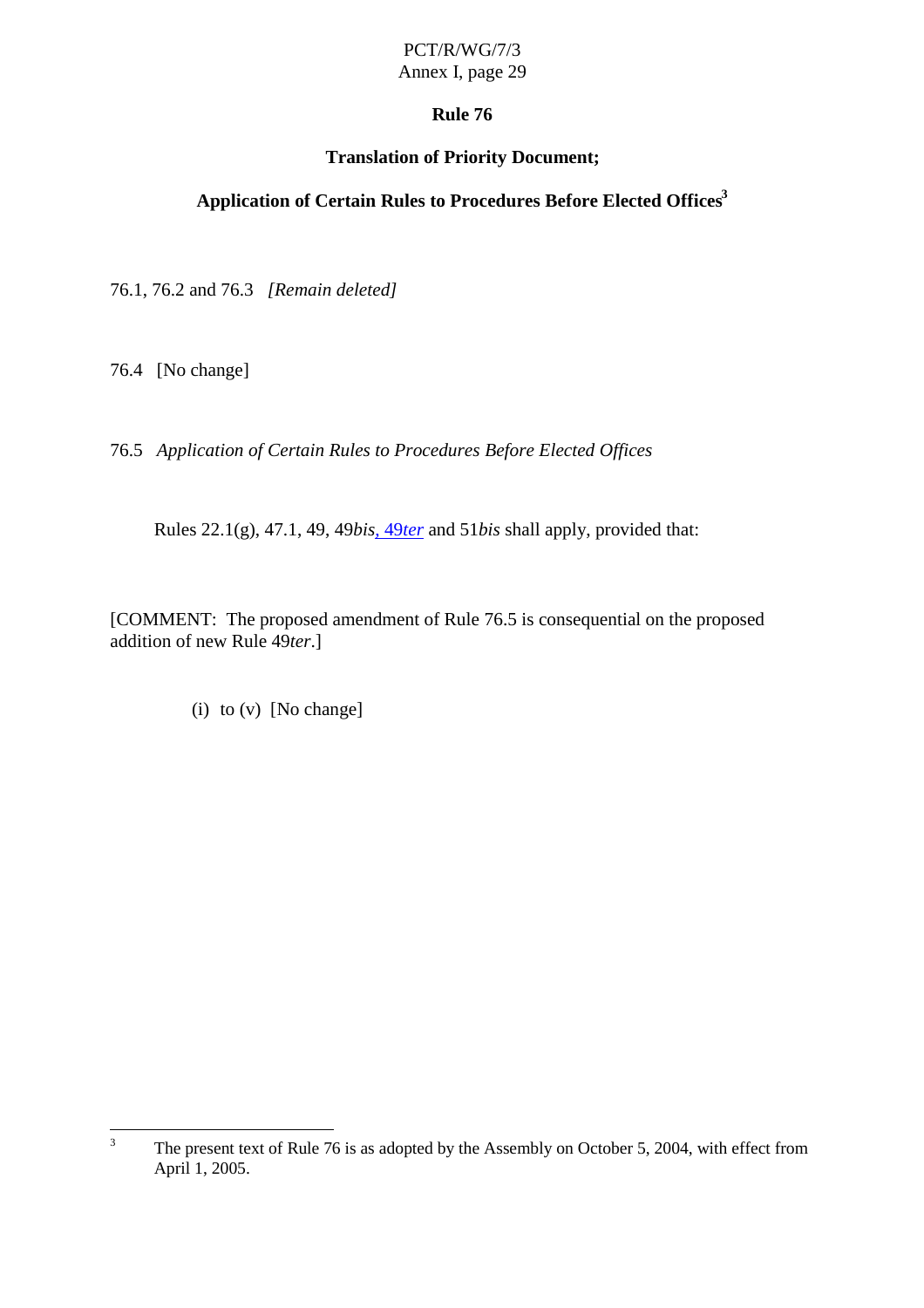### **Rule 82** *ter*

#### **Rectification of Errors Made by the**

### **Receiving Office or by the International Bureau**

82*ter*.1 *Errors Concerning the International Filing Date and the Priority Claim*

If the applicant proves to the satisfaction of any designated or elected Office that the international filing date is incorre ctdue to an error made by the receiving Office or that the priority claim has been erroneously considered void by the receiving Office or the International Bureau notto have been made -, and if the error is an error such that, had it been made by the designated or elected Office itself, that Office would rectify it under the national law ornational practice, the said Office shall rectify the error and shall treat the international application as if it had been accorded the rectified international filing da teorasif the priority claimhad not been considered void not to have been made -.

[COMMENT:The proposed amendment of Rule 82 *ter*.1 is consequential on the proposed amendment of Rule 26*bis*.2(b) (see above; see also the summary of the sixth session by the Chair, document PCT/R/WG/6/12, paragraph 17). Note that present Rule82 *ter*. 1 is proposed to be further amended in the context of proposed amendments of the Regulations relating to the restoration of missing elements and parts of the international application (see PCT/R/WG/7/2).]

[Annex II follows]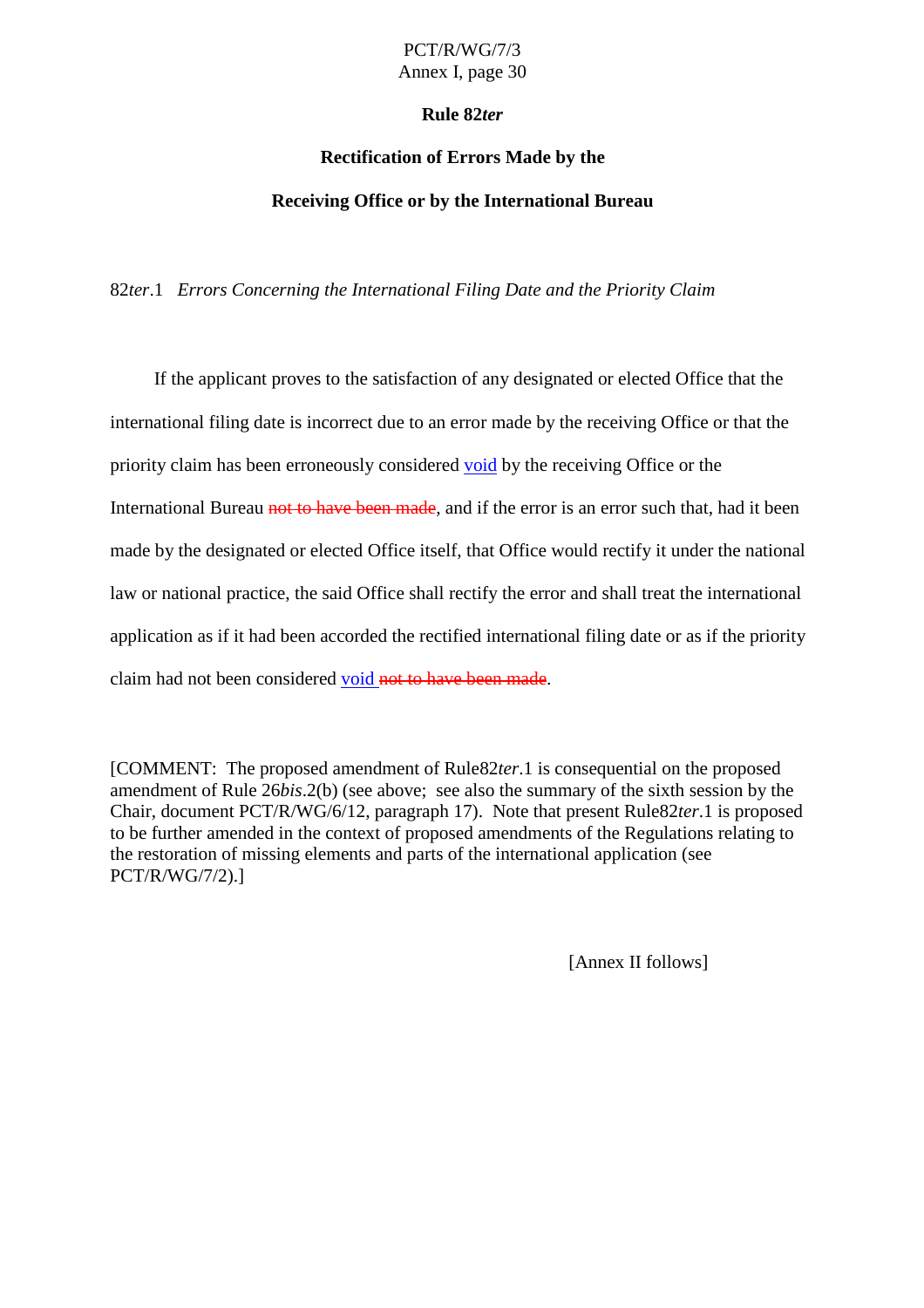#### PCT/R/WG/7/3

#### **ANNEXII**

#### ARTICLE13ANDRULE14OFTHEPATENTLAWTREATY(PLT)

### *Article 13*

#### *Correction or Addition of Priority Claim; Restoration of Priority Right*

(1) [*Correction or Addition of Priority Claim* ] Except where otherwise prescribed in the Regulations, a Contracting Party shall provide for the correction or addition of a priority claim with respect to an application ("the subsequent application"), if:

(i) a request to that effect is made to the Office in accordance with the requirements prescribed in the Regulations;

(ii) the request is filed within the time limit prescribed in the Regulations; and

(iii) the filing date of the subsequent application is not later than the date of the expiration of the priority period calculated from the filing date of the earliest application whose priority is claimed.

(2) [*Delayed Filing of the Subsequent Application* ] Taking into consideration Article 15, a Contracting Party shall provide that, where an application ("the subsequent application") which claims or could have claimed the priority of an earlier application has a filing date which is later than the date on which the priority period expired, but within the time limit prescribed in the Regulations, the Office shall restore the right of priority, if:

(i) a request to that effect is made to the Office in accordance with the requirements prescribed in the Regulations;

(ii) the request is filed within the time limit prescribed in the Regulations;

(iii) the request states the reasons for the failure to comply with the priority period; and

(iv) the Office finds that the failure to file the subsequent application within the priority period occurred in spite of due care required by the circumstances having been taken or, at the option of the Contracting Party, was unintentional.

(3) [*FailuretoFileaCopyofEarlierApplication* ] A Contracting Party shall provide that, where a copy of an earlier application required under Article 6(5) is not filed with the Office within the time limit prescribed in the Regulation spursuant to Article 6, the Office shall restore the right of priority, if:

(i) a request to that effect is made to the Office in accordance with the requirements prescribed in the Regulations;

(ii) the request is filed within the time limit for filing the copy of the earlier application prescribed in the Regulation spursuant to Article  $6(5)$ ;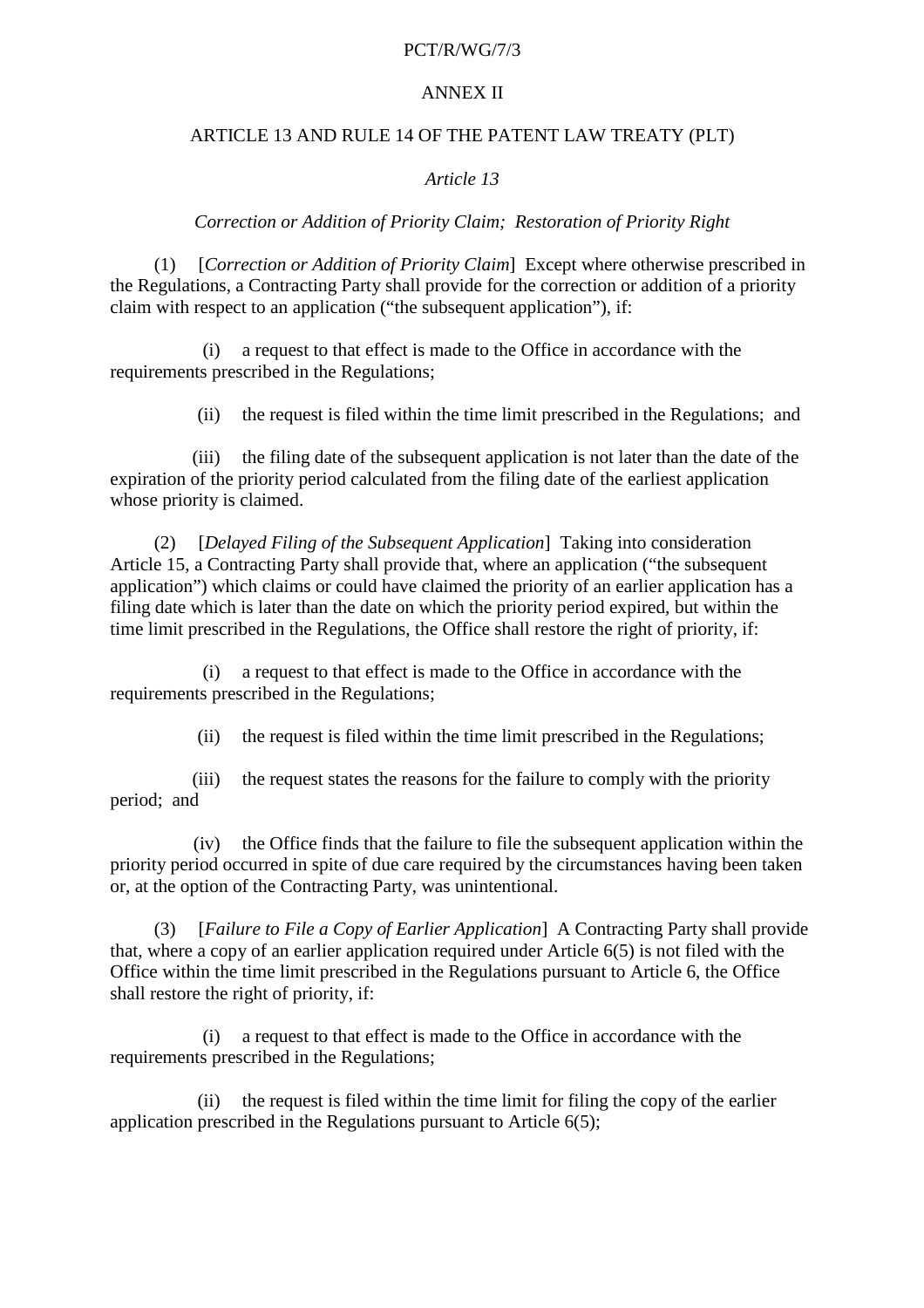(iii) the Office finds that the request for the copy to be provided had been filed with the Office with which the earli erapplication was filed, with in the time limit prescribed in the Regulations; and

(iv) acopy of the earlier application is filed within the time limit prescribed in the Regulations.

(4) [*Fees*] A Contracting Party may require that a fee be paid in respect of a request under paragraphs  $(1)$  to  $(3)$ .

(5) [*Evidence*] A Contracting Party may require that a declaration or other evidence  $inv$  in support of the reasons referred to inparagraph  $(2)(iii)$  be filed with the Office within a time limit fixed by the O ffice.

(6) [*Opportunity to Make Observations in Case of Intended Refusal* ] A request under  $paragnbs(1) to (3) may not be refused, totally or in part, without the request ingparty being$ given the opportunity to make observations on the intended refusal within a reasonable time limit.

## *Rule 14*

### *Details Concerning Correction or Addition of Priority Claim and Restoration of Priority Right Under Article 13*

(1) [*Exception Under Article 13(1)* ] No Contracting Party shall be obliged to provide for the correct ion or addition of a priority claim under Article 13(1), where the request referred to in Article 13(1)(i) is received after the applicant has made a request for early publication or for expedited or accelerated processing, unless that request for early pu blication or for expedited or accelerated processing is withdrawn before the technical preparations for publication of the application have been completed.

(2) [*Requirements Under Article 13(1)(i)* ] A Contracting Party may require that a request referred to in Article  $13(1)(i)$  be signed by the applicant.

(3) [*Time Limit Under Article 13(1)(ii)* ] The time limit referred to in Article 13(1)(ii) shall be not less than the time limit applicable under the Patent Cooperation Treaty to an international applica tion for the submission of a priority claim after the filing of an international application.

(4) [*Time Limits Under Article 13(2)* ] (a) The time limit referred to in Article 13(2), introductory part, shall expire not less than two months from the date on which the priority period expired.

 $(b)$  The time limit referred to in Article 13(2)(ii) shall be the time limit applied  $under subparagnh(a)$ , or the time that any technical preparations for publication of the subsequent application have been complet ed, whichever expires earlier.

(5) [*Requirements Under Article 13(2)(i)* ] A Contracting Party may require that a request referred to in Article 13(2)(i):

(i) besigned by the applicant; and